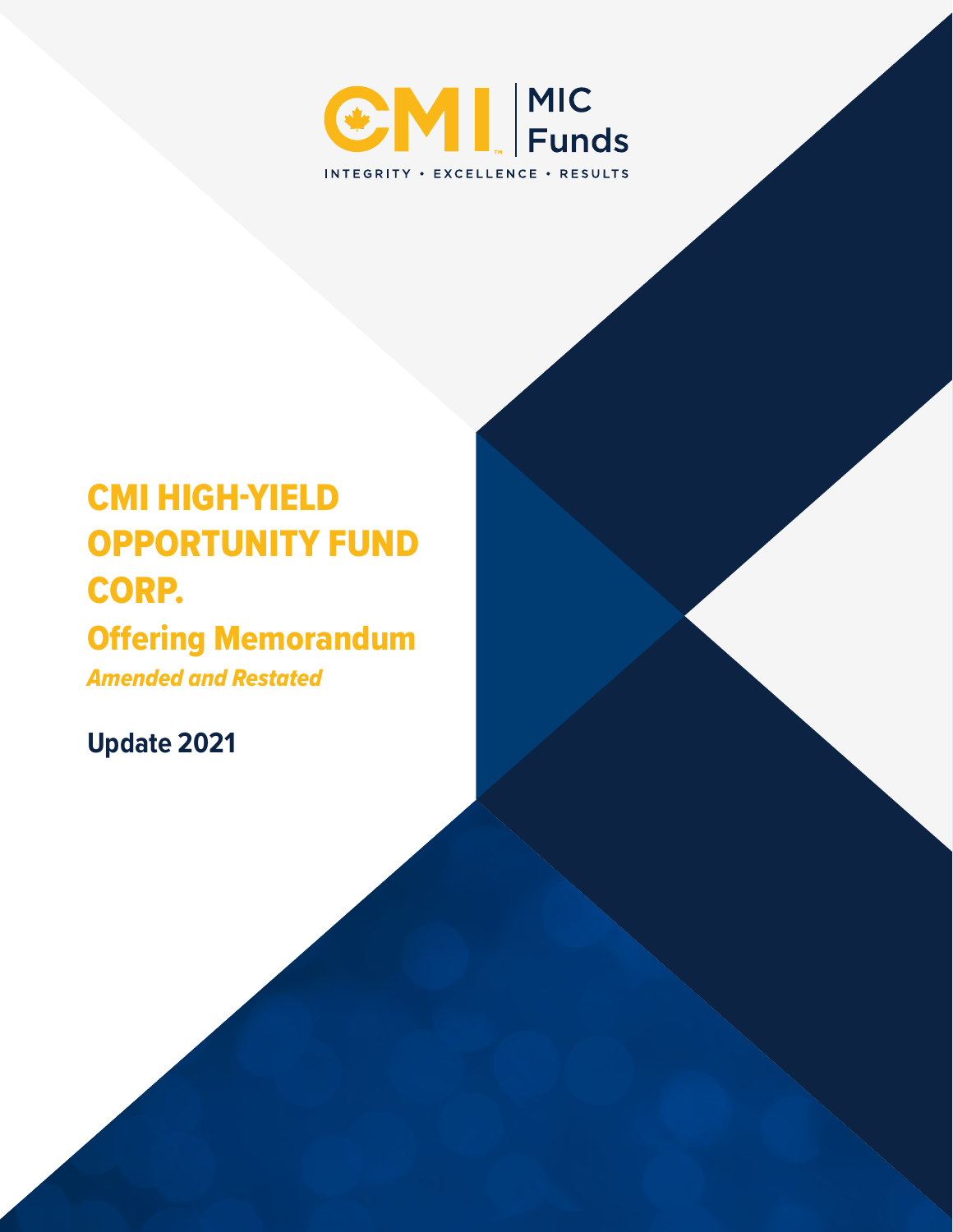

# TABLE OF CONTENTS

| ITEM 1                                        | <b>USE OF AVAILABLE FUNDS</b>                                                                                                                                                                                    | 8                                                   |
|-----------------------------------------------|------------------------------------------------------------------------------------------------------------------------------------------------------------------------------------------------------------------|-----------------------------------------------------|
| 1.1<br>1.2<br>1.3                             | <b>Available Funds</b><br>Use of Available Funds<br>Reallocation                                                                                                                                                 | $\bf 8$<br>8<br>9                                   |
| ITEM <sub>2</sub>                             | <b>BUSINESS OF THE CORPORATION</b>                                                                                                                                                                               | 10                                                  |
| 2.1<br>2.2<br>2.3<br>2.4<br>2.5<br>2.6<br>2.7 | Structure<br><b>Our Business</b><br><b>Development of Business</b><br>Long Term Objectives<br>Short Term Objectives and How We Intend to Achieve Them<br><b>Insufficient Funds</b><br><b>Material Agreements</b> | 10 <sup>1</sup><br>13<br>18<br>20<br>20<br>21<br>21 |
| <b>ITEM 3</b>                                 | <b>INTERESTS OF DIRECTORS, MANAGEMENT, PROMOTERS AND PRINCIPAL HOLDERS</b>                                                                                                                                       | 22                                                  |
| 3.1<br>3.2<br>3.3                             | <b>Compensation and Securities Held</b><br>Penalties, Sanctions and Bankruptcy<br>Loans                                                                                                                          | 22<br>23<br>23                                      |
| ITEM 4                                        | <b>CAPITAL STRUCTURE</b>                                                                                                                                                                                         | 24                                                  |
| 4.1<br>4.2                                    | <b>Share Capital</b><br><b>Prior Sales</b>                                                                                                                                                                       | 24<br>25                                            |
| <b>ITEM 5</b>                                 | <b>DESCRIPTION OF OFFERED SECURITIES</b>                                                                                                                                                                         | 26                                                  |
| 5.1                                           | <b>Subscription Procedure</b>                                                                                                                                                                                    | 32                                                  |
| <b>ITEM 6</b>                                 | <b>INCOME TAX CONSEQUENCES AND RRSP ELIGIBILITY</b>                                                                                                                                                              | 35                                                  |
| ITEM <sub>7</sub>                             | <b>COMPENSATION PAID TO SELLERS AND FINDERS</b>                                                                                                                                                                  | 39                                                  |
| <b>ITEM 8</b>                                 | <b>RISK FACTORS</b>                                                                                                                                                                                              | 40                                                  |
| 8.1<br>8.2<br>8.3<br>8.4                      | General<br><b>Investment Risk</b><br><b>Issuer Risk</b><br><b>Industry Risk</b>                                                                                                                                  | 40<br>40<br>42<br>43                                |
| ITEM <sub>9</sub>                             | <b>REPORTING OBLIGATIONS</b>                                                                                                                                                                                     | 48                                                  |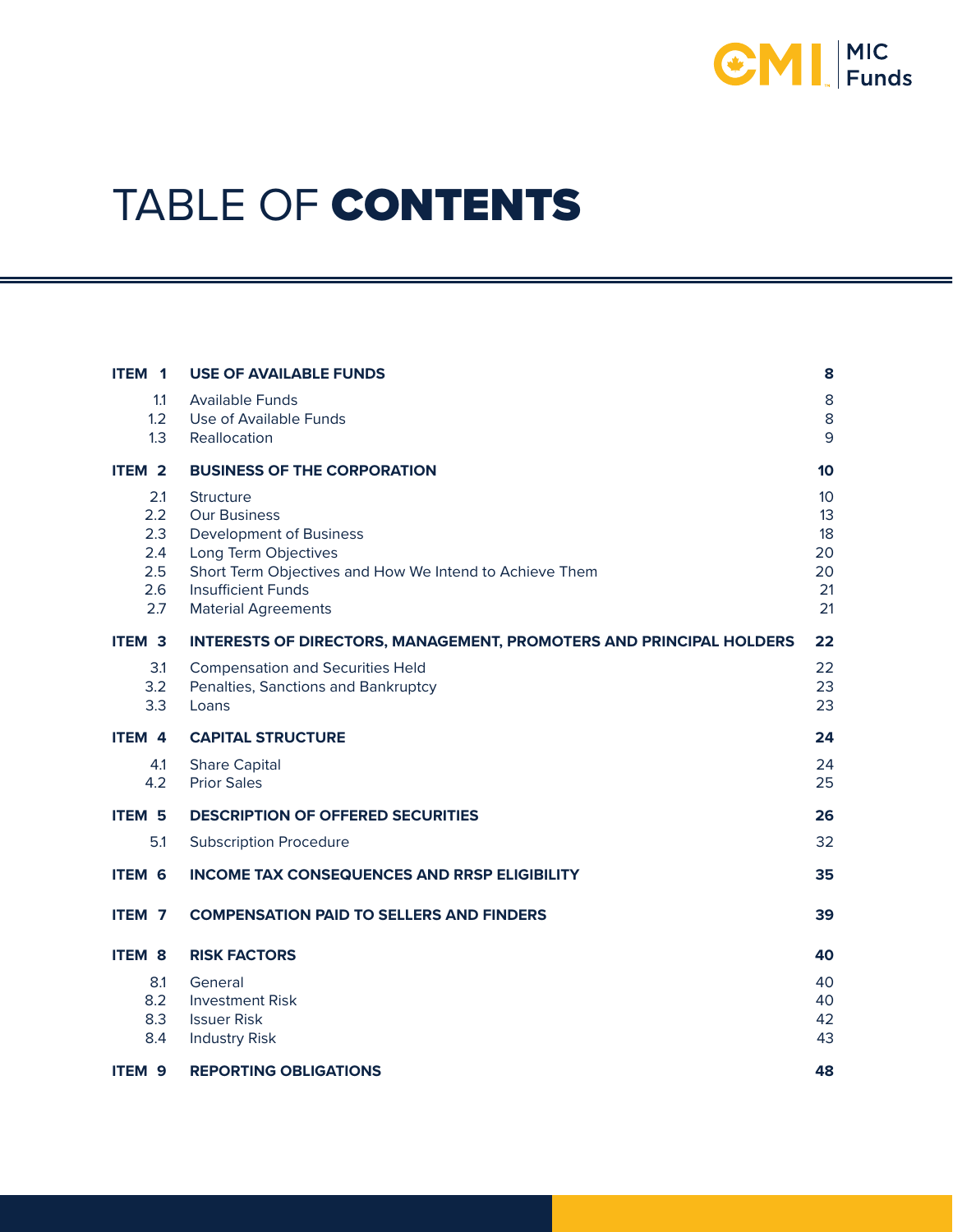| <b>ITEM 10</b>    | <b>RESALE RESTRICTIONS</b>                                    | 49 |
|-------------------|---------------------------------------------------------------|----|
| 10.1              | <b>General Statement</b>                                      | 49 |
| 10.2 <sup>2</sup> | <b>Restricted Period</b>                                      | 49 |
| 10.3 <sup>2</sup> | Manitoba Resale Restrictions                                  | 49 |
| <b>ITEM 11</b>    | <b>PURCHASERS' RIGHTS OF ACTION FOR DAMAGES OR RESCISSION</b> | 50 |
|                   | <b>CERTIFICATE OF THE CORPORATION</b>                         | 56 |
| <b>ITEM 12</b>    | <b>FINANCIAL STATEMENTS</b>                                   | 57 |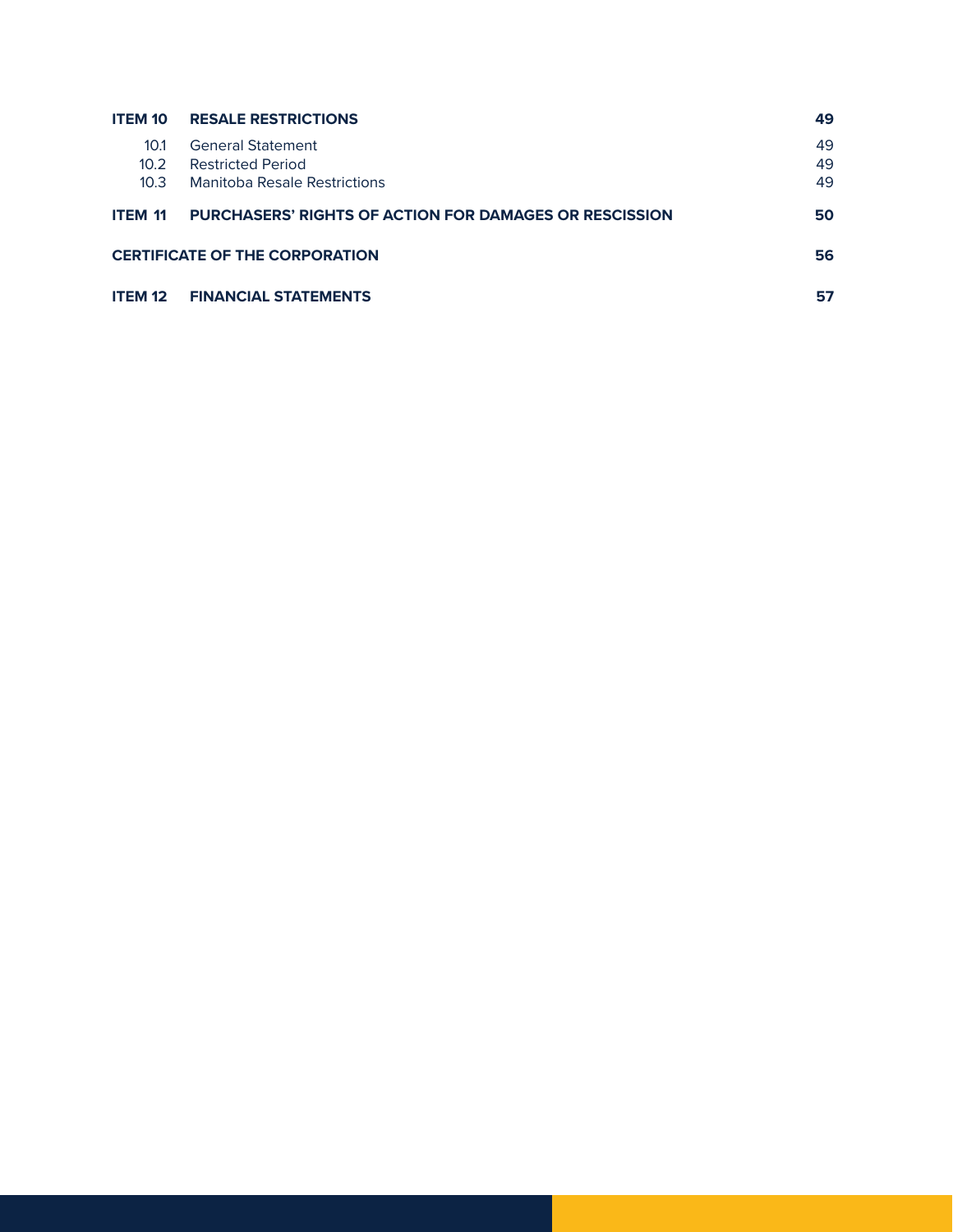**This Offering Memorandum is for the personal use only of those persons to whom we deliver a copy in connection with this Offering for the purpose of evaluating the securities we are offering hereby. By accepting a copy of this Offering Memorandum, you agree that you will not transmit, reproduce or make available to anyone, other than your professional advisors or as required by law, this Offering Memorandum or any information contained herein. No person has been authorized to give any other information or to make any other representation concerning this Offering that is not contained in this Offering Memorandum. You should not rely on any such other information or representation. The delivery of this Offering Memorandum is not intended to constitute an offering of securities where it is unlawful to make an offering memorandum distribution under National Instrument 45-106.**

Continuous Offering March 31st, 2022

#### AMENDED AND RESTATED OFFERING MEMORANDUM CMI HIGH-YIELD OPPORTUNITY FUND CORP. Class A Preferred Shares Class F Preferred Shares

#### **SUBSCRIPTION PRICE: \$1.00 PER SHARE MINIMUM INITIAL INVESTMENT: \$5,000**

This Confidential Offering Memorandum (the "**Offering Memorandum**") constitutes a continuous offering of securities of CMI High- Yield Opportunity Fund Corp. (the "**Corporation**") as described herein, on a private placement basis only in those jurisdictions where they may be lawfully offered for sale and therein only by persons permitted to sell such securities and to those persons to whom they may be lawfully offered for sale. No securities commission or similar regulatory authority in Canada or any other jurisdiction has reviewed the Offering Memorandum or has in any way passed upon the merits of the securities offered hereunder and any representation to the contrary is an offence. No prospectus has been filed or will be filed with any such authority in connection with the securities offered hereunder. The Offering Memorandum is provided to specific prospective investors for the purpose of assisting them and their professional advisers in evaluating the securities offered hereby and is not, and under no circumstances, is to be construed as a prospectus or advertisement or a public offering of these securities. No person is authorized to give any information or make any representation not contained in the Offering Memorandum in connection with the offering of these securities and if given or made, any such information or representation may not be relied upon. The securities described herein are not "deposits" within the meaning of the Canada Deposit Insurance Corporation Act, are not insured under the provisions of that Act or any other legislation, and are not guaranteed. **Under applicable laws, resale of the securities offered hereunder may be subject to indefinite restrictions, other than through redemption of the securities or another available exemption.**

Potential investors should pay particular attention to the information under "Risk Factors" in the Offering Memorandum. An investment in the securities described herein requires the financial ability and willingness to accept certain risks. No assurance can begiven that the objective of the Corporation will be achieved or that investors will receive a return of their investment.

The Corporation is offering, on a private placement basis, an unlimited number of Class A Preferred Shares (the "**Class A Shares**") and an unlimited number of Class F Preferred Shares (the "**Class F Shares**" and together with the Class A Shares, the "Offered Shares") in the capital of the Corporation at a price of \$1.00 per Share (the "**Offering**").

The Offered Shares will be offered to eligible investors under certain prospectus exemptions under National Instrument 45-106

- Prospectus Exemptions ("**NI 45-106**") in accordance with the conditions specified in the Offering Memorandum. The Offered Shares may be offered in each of the provinces and territories of Canada (the "**Selling Jurisdictions**") pursuant to available prospectus exemptions and subject to the registration requirements of applicable securities legislation in the Selling Jurisdictions.

The minimum initial investment amount for Offered Shares purchased by investors that are accredited investors ("Accredited Investor Exemption") and the offering memorandum exemption (the "**Offering Memorandum**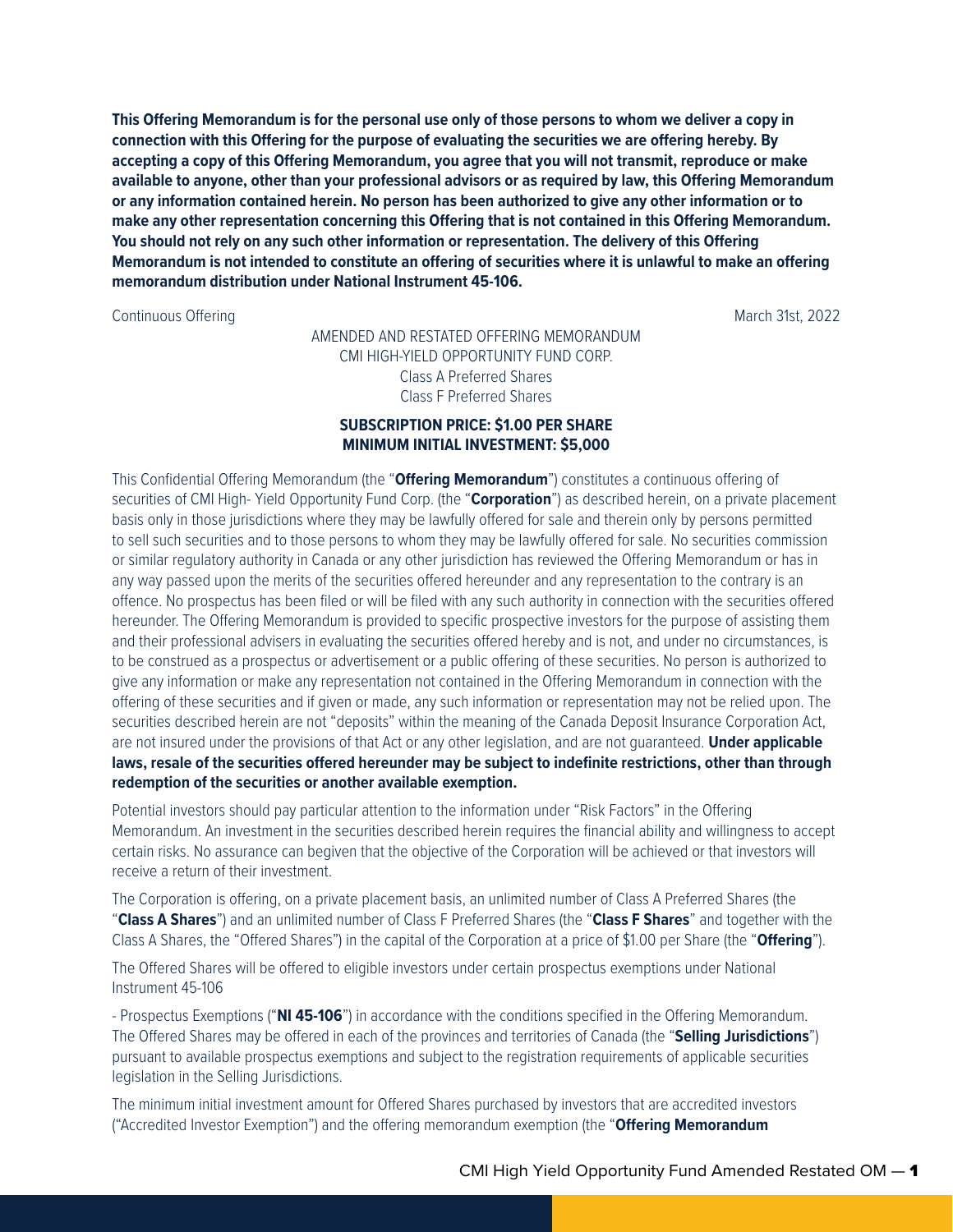**Exemption**") is \$5,000. For investors who are not relying the preceding exemptions and who are non-individuals, Offered Shares may be purchased by relying on the minimum amount exemption in NI 45-106 (the "**Minimum Amount Exemption**"), which requires a minimum initial investment of \$150,000. The requirements of each prospectus exemption are set out in the accompanying Subscription Agreement.

The Corporation has the right to waive or vary the minimum subscription amount in its sole discretion, subject to applicable securities laws. There is no market through which the Offered Shares may be sold and no such market is expected to develop as a consequence of the subscription.

**The Offered Shares being distributed pursuant to the Offering Memorandum are subject to restrictions on resale until such time as:**

- i. **appropriate hold periods under applicable securities laws have been satisfied;**
- ii. **the trade is made in reliance on an available statutory exemption; or**
- iii. **an appropriate discretionary order is obtained pursuant to applicable securities laws. Since the Corporation is not a reporting issuer pursuant to applicable securities laws, the applicable hold periods may never expire, and if no further statutory exemption may be relied upon or if no discretionary order is obtained, this could result in a purchaser having to hold Offered Shares for an indefinite period of time. The Corporation does not currently intend to file a prospectus or otherwise become a reporting issuer pursuant to applicable securities laws and accordingly it is not intended that the Offered Shares will become freely tradable. See "***Resale Restrictions***".**

Purchasers of Offered Shares pursuant to the Offering Memorandum are granted certain rights of action for damages or rescission described herein under the heading "*Purchaser's Rights of Action for Damages or Rescission*".

**EACH PURCHASER OF OFFERED SHARES IS ADVISED TO CONSULT WITH THEIR OWN LEGAL ADVISOR AS TO THE COMPLETE DETAILS OF THE EXEMPTIONS FROM THE PROSPECTUS REQUIREMENTS OF APPLICABLE SECURITIES LAWS BEING RELIED UPON AND THE CONSEQUENCES OF PURCHASING OFFERED SHARES PURSUANT TO SUCH EXEMPTIONS.**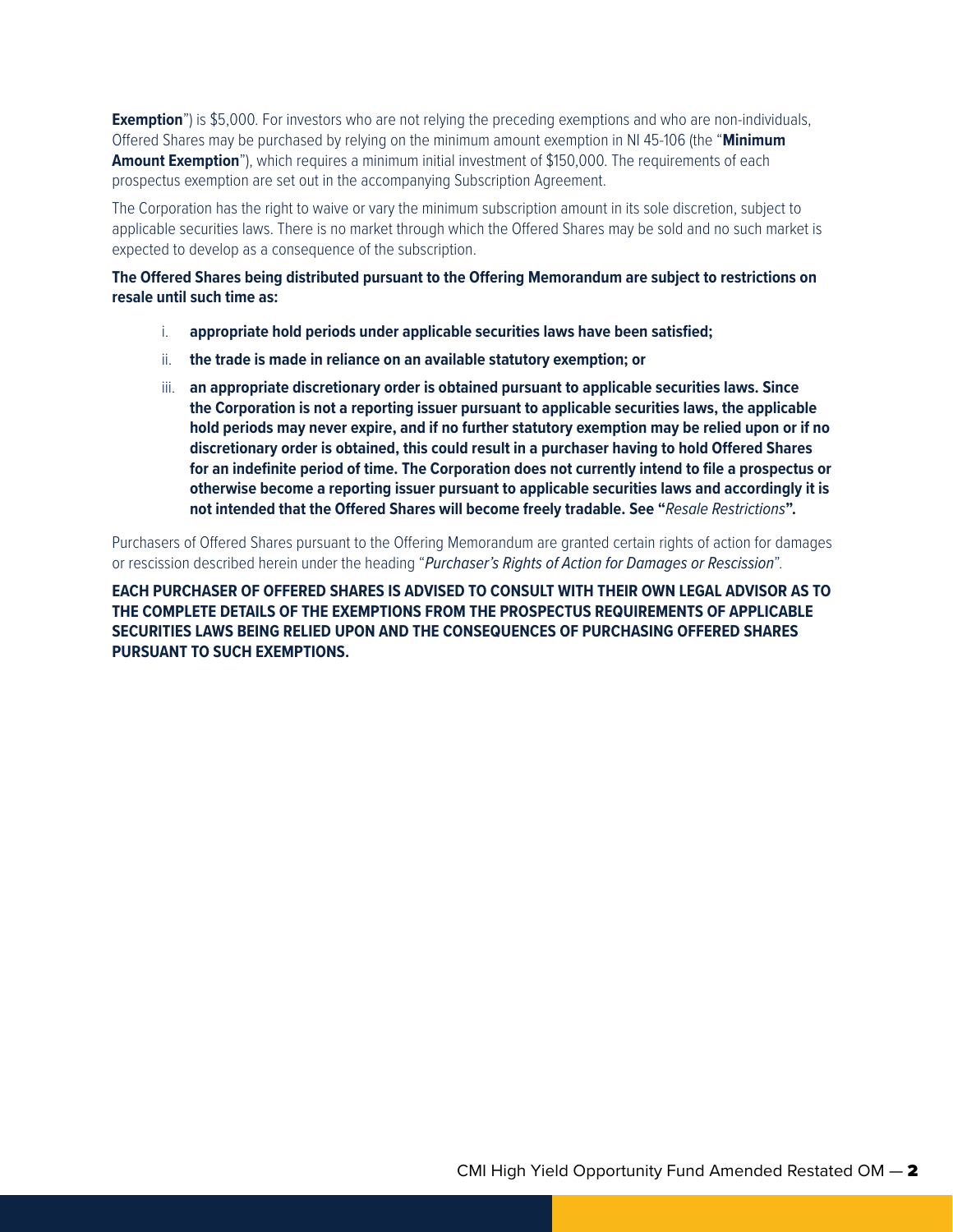### **SUMMARY**

The following is a summary of the principal features of an investment in the Corporation and is qualified in its entirety by the more detailed information contained later in the Offering Memorandum.

| The Issuer:                          |          | CMI High-Yield Opportunity Fund Corp. (the "Corporation")                                                                                                                                                                                                                                                                                                                                             |
|--------------------------------------|----------|-------------------------------------------------------------------------------------------------------------------------------------------------------------------------------------------------------------------------------------------------------------------------------------------------------------------------------------------------------------------------------------------------------|
| <b>Head Office:</b>                  | Address: | 2425 Matheson Blvd., Mississauga ON, L4W5K4                                                                                                                                                                                                                                                                                                                                                           |
|                                      | $Te$ :   | 1-888-465-1432 ext. 707                                                                                                                                                                                                                                                                                                                                                                               |
|                                      | E-mail:  | investor@cmiloans.ca                                                                                                                                                                                                                                                                                                                                                                                  |
| <b>Currently Listed or Quoted:</b>   |          | The securities do not trade on any exchange or market.                                                                                                                                                                                                                                                                                                                                                |
| <b>Securities Offered:</b>           |          | The Offering consists of an unlimited number of Offered Shares. See<br>"Description of the Offered Shares."                                                                                                                                                                                                                                                                                           |
|                                      |          | The Offering is limited to investors relying on the                                                                                                                                                                                                                                                                                                                                                   |
|                                      | a.       | Accredited Investor Exemption;                                                                                                                                                                                                                                                                                                                                                                        |
|                                      | b.       | Offering Memorandum Exemption;                                                                                                                                                                                                                                                                                                                                                                        |
|                                      | C.       | who are non-individuals who invest pursuant to the Minimum Amount<br>Exemption; or                                                                                                                                                                                                                                                                                                                    |
|                                      | d.       | to whom Offered Shares may otherwise be sold in accordance with a<br>prospectus exemption under NI 45-106. The Offered Shares may be<br>offered in each of the provinces and territories of Canada (the "Selling<br><b>Jurisdictions</b> ") pursuant to prospectus exemptions and subject to the<br>registration requirements of applicable securities legislation of the Selling<br>Jurisdictions.   |
| <b>Price per Security:</b>           |          | \$1.00 per Offered Share.                                                                                                                                                                                                                                                                                                                                                                             |
| <b>Maximum Offering:</b>             |          | The Maximum Offering is \$100,000,000. There is no minimum Offering. You<br>may be the only investor. Funds available under the Offering may not be<br>sufficient to accomplish our proposed objectives.                                                                                                                                                                                              |
| <b>Minimum Subscription Amount:</b>  |          | Subscribers must subscribe for a minimum of 5,000 Offered Shares (\$5,000).<br>In the case of Subscribers relying on the Minimum Amount Exemption, the<br>minimum subscription amount is \$150,000.                                                                                                                                                                                                   |
| <b>Objective of the Corporation:</b> |          | The Corporation intends to qualify at all relevant times as a Mortgage<br>Investment Corporation ("MIC") under the Income Tax Act (the "Tax Act").<br>The Corporation's objective is to generate a regular stream of income from its<br>holdings of mortgage loans within the MIC criteria prescribed by the Tax Act,<br>while preserving capital. See "Income Tax Consequences and RRSP Eligibility" |
| <b>Payment Terms:</b>                |          | Bank draft, wire, electronic funds, transfer or certified cheque payable to "CMI<br>High- Yield Opportunity Fund Corp." for the full subscription amount.                                                                                                                                                                                                                                             |
| <b>Proposed Closing Date(s):</b>     |          | The Offered Shares will be offered for sale on a continuous basis. Closings<br>will occur on the dates established by the Managers in its discretion. All<br>subscriptions received are subject to rejection, or allotment and the Corporation<br>reserves the right to terminate this Offering without notice.                                                                                       |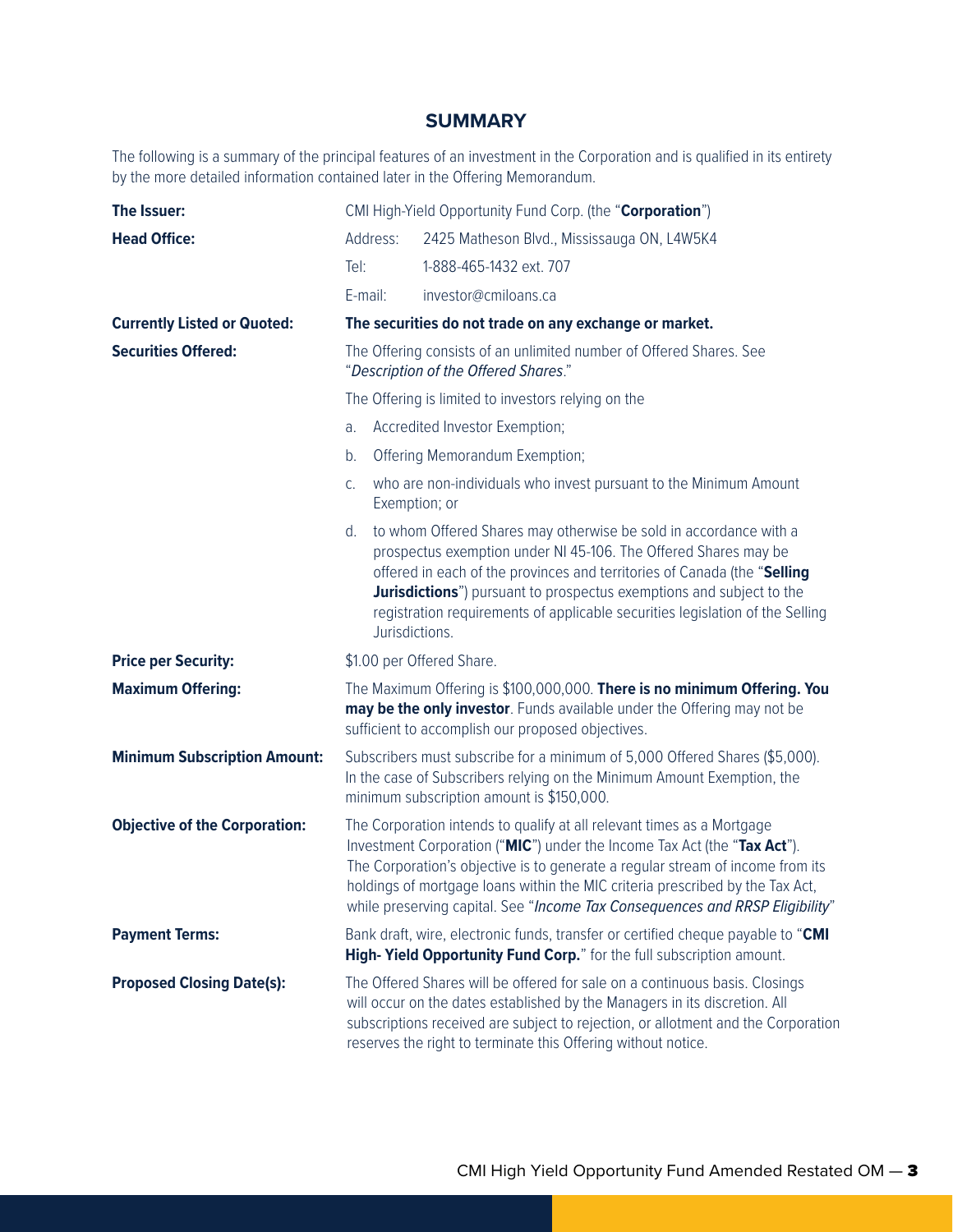| <b>Income Tax Consequences:</b> | There are important tax consequences to these securities. See the section<br>entitled "Income Tax Consequences and RRSP Eligibility". " Subscribers should<br>consult their independent professional advisors before making an investment in<br>this Offering.                                                                                                                                                                                                                                                                                                                                                                                                                                                                                                                                                                                                                                                                                                                                                                                                                                                                             |
|---------------------------------|--------------------------------------------------------------------------------------------------------------------------------------------------------------------------------------------------------------------------------------------------------------------------------------------------------------------------------------------------------------------------------------------------------------------------------------------------------------------------------------------------------------------------------------------------------------------------------------------------------------------------------------------------------------------------------------------------------------------------------------------------------------------------------------------------------------------------------------------------------------------------------------------------------------------------------------------------------------------------------------------------------------------------------------------------------------------------------------------------------------------------------------------|
| <b>Selling Agent:</b>           | <b>Class A Shares</b>                                                                                                                                                                                                                                                                                                                                                                                                                                                                                                                                                                                                                                                                                                                                                                                                                                                                                                                                                                                                                                                                                                                      |
|                                 | The Corporation may pay selling commissions or fees of up to 3% of the funds<br>raised. In addition, registered dealers purchasing Class A Shares on behalf of<br>their clients may be paid trailing commissions for ongoing services they provide<br>to investors, including investment advice, account statements and newsletters.<br>A trailing commission is generally calculated and payable quarterly in arrears to<br>dealers whose clients hold Class A Shares at a rate equal to 1% of outstanding<br>shares attributable to the Class A Shares sold by such dealers as at the last<br>business day of the applicable quarter. The trailing commissions are paid<br>by the Manager out of the fees it receives from the Corporation. The trailing<br>commissions are not payable on Class A Shares purchased pursuant to the<br>DRIP. The Manager may change or cancel the trailing commission at any time in<br>its sole discretion.                                                                                                                                                                                             |
|                                 | <b>Class F Shares</b>                                                                                                                                                                                                                                                                                                                                                                                                                                                                                                                                                                                                                                                                                                                                                                                                                                                                                                                                                                                                                                                                                                                      |
|                                 | No sales commission or trailing commission is paid to a dealer in respect of<br>Class F Shares. See "Compensation Paid to Sellers and Finders"                                                                                                                                                                                                                                                                                                                                                                                                                                                                                                                                                                                                                                                                                                                                                                                                                                                                                                                                                                                             |
| <b>Resale Restrictions:</b>     | You will be restricted from selling your securities for an indefinite period. See<br>"Resale Restrictions".                                                                                                                                                                                                                                                                                                                                                                                                                                                                                                                                                                                                                                                                                                                                                                                                                                                                                                                                                                                                                                |
| <b>Risk Factors:</b>            | An investment in the Offered Shares is subject to various risk factors, including<br>but not limited to the following: no market for Offered Shares and transfers<br>on transfer; retraction liquidity; no guarantees on the Corporation's ability<br>to pay dividends; no review on the Offering Memorandum by the securities<br>regulatory authorities; absence of management rights; the Corporation's ability<br>to borrow; risks associated with the Corporation's MIC tax designation; absence<br>of voting rights; dilution; conflicts of interest; reliance on management and<br>third parties; future operations and possible need for additional funds; litigation<br>risks; competition and availability of investments; environmental liability of a<br>mortgage; investments not insured; changes in regulatory regime; renewal<br>of mortgages; liquidity risk; priority over security; investment concentration;<br>sensitivity to interest rates; mortgage prepayments; prepayments on mortgages<br>higher risk mortgages; defaults changes in property values; use of leverage;<br>changes in economy and credit markets. |
|                                 | There is no guarantee that an investment I the Corporation will earn a positive<br>return in the short or long-term. See "Risk Factors" for a discussion of the<br>investment considerations that should be taken into account by prospective<br>subscribers.                                                                                                                                                                                                                                                                                                                                                                                                                                                                                                                                                                                                                                                                                                                                                                                                                                                                              |
| <b>Purchaser's Rights:</b>      | You have two (2) business days to cancel your agreement to purchase these<br>securities. If there is a misrepresentation in this Offering Memorandum, you<br>have the right to sue either for damages or to cancel the agreement. See<br>"Purchasers' Rights of Action for Damages or Rescission".                                                                                                                                                                                                                                                                                                                                                                                                                                                                                                                                                                                                                                                                                                                                                                                                                                         |
| <b>Currency:</b>                | In the Offering Memorandum all reference to dollar amounts are to Canadian<br>dollars, except where otherwise indicated.                                                                                                                                                                                                                                                                                                                                                                                                                                                                                                                                                                                                                                                                                                                                                                                                                                                                                                                                                                                                                   |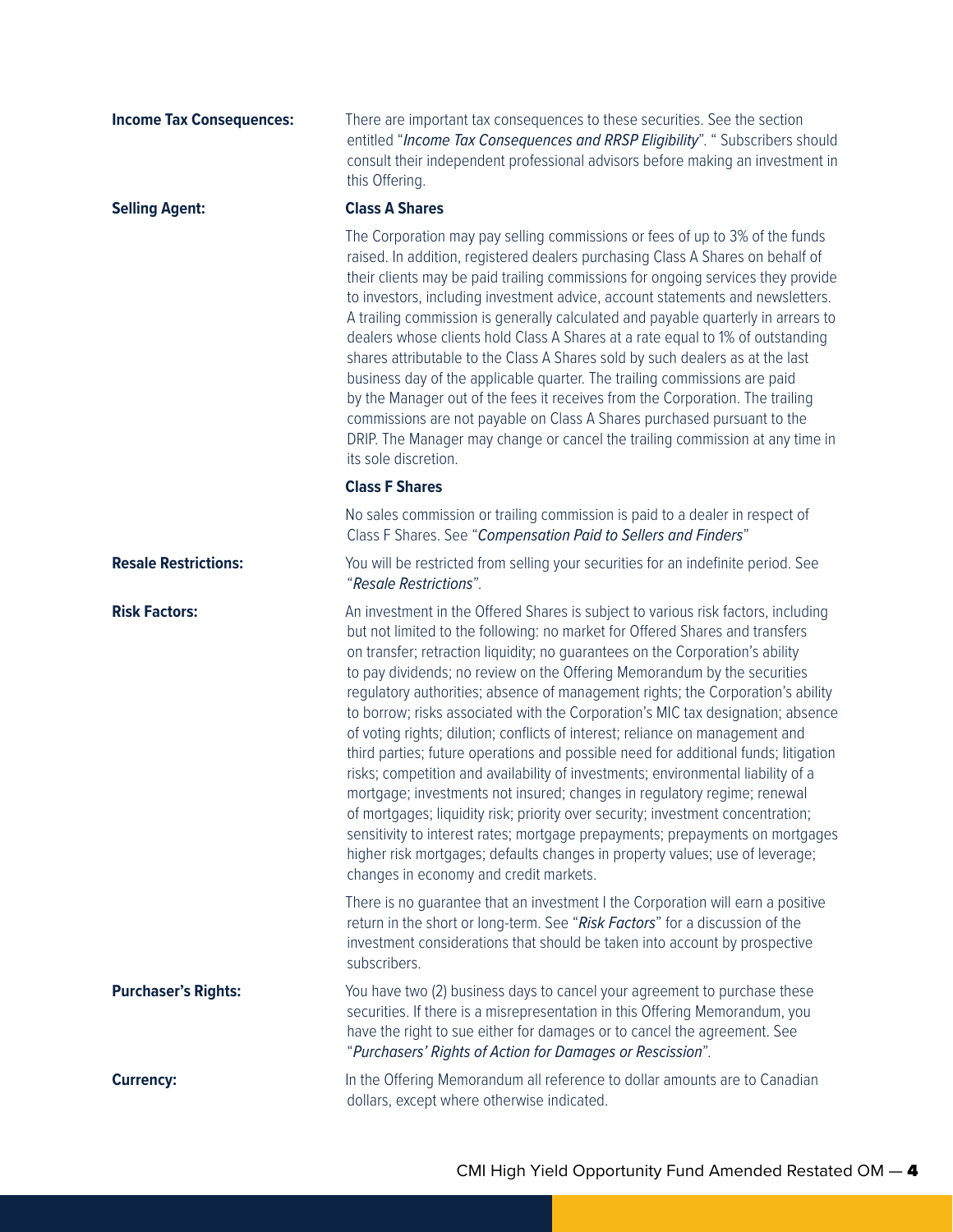#### **NO SECURITIES REGULATORY AUTHORITY OR REGULATOR HAS ASSESSED THE MERITS OF THESE SECURITIES OR REVIEWED THIS OFFERING MEMORANDUM. ANY REPRESENTATION TO THE CONTRARY IS AN OFFENCE. THIS IS A RISKY INVESTMENT. SEE "RISK FACTORS".**

## **FORWARD-LOOKING STATEMENTS**

This Offering Memorandum contains certain statements or disclosures that may constitute forward-looking information under the applicable securities legislation and the respective regulations, rules and policies and orders thereunder and all applicable published orders and rulings ("**securities legislation**") of the applicable securities commissions or similar regulatory authority ("**securities regulatory authority**").

Forward-looking statements may be identified by the use of words like "believes", "intends", "expects", "may", "will", "should", "estimates" or "anticipates", or the negative equivalents of those words or comparable terminology, and by discussions of strategies that involve risks and uncertainties. All forward-looking statements are based on the Corporation's current beliefs as well as assumptions made by and information currently available to the Corporation and relate to, among other things, anticipated financial performance; prospects; strategies; the nature of the Corporation's operations; sources of income; forecasts of capital expenditures and the sources of the financing thereof; expectations regarding the ability of the Corporation to raise capital; the Corporation's outlook; plans and objectives for future operations; forecast results; and anticipated financial performance.

The risks and uncertainties of the Corporation's activities, including those discussed under the section entitled "*Risk Factors*", could cause the Corporation's actual results and experience to differ materially from the anticipated results or other expectations expressed. In addition, the Corporation bases forward-looking statements on assumptions about future events, which may not prove to be accurate. In light of these risks, uncertainties and assumptions, prospective purchasers should not place undue reliance on forward- looking statements and should be aware that events described in the forward-looking statements set out in this Offering Memorandum may not occur.

The Corporation cannot assure prospective purchasers that its future results, levels of activity and achievements will occur as the Corporation expects, and neither the Corporation nor any other person assumes responsibility for the accuracy and completeness of the forward-looking statements. Except as required by law, the Corporation assumes no obligation to update or revise any forward- looking statements, whether as a result of new information, future events or otherwise. Subscribers are urged to read "*Risk Factors*" for a discussion of other factors that will impact the operations and success of the Corporation.

## **DOCUMENTS INCORPORATED BY REFERENCE**

In addition to and apart from this Offering Memorandum, the Corporation may utilize certain marketing materials in connection with the Offering, including an executive summary of certain of the material set forth in this Offering Memorandum. This material may include fact sheets and Subscriber sales promotion brochures, question and answer booklets, and presentations. All such marketing materials are specifically incorporated by reference into and form an integral part of this Offering Memorandum. All such marketing materials will be delivered or made reasonably available to a prospective purchaser prior to the purchase by such prospective purchaser of Offered Shares. Any statement contained in a document incorporated or deemed to be incorporated by reference herein shall be deemed to be modified or superseded for the purposes of this Offering Memorandum to the extent that a statement contained herein or in any other subsequently delivered Offering Memorandum which also is, or is deemed to be, incorporated by reference herein modifies or supersedes such statement. The modifying or superseding statement need not state that it has modified or superseded a prior statement or include any other information set forth in the document that it modifies or supersedes. The making of a modifying or superseding statement shall not be deemed an admission for any purposes that the modified or superseded statement, when made, constituted a misrepresentation, an untrue statement of a material fact or an omission to state a material fact that is required to be stated or that is necessary to make a statement not misleading in light of the circumstances in which it was made. Any statement so modified or superseded shall not be deemed, except as so modified or superseded, to constitute a part of this Offering Memorandum.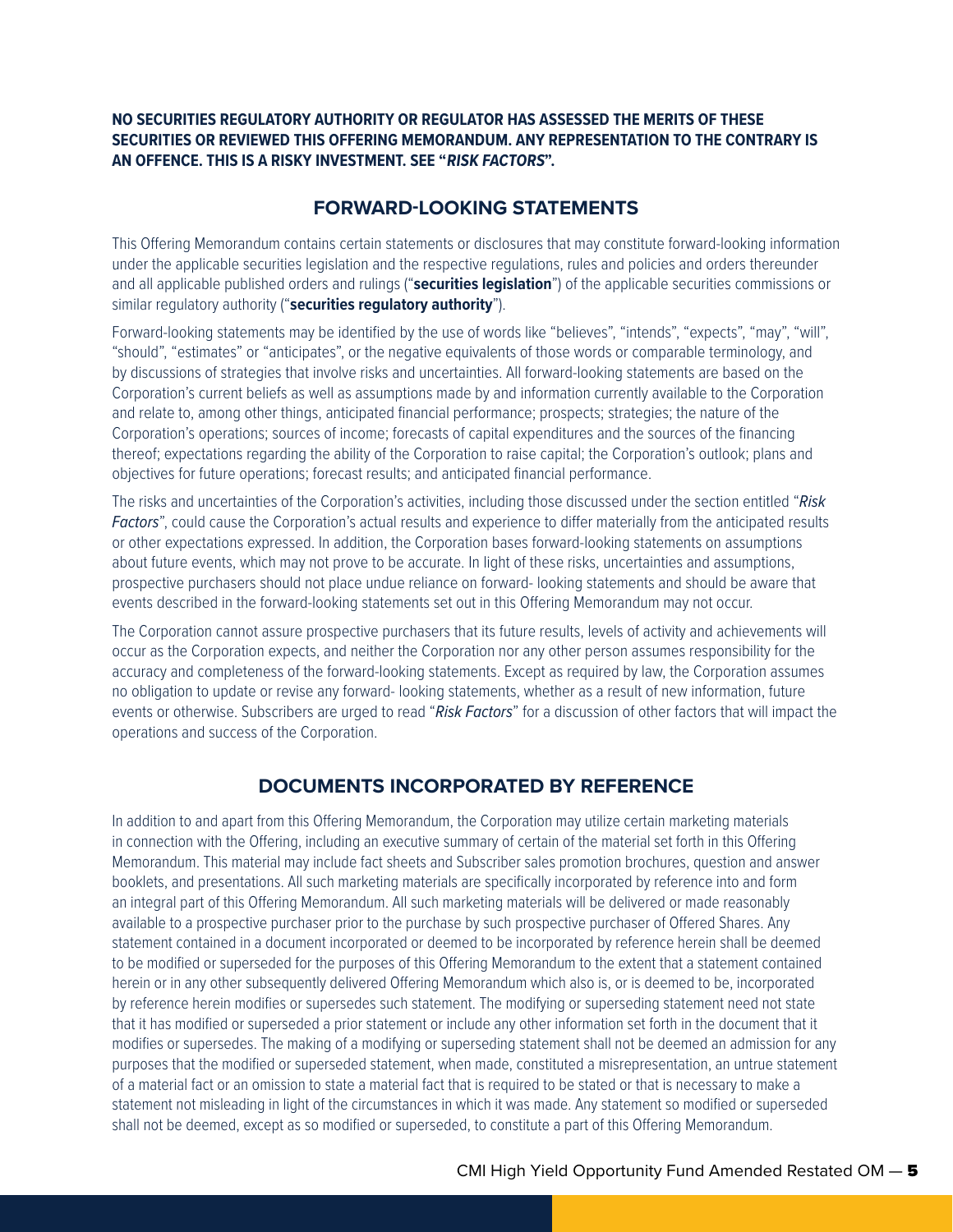### **CURRENCY**

All dollar amounts stated in this Offering Memorandum are expressed in Canadian currency, except where otherwise indicated.

### **INTERPRETATION**

In this Offering Memorandum, unless the context otherwise requires, when we use terms such as the "Corporation", "we", "us" and "our", we are referring to CMI High-Yield Opportunity Fund Corp. and when we use the terms such as "Subscriber", or "you" or "Subscriber" we are referring to a person who purchases Offered Shares under the Offering, thereupon becoming an investor in the Corporation. Words importing the singular number only, include the plural and vice versa, and words importing the masculine, feminine or neuter gender include the other genders.

Where used in this Offering Memorandum, the following capitalized words and phrases shall, unless there is something in the context otherwise inconsistent therewith, have the following meanings, respectively: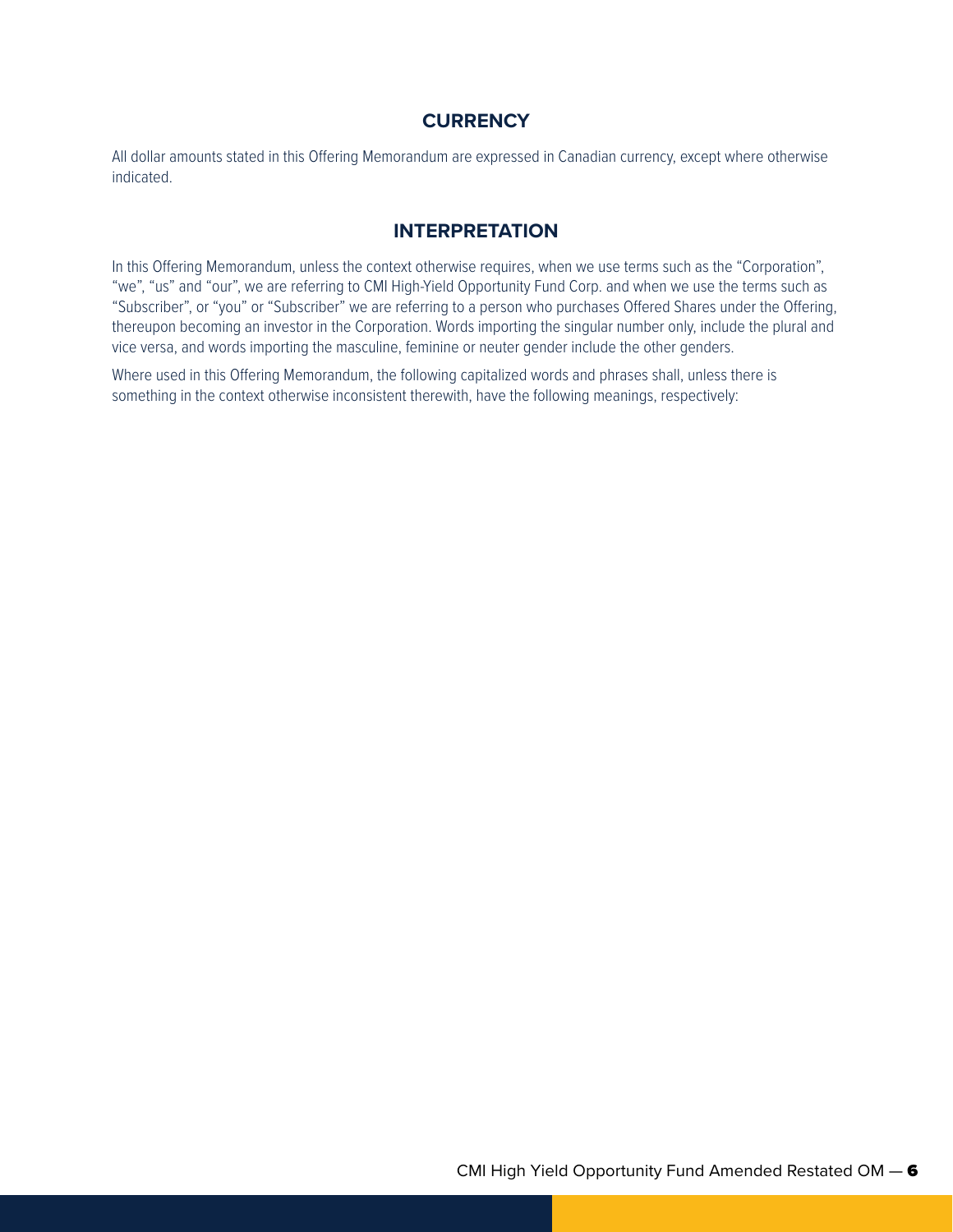"**Act**" or the "**OBCA**" means the *Business Corporation Act*, Ontario, as now enacted or as the same may from time to time be amended, re-enacted or replaced (and, herein the case of such amendment, re-enactment or replacement, any references herein shall be read as referring to such amended, re-enacted or replaced provisions).

"**Articles**" means articles of incorporation of the Corporation, as they may be amended, modified or restated, from time to time.

"**Business Day**" means a day other than a Saturday, Sunday or any other day treated as a holiday in the municipality in Canada in which the Corporation's registered office is then situated.

"**Class A Shares**" means the Class A Preferred Shares in the capital of the Corporation as constituted from time to time.

"**Class F Shares**" means the Class F Preferred Share in the capital of the Corporation, as constituted from time to time.

"**Common Shareholder**" means a person recorded in the securities register of the Corporation for the Common Shares as being the registered holder of one or more Common Shares.

"**Common Shares**" means the common shares of the Corporation, as constituted from time to time.

"**Corporate Objective**" means the qualification of the Corporation and maintenance of its status at all times as a "mortgage investment corporation" within the meaning of the Tax Act, as reasonably interpreted and applied by the directors of the Corporation.

"**Directors**" or "**Board of Directors**" means the board of directors of the Corporation.

"**Dividend Payment Date**" means, where with respect to a month, dividends have been declared by the Board of Directors in accordance with the provisions hereof, the 15th day of the following month.

"**Liquidation Distribution**" means a distribution of assets of the Corporation among its shareholders arising on the liquidation, dissolution or winding up of the Corporation, whether voluntary or involuntary, or any other distribution of assets of the Corporation among its shareholders for the purpose of winding up its affairs.

"**NI 45-106**" means National Instrument 45-106 – *Prospectus Exemptions*.

"**Preferred Shares**" means collectively, the Class A Shares and the Class F Shares.

"**Preferred Shareholder**" means a person recorded in the securities register of the Corporation for the Preferred Shares as being the registered holder of one or more Preferred Shares.

"**Redemption Date**" means, with respect to the Preferred Shares, the last day of a calendar quarter.

"**Redemption Price**" means, with respect to a Preferred Share, the sum of \$1.00 together with all declared and unpaid dividends on the Preferred Share.

"**Redemption Request**" means, with respect to the Preferred Share, a written notice in prescribed form, duly completed by the Preferred Shareholder, requesting the corporation to redeem Preferred Shares specified therein.

"**Shares**" means collectively, the Common Shares and the Preferred Shares, or any combination thereof as the context may require.

"**Subscribers**" means a subscriber for Offered Shares pursuant to the Offering.

"**Tax Act**" means the *Income Tax Act* (Canada), as amended from time to time.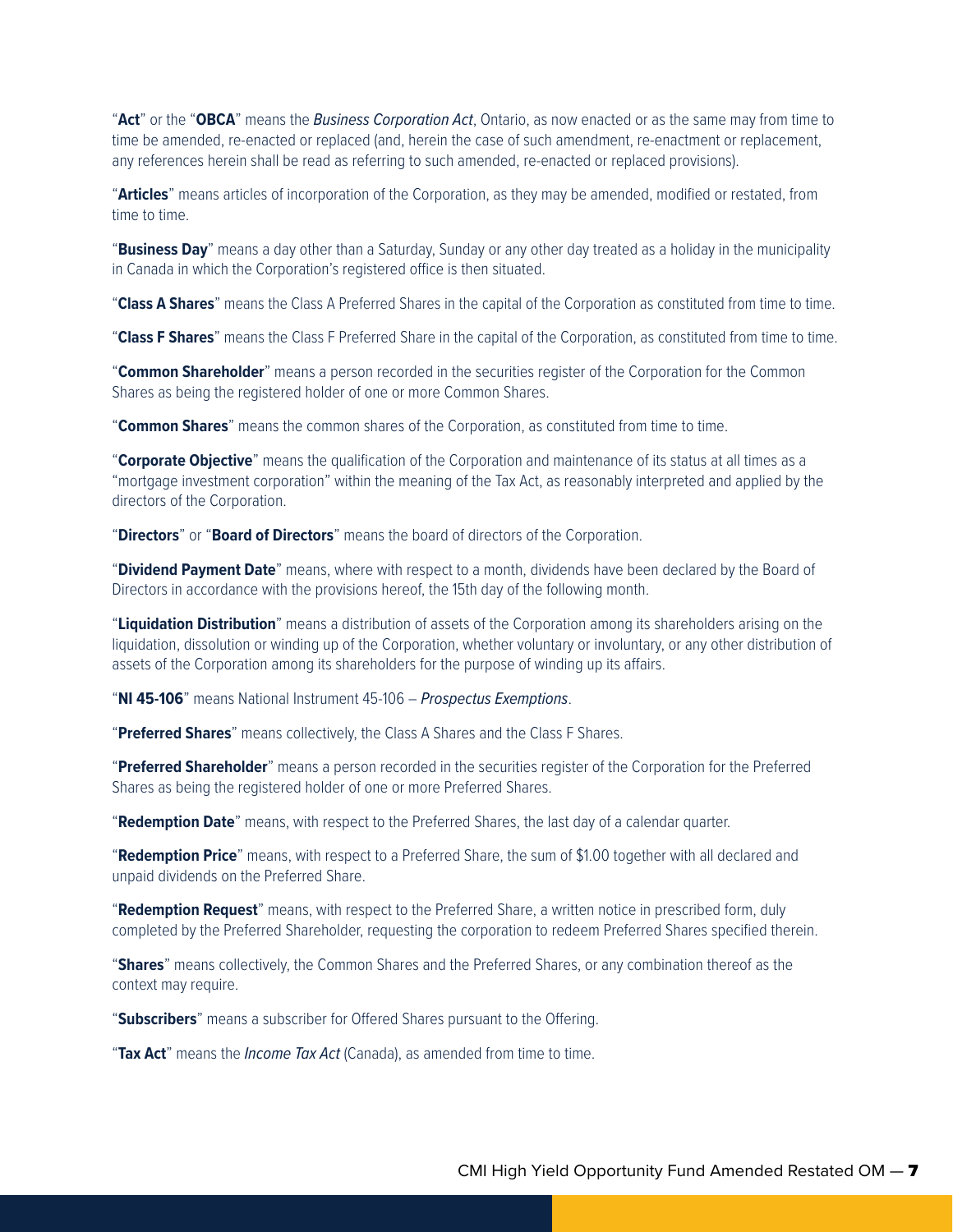## ITEM 1 **USE OF AVAILABLE FUNDS**

## **1.1 Available Funds**

The following table provides a breakdown of the expected available funds following the completion of the Offering:

|    |                                                               | Assuming Minimum Offering <sup>(1)</sup> | <b>Assuming Maximum Offering</b> |
|----|---------------------------------------------------------------|------------------------------------------|----------------------------------|
| А. | Amount to be raised by this Offering                          | \$0                                      | \$100,000,000                    |
| Β. | Selling commissions and fees (estimated) <sup>(2)</sup>       | \$0                                      | \$3,000,000                      |
| C. | Estimated Offering costs (e.g., legal,<br>accounting, audit.) | \$0                                      | \$100,000                        |
| D. | Available funds: $D = A - (B+C)$                              | \$0                                      | \$96,900,000                     |
| Е. | Additional sources of funding required                        | \$0                                      | \$0                              |
| F. | Working capital deficiency <sup>(3)</sup>                     | \$0                                      | \$0                              |
| G. | Total: $G = D + E + F$                                        | \$0                                      | \$96,900,000                     |

#### **Notes:**

- 1. There is no minimum Offering. The Corporation will offer an unlimited number of Offered Shares on a continuous basis at the Managers' discretion until the Maximum Offering is completed or terminated.
- 2. The Corporation sells Offered Shares through dealers authorized to do so. The Corporation may pay selling commissions or fees of up to 3% of the funds raised on the Class A Shares. In addition, registered dealers purchasing Class A Shares on behalf of their clients may be paid trailing commissions for ongoing services they provide to investors, including investment advice, account statements and newsletters. A trailing commission is generally calculated and payable quarterly in arrears to dealers whose clients hold Class A Shares at a rate equal to 1% of initial outstanding shares attributable to the Class A Shares sold by such dealers as at the last business day of the applicable quarter. The trailing commissions are paid by the Manager out of the fees it receives from the Corporation. Trailing commissions are not payable on Class A Shares purchased pursuant to the DRIP. The Manager may change or cancel the trailing commission at any time in its sole discretion. The Corporation pays no commissions or trailing commissions on the Class F Shares. See "*Compensation Paid to Sellers and Finders*."
- 3. From the date that is commenced operations on October 29th 2019, the Corporation has generated new proceeds of \$27,267,353 through the sale of Offered Shares and re-investment of dividends, net of share retractions. See "*Capital Structure*" and "*Prior Sales*".
- 4. As at the date of this Offering Memorandum, the Corporation does not have a working capital deficiency.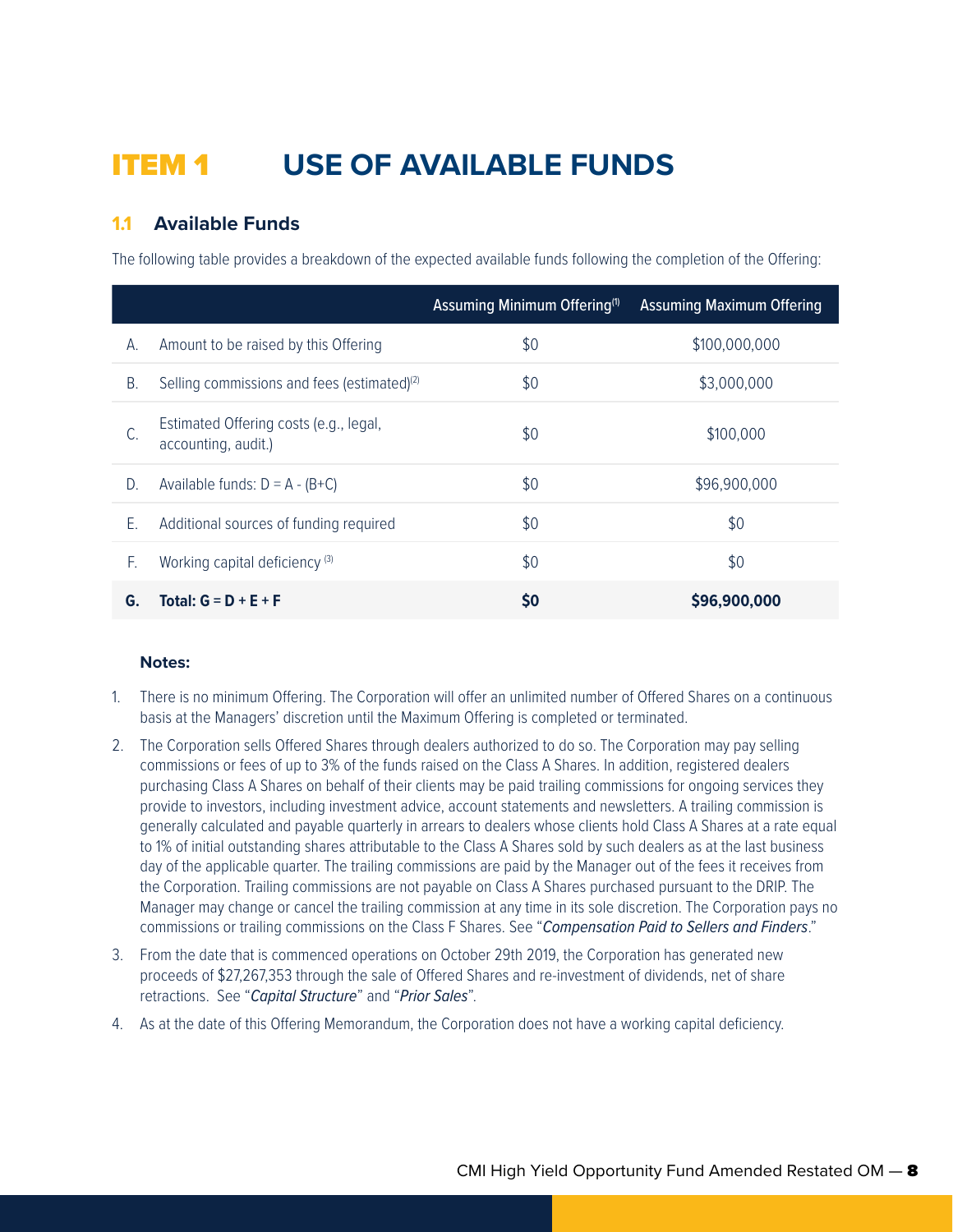## **1.2 Use of Available Funds**

The following table provides a detailed breakdown of how the Corporation will use the available funds:

| Description of intended use of net proceeds<br>listed in order of priority                                   | Assuming Minimum Offering <sup>(1)</sup> | Assuming Maximum Offering |
|--------------------------------------------------------------------------------------------------------------|------------------------------------------|---------------------------|
| To the payment of monthly management,<br>advisory fees and mortgage services fees <sup>(2)</sup>             | \$0                                      | \$1,000,000               |
| Working Capital <sup>(3)</sup>                                                                               | \$0                                      | \$0                       |
| To lend out funds and make investments<br>permitted by a MIC under the Tax Act (as defined<br>$below)^{(4)}$ | \$0                                      | \$95,900,000              |
| Total: Equal to G in the Funds table above                                                                   | S0                                       | \$96,900,000              |

#### **Notes:**

- 1. There is no minimum Offering. The Corporation will offer an unlimited number of Offered Shares on a continuous basis at the Managers' discretion until the Maximum Offering is completed or terminated.
- 2. This amount reflects a yearly estimate of the following fees payable to the Managers (as defined below) under the Management Agreement (as defined below) in fiscal year 2021 were \$209,932 See "*Business of the Corporation – Structure.*" The Managers are paid 1% of AUM calculated monthly as per the Management Agreement. AUM is defined as the total of the principal amount of the outstanding mortgage balances (less any credit losses).
- 3. Not more than 10% of the available funds will be used by the Corporation to pay debt incurred within the two preceding financial years.
- 4. In it anticipated that the funds raised from this Offering after expense will be used for permitted lending and funding new mortgage investments. The amount that we have available for these purposes will depend upon whether we achieve the Maximum Offering.

## **1.3 Reallocation**

The Corporation intends to spend the available funds as stated. We will reallocate funds only for sound business reasons.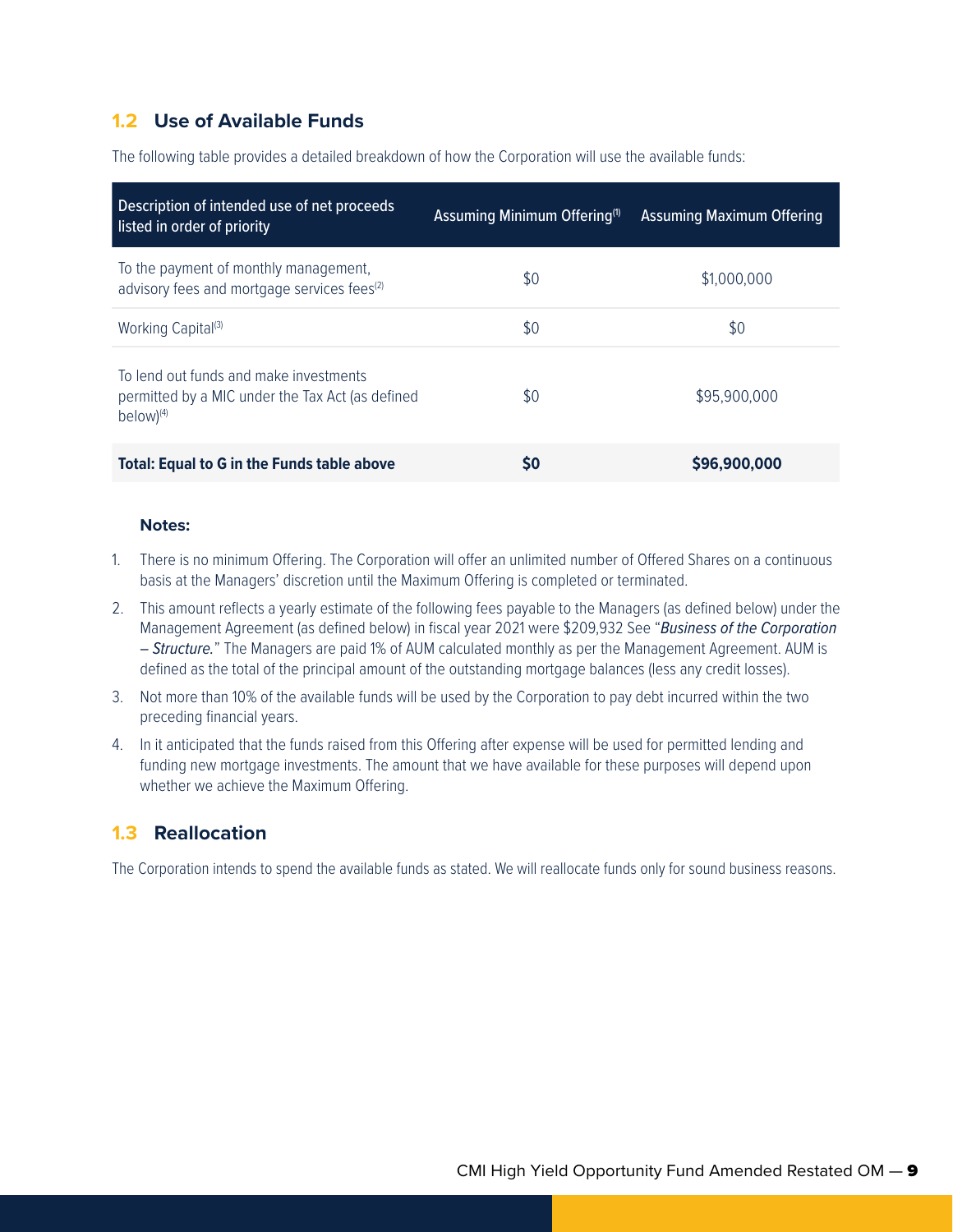## ITEM 2 **BUSINESS OF THE CORPORATION**

### **2.1 Structure**

CMI High-Yield Opportunity Fund Corp. was incorporated under the *Business Corporations Act* (Ontario) on October 29, 2019. The Corporation's head and registered office is located at 2425 Matheson Blvd., Mississauga ON, L4W5K4. The Common Shares of the Corporation are owned by in equal proportions by Bryan Jaskolka, Michael Jaskolka, Alan Jaskolka and Jeffrey Jaskolka. Alan is the father and Michael, Bryan and Jeffrey are brothers.

The Corporation is required under its articles of incorporation to qualify and remain qualified as a "mortgage investment corporation" or a "**MIC**" as mortgage investment corporations are commonly referred to, under the *Income Tax Act* (Canada) ("**Tax Act**"). This effectively enables the MIC to operate as a tax-free "flow through" conduit of net income to its shareholders.

The Corporation's business objective is to generate income by optimizing its investment portfolio within the MIC criteria mandate by the Tax Act. The Tax Act's MIC criteria are discussed in further detail below. See ITEM 6: INCOME TAX CONSEQUENCES AND RRSP ELIGIBILITY.

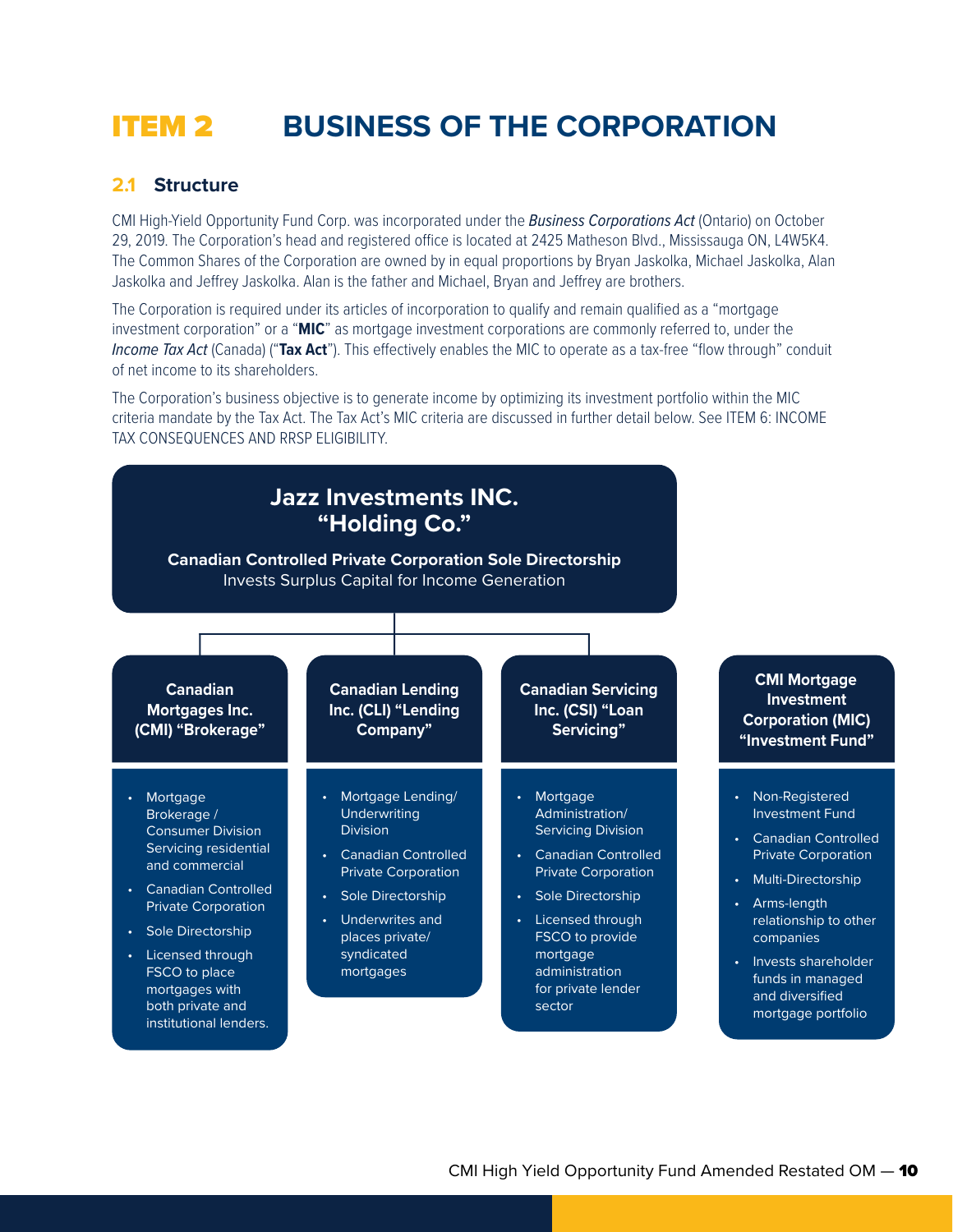Canadian Mortgages Inc. ("**CMI**") is a Canadian controlled private corporation and is licensed through FSRAO (as defined below) as a mortgage brokerage.

CMI Mortgage Investments Inc. ("**CLI**") is a Canadian controlled private corporation. CLI provides mortgage lending and underwriting services to CMI's group of companies.

CMI Mortgage Services Inc. ("**CSI**") is a Canadian controlled private corporation. CSI is licensed through FSRAO and provides mortgage administration services for the CMI group of companies

CMI Real Estate Inc. ("**CRI**") is a Canadian controlled private corporation. CRI is licensed through RECO (as defined below) and provides real estate sales services.

#### *Management of the Corporation*

The Board of Directors oversees the overall business and undertaking of the Corporation. The day to day operations of the Corporation are managed by CSI and CMI. (together the "**Managers**") under a Mortgage Services Agreement dated July 1st, 2020 with the Corporation which provides for management, advisory, underwriting and administration services for the investments by the Managers ("**Management Agreement**").

CSI is licensed as a mortgage administrator with Financial Services Regulatory Authority of Ontario ("**FSRAO**") and CMI is licensed as a mortgage broker with FSRAO.

The Managers have been engaged by the Corporation to provide it with management, mortgage origination and mortgage administration services. Mortgage investments are sourced primarily through Managers. The Managers may employ from time to time the services of related persons, including real estate brokers and lending companies. Any fees paid by the Corporation to such related persons will be at rates consistent with those charged by arms-length third parties.

The Board of the Corporation is composed of two directors – Alan Jaskolka and Bryan Jaskolka who are father and son. Bryan Jaskolka is the Chief Operating Officer and the Chief Executive Officer. Alan Jaskolka is the Chief Financial Officer of the Corporation.

#### *Relationship between the Corporation and the Managers*

The Corporation, the Managers are related companies insofar as one of the holders of the common shares of the Corporation and the sole shareholder of the holding group who is the sole shareholder of the Managers is the same person. The directors of the Corporation and the directors of the Managers are also the same individuals. The Corporation and the Managers also share key employees and decision-makers. As a result, the Corporation and the Managers are under common direction and control.

Two of the directors and officers of the Corporation and Managers are licensed with FSRAO as mortgage agents with CMI. Alan Jaskolka is licensed as the "principal broker" with CMI and Bryan Jaskolka is licensed as a "broker" with CMI. These two individuals, Alan Jaskolka and Bryan Jaskolka will be entitled to receive a portion of the compensation paid to the Managers by borrowers who obtain mortgaging financing from the Corporation.

Alan Jaskolka is also the principal shareholder and the sole director and officer of CRI which is registered with Real Estate Council of Ontario ("**REICO**") as a real estate brokerage firm. Alan Jaskolka is registered with REICO as a licensed real estate broker with CRI. CRI is a member of the Toronto Real Estate Board. The Corporation may invest in mortgages in respect of which Messieur Jaskolka or CRI has provided real estate asset acquisition services to the Corporation.

Bryan Jaskolka is the sole shareholder of CMI Financial Group Inc., who is the sole shareholder of CMI, CLI and CSI. Bryan Jaskolka is the CEO of CLI, which is private lending company that matches high-quality mortgages with investors based on their personal preferences and target ROI goals. While CLI is not paid directly by the Corporation for underwriting certain mortgages that the Corporation invests in, CLI generates its revenues from the rate spread. The Managers do not exclusively provide services to the Corporation. It also structures mortgages outside of the Corporation. The principals of the Managers may receive fees from the mortgages created by the Managers.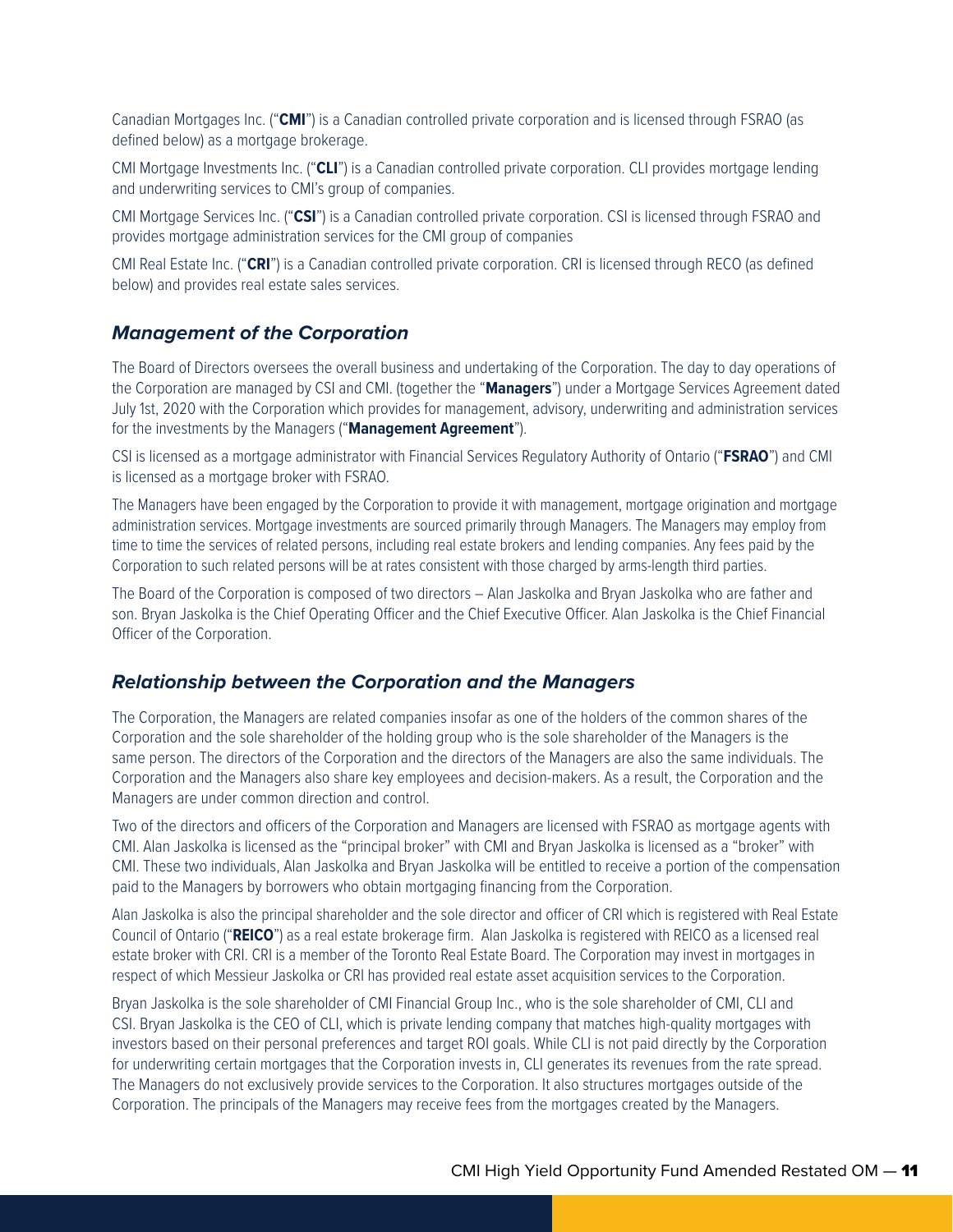The Managers, or any of its officers, shareholders, employees, or affiliates, may purchase for their own account and own as a co- lender, a percentage interest in any investment held by the Corporation. The Managers or any related company or individual may hold a subordinate portion in any mortgage which is presented to the Corporation for investment, and the rate of return on such a subordinate portion may vary from the Corporation's rate of return due to the differing loan-to-value risk assumed by the Corporation. See Conflicts of Interest in Section 2.2 below.

## *Management Fees and Expenses*

The Corporation will pay the following amounts to the Managers under the terms of the Management Agreement:

- a. A management fee up to and equal to 1.00% per annum of the outstanding aggregate principal balance of all mortgages, or the outstanding aggregate principal balance of the Corporation's percentage interest therein, and the book value of the Corporation's investments other than mortgages, calculated monthly on the first day of the month at the rate of 0.08333%, aggregated and payable in monthly installments on the last day of each month and prorated for any partial month.
- b. An annual performance fee equal to an amount not to exceed 20.00% of the net yield over and above 9% per annum generated from all investments to be calculated at the end of the fiscal year. For example, if the net yield throughout the year calculated on the fiscal year end is 14%, then the performance fee shall be 20.00% of 5.00% (14% - 9%) which equals 1.00%. If for example the net yield throughout the year calculated on the fiscal year end is 8.50% then there shall be no performance fee.
- c. The Managers are entitled to deduct any amounts deductible under the Management Agreement, including its interest allocations, before distributing amounts to the Corporation under the Management Agreement. In addition, the Managers are entitled to retain any overnight float interest on all accounts maintained by it and all lender, broker, origination, commitment, renewal, extension, advance, discharge, late payment, participation, NSF, administration and similar or other fees generated on the investments acquired by the Corporation, which fees are and remain the sole property of the Managers, and to the extent that they are recovered from the borrowers or investment.
- d. All rights granted to the Managers and other amounts payable to the Managers pursuant to the terms hereof shall include the applicable amount of harmonized sales tax ("HST") payable in respect thereof. Accordingly, the Managers shall be responsible for remitting all HST payable on the fees stated above at such times and in such amounts as required by law.
- e. The Managers are responsible for all its internal costs including, without limitation, all its internal costs incurred in originating, sourcing, arranging and offering investments for sale to the Corporation.

All the other costs with respect to the Corporations' business shall be paid for by the Corporation including, without limitation, taxes, legal, accounting, audit, operating, offering, management and administration fees and expenses, and fees and expenses associated with the acquisition, registration, disposition, holding, collection and enforcement of the Corporation's investments.

## *Management Agreement*

The Corporation has entered a Management Agreement with the Managers pursuant to which the Managers will provide exclusive ongoing management, mortgage administration and advice and consulting services to the Corporation. The Management Agreement is for an indefinite term, subject to certain provisions for termination.

- a. The Corporation may terminate the Management Agreement for any reason on 30 days written notice.
- b. The Management Agreement may be terminated at any time, by mutual consent in writing.
- c. The Managers may resign and the Agreement terminated on 60 days' notice to the Corporation.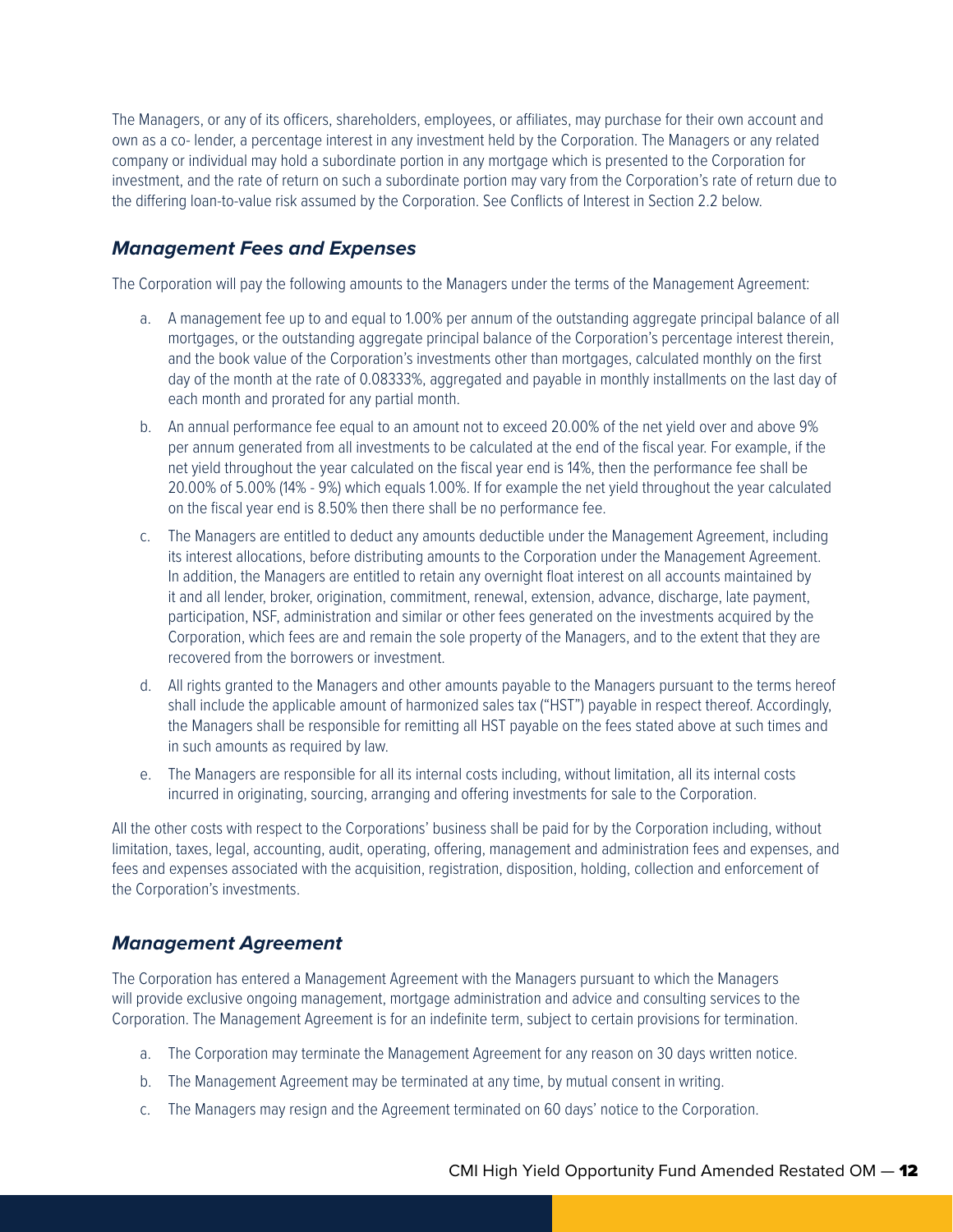- d. Either party may terminate the Management Agreement in the event of:
	- i. the commission by either party of any fraudulent act;
	- ii. either party becomes bankrupt, insolvent or makes a general assignment for the benefit of its creditors;
	- iii. conviction of either party for a criminal offence;
	- iv. conduct by either party that is materially damaging to the other party and contrary to the terms of the Management Agreement;
	- v. material breach of the Management Agreement by a party;
	- vi. material misrepresentation by a party; or
	- vii. material failure by a party to perform its duties as described in the Management Agreement within ten days of written notice by the other party.

Pursuant to the terms of the Management Agreement, the Corporation has agreed to indemnify and reimburse the Managers, as well as its directors, officers, shareholders, employees and agents, from and against any losses, claims, costs, damages and liabilities suffered or sustained by it in the course of carrying out its duties under the Agreement, or suffered as a result of any third party claims other than those suits claims or demands occasioned by the Managers gross negligence or willful misconduct.

## *Third Party Marketing Agreements, Finder's Fees and Commissions*

The Managers on behalf of the Corporation may enter into marketing agreements with third parties such as financial advisors, stockbrokers and dealers, and financial intermediaries to market the Offered Shares on behalf of the Corporation. None of the Managers nor any their respective directors, officers or shareholders, will receive compensation for placing Offered Shares. In addition to up front commissions paid at the time of the investment, the Managers may also pay ongoing servicing fees or trailing commission to third parties who distribute Offered Shares of the Corporation. Fees payable to third party dealers and intermediaries (registered dealers only) will be negotiated but in any event, will not exceed 3% of the gross subscription proceeds and annual trailing commissions of 1% of the net value of the shares, less any shares purchased through the DRIP, paid quarterly.

## *Credit Committee*

The Managers will establish a Credit Committee comprised of professionals knowledgeable and experienced in mortgages and real estate finance. At all times, at least one member of the Credit Committee will be a senior executive of the Managers. The Credit Committee will review all mortgages and loans to be made by the Corporation. The members of the Credit Committee are Elizabeth Wood, Bryan Jaskolka and Kevin Fettig.

## **2.2 Our Business**

## *The Mortgage Portfolio*

The Corporation's primary business is earning income through investing in a portfolio of residential and commercial mortgages. Commercial mortgages are mortgages that are principally secured by land developments or incomeproducing properties that have retail, commercial, service, office and/or industrial uses. Residential mortgages those mortgages principally secured by single family houses. The corporation does not actively employ resources to originate mortgages, the corporation relies exclusively on CSI., a related corporation, to underwrite and provide mortgages for investment.

The Credit Committee is responsible for managing the corporations mortgage investments. The agreement between the Corporation and the Mortgage Services Agreement between CSI (a related company) provides all mortgages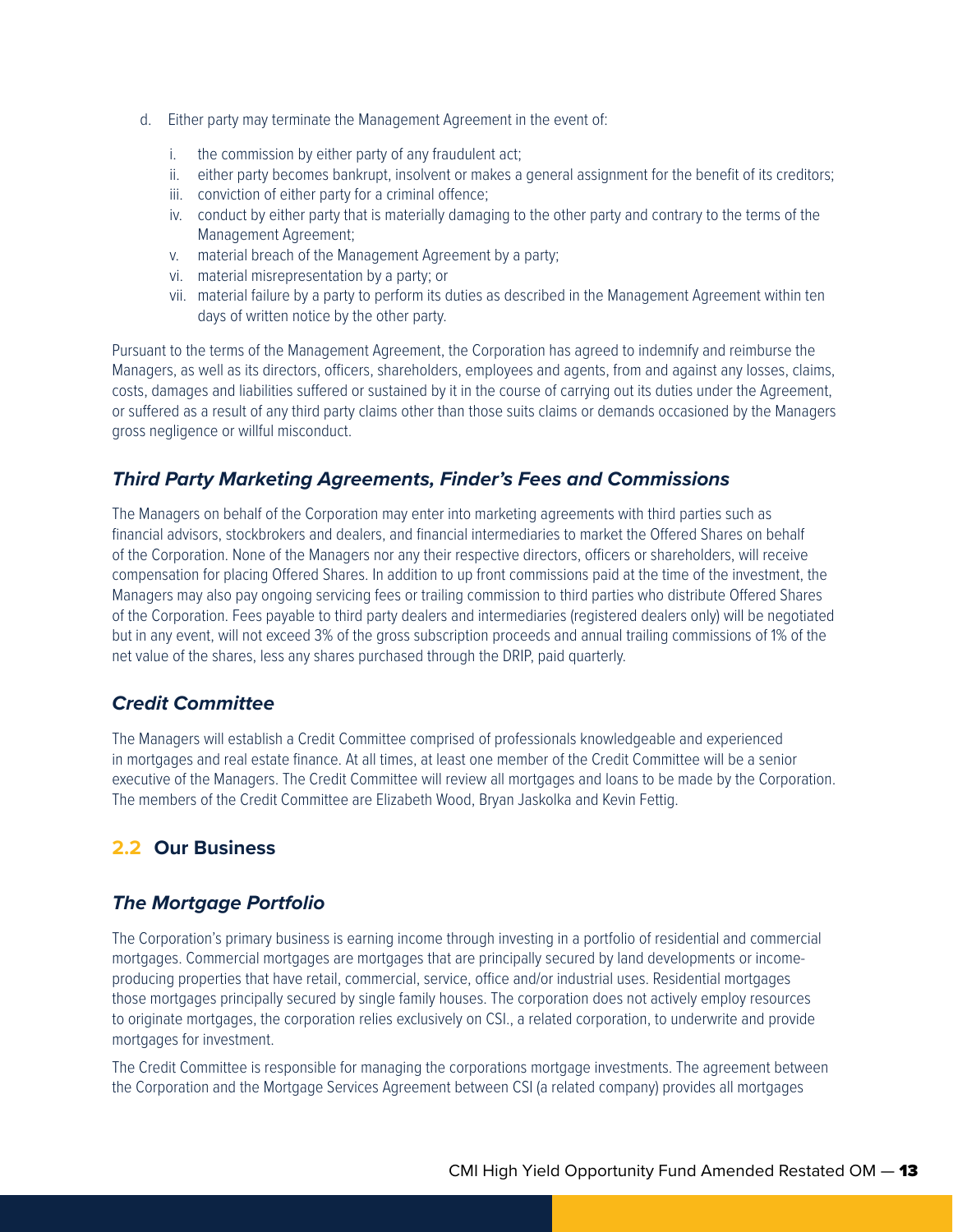underwritten by CSI. CSI will perform certain administrative duties in the management and administration of all mortgages held within the corporation.

The Corporation expects to build a portfolio of residential and commercial mortgages as follows:

- a. **Residential Mortgages** at least 50% of the Corporation's assets, at cost, consists of mortgages on new, existing, proposed or in construction residential properties in Canada, including but not limited to, single family dwellings, duplexes, townhouses, condominium units and apartment buildings, land, income producing property, or cash on hand or deposit pending investment in mortgages.
- b. **Commercial Mortgages** up to 35% of the Corporation's assets may consist of conventional mortgages on existing, proposed or in construction retail, commercial or industrial properties in Canada.
- c. **Other Investments** investments may also be made from time to time in money market instruments, pending investment in mortgages
- d. **Real Property** up to 25% of the Corporation's assets may be invested directly in real estate properties held for income purposes.
- e. The Corporation may acquire real estate properties by foreclosure or otherwise as default occurs on a mortgage.
- f. The Corporation is allowed to borrow funds under the provisions of the Tax Act, however, the Corporation has capped leverage at 85% of the value of property owned by the Corporation.

The Corporation has initially established and conducted its business in the Province of Ontario. As the opportunities rise, the Corporation expects to expand its business to other Provinces.

As at October 31,2021, the Corporation's investment in mortgages was \$ 23,827,236 net of an allowance for loan loss in the amount of \$31,954. As at October 31,2021, 134 individual mortgages were held by the Corporation with an average loan size of \$ \$178,091 and a weighted average loan to value ratio of 80.21%. See ITEM 2: BUSINESS OF THE CORPORATION, 2.3 Development of Business for more detailed information with respect to the composition of the Corporation's mortgage portfolio as of October 31,2021

The annualized dividend yield (net of all fees and expenses) to holders of Class A Shares for the last fiscal years ended October 31 are summarized in the table below.

| <b>Fiscal Year Ending October 31st</b> | <b>Class A Shares</b> |
|----------------------------------------|-----------------------|
| 2021                                   | 10.42%                |
| 2020                                   | 10.27%                |

The directors have approved a dividend rate for the Class F Shares of +1% above the dividend rate of the Class A Shares. The Corporation reserves the right to change the dividend policy on the Offered Shares without notice to the holders of the Offered Shares.

#### See "*Description of Offered Shares – Dividend Policy*".

If deemed prudent by the Corporation, the Corporation may, from time to time, secure additional or replacement long term debt from financial institutions, other third parties or holders of Preferred Shares. Such loans may be secured by granting encumbrances, security interests or other charges on the assets of the Corporation.

#### *Investment Policies, Practices and Restrictions*

All investments will comply with the investment policies of the Corporation. The Corporation's investment policies, practices and restrictions include but are not limited to the following: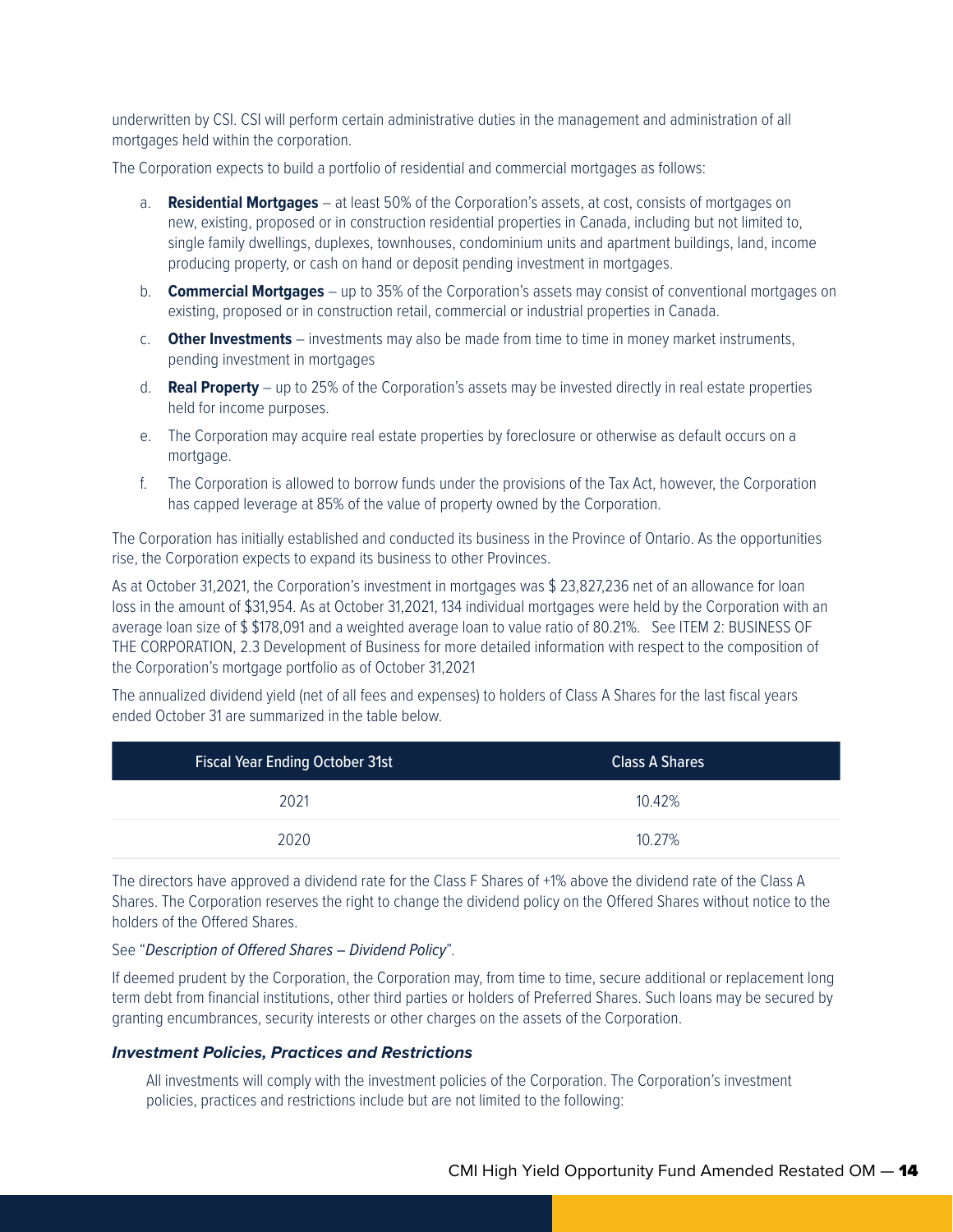#### **Residential Mortgages**

The Company's business consists of lending money, principally residential mortgages to individual consumers, which comprise a target minimum of 90% of its mortgage portfolio by dollar value. The Company classifies residential mortgages into the following categories based on the underlying property type or the use of the mortgage proceeds:

- i. properties with existing single or multi- family residential dwellings,
- ii. lending to vacant land for the purpose of construction or development of residential dwellings, and
- iii. construction loans for the development or construction of single or multi-family residential dwellings.

The Company, through a related entity, works closely with retail mortgage brokers throughout Canada to market itself as a lender of choice in the "non-prime" mortgage market segment. In this manner, it expects to be well positioned to receive referrals on mortgage lending opportunities that do not meet the criteria of the major lending institutions or that involve borrowers in rural areas typically not well serviced by major lenders.

The maximum Loan to Value (LTV) of the Company's mortgage portfolio cannot exceed a weighted average of 85%. The maximum allowable LTV of any one residential mortgage in the portfolio will vary depending on the following criteria:

- For residential mortgages registered as security against properties with existing single or multi-family dwellings, the Company generally expects to lend up to an LTV of 85%, although this is dependent on location and mortgage priority
- For residential mortgages on vacant land (which excludes vacant land for the purposes of construction or development), the Company generally expects to lend up to a 50% LTV, although the amount is dependent upon the location and mortgage priority. The Company will only lend on vacant land on a case-by-case basis at the discretion of the Credit Committee and the Manager, and typically not for land speculation purposes. The Company does not intend to lend to large real estate developments as part of its regular business operations. Except in special circumstances that are at the discretion of the Credit Committee and the Manager, the Company will not make loans secured only by mortgages on vacant lands, and will generally require additional security from the borrower and/or guarantors.
- The Company's construction program provides for lending up to a 65% LTV but can exceed 65% on a case by case basis if the construction mortgage is within a major urban setting. Construction mortgages can be offered to property owners or builders/ developers for single family or multi-family homes with up to a maximum of four units. The LTV for construction mortgages is based on the value of the underlying land plus the construction or development value achieved to the time of the mortgage advance. The corporation targets a maximum allowable limit of 15% of the total assets for the Company's construction program.
- The Company's mortgage portfolio will principally be comprised of first and second mortgages, targeting a net dividend yield of 10-11%. The Company targets an overall allocation of 25% to first mortgages and 75% to second mortgages. From time to time, the Company may also lend on third mortgages.

The Company has adopted certain policies which establish the investment criteria for the Company's investment decisions. By entering into the Management Agreement (see "*Material Contracts – Management Agreement*"), the Manager has agreed to abide by and apply these policies, which are as follows:

• The Company may maintain up to 5% of its total assets in cash, "near-cash" securities (such as term deposits, guaranteed investment certificates or money market securities) or have cash readily accessible via a line of credit at all times in order to meet redemption requests (see "*Redemption of Securities*"). The Company should also be in a position to redeem a prior mortgagee's interest in a given property if the Manager considers that it would be advantageous for the Company to do so, having regard to the market value of the property and the amount of mortgage debt due to the Company;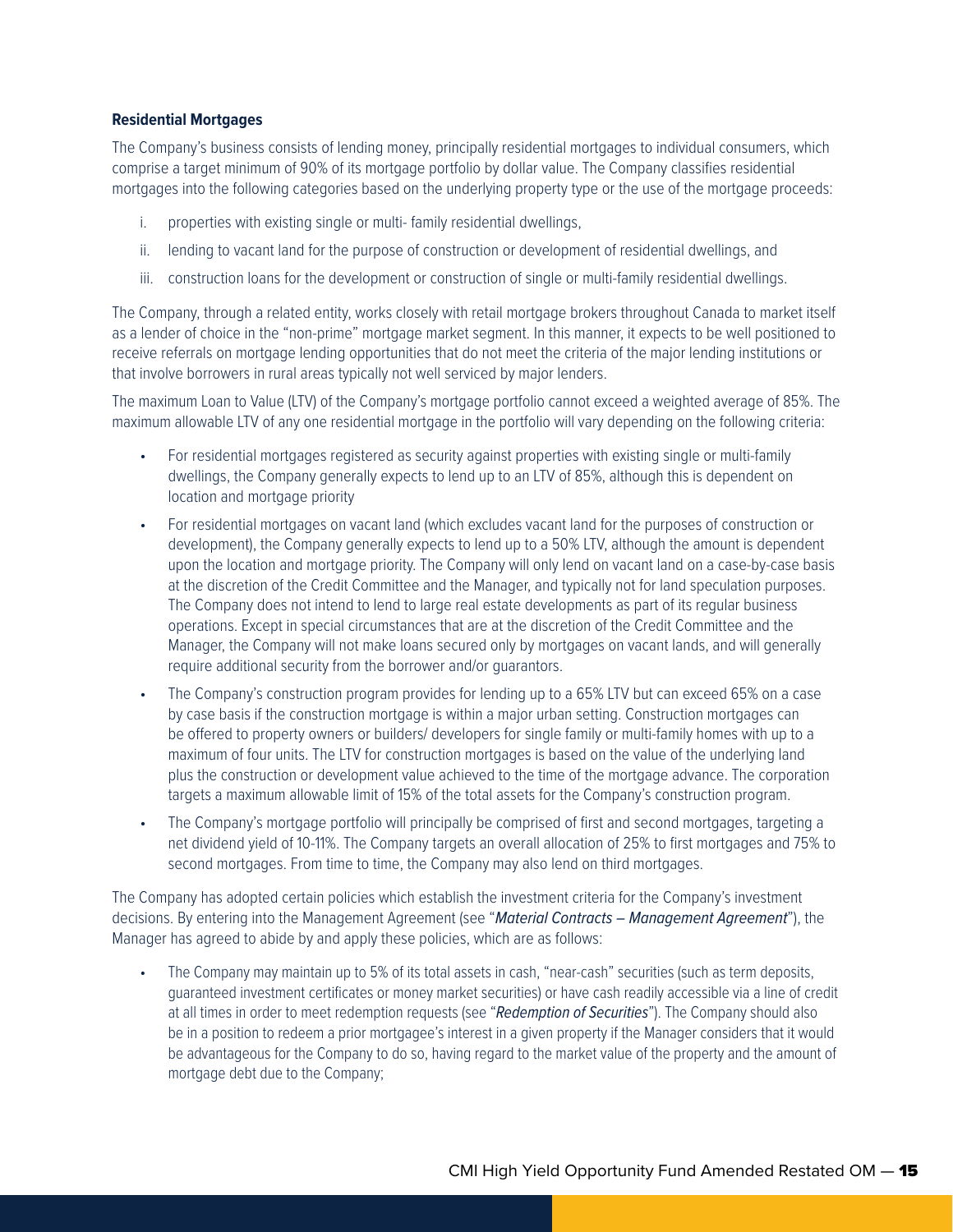- The Company may not hold any indebtedness, whether by way of a mortgage or otherwise, of a person who is a common shareholder of the Company or of any other person who does not deal at arm's length with the annuitant of an RRSP or RRIF which holds Common Shares;
- The Company may not make any loan or investment which does not meet the "Canadian content" requirements of paragraph 130.1(6)(c) of the Tax Act;
- The Company may not make a loan which, together with all other mortgage loans that have priority over or rank *pari passu* with such loan, exceeds 90% of the fair market value of the mortgaged property, except when:
	- i. such a mortgage is insured under the National Housing Act (Canada) or any similar legislation of a province, or
	- ii. the excess over 85% is insured by an insurance company registered or licensed under the Insurance Companies Act (Canada) or similar legislation of a Canadian province or territory;
- The Company may not make a loan secured by a mortgage on a property in which:
	- i. any senior officer or director of the Company, the Administrator or the Manager, or
	- ii. any associate or affiliate of a person referred to in (i) has an interest as mortgagor;
- The Company will not hold a fractional interest in a mortgage nor participate in mortgage syndications unless reviewed and approved by the Credit Committee from time-to-time;
- The Company may not hold a mortgage the term of which exceeds five years unless reviewed and approved by the Credit Committee from time-to-time. Mortgages held by the Company may contain provisions permitting the mortgagor, when not in default, to renew their mortgage for one or more additional terms.

The Company will adhere to the following operating policies:

- the Company must obtain a Phase I environmental audit where the real estate to be provided as security for a mortgage is a commercial property when deemed necessary by the Credit Committee and/or Management. Where the real property is not of a commercial nature, a Phase I environmental study will not be commissioned unless the Manager deems such an audit to be necessary;
- the Company will obtain title insurance in respect of real property provided as security for a mortgage loan in such amounts and on such terms as the Administrator considers appropriate, or in the alternative, will obtain a favorable title opinion from a solicitor;
- the Company must ensure that all property taxes are up to date and that every property obtains current and valid title insurance and
- the legal title or an amendment to the legal title to each mortgage and other investments of the Company must be held by and registered in the name of the Company or the custodian.

#### *Investment Restrictions*

The Company's investment practices are subject to certain operating, lending and other restrictions which have been adopted by the Credit Committee and the Manager. According to these restrictions, the Company may not:

- make a mortgage loan if, immediately after the closing of the mortgage transaction, the amount so lent would be greater than 10% of the book value of the Company's net assets; where the Company's net assets exceeds \$5 million;
- guarantee securities or obligations of any person or company;
- engage in securities lending;
- engage in derivative transactions for any purpose;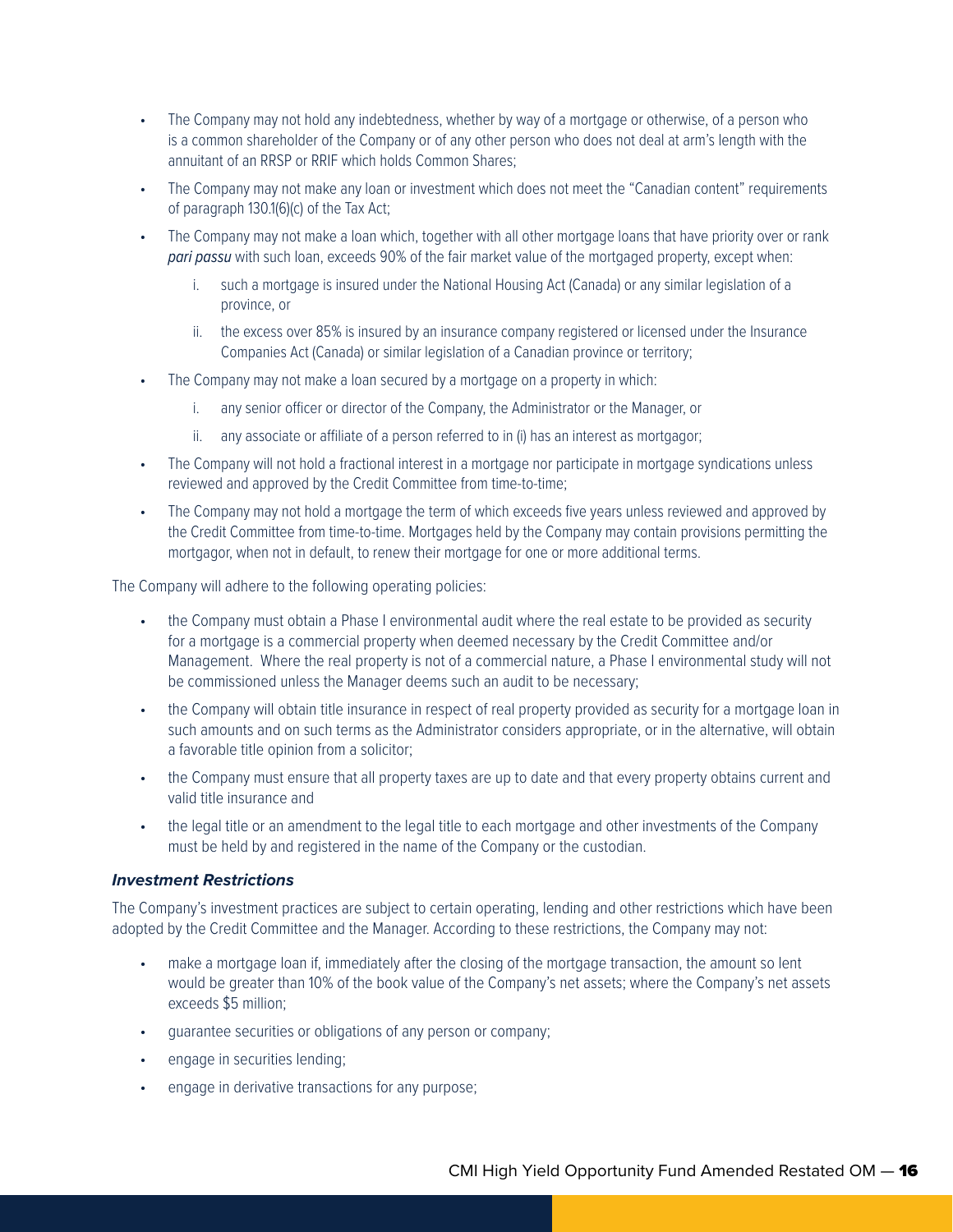- lend money on the security of a mortgage (which is the primary collateral for the mortgage) unless an independent appraisal by a qualified real estate appraiser loan has been completed;
- develop, manage or acquire (except by foreclosure or other enforcement of its rights as mortgagee) any real property. (From time-to-time, the Company may lend to commercial mortgages. The Company defines a "commercial mortgage" as a mortgage registered as security against commercial, industrial property or any non-residential property. The underlying loan for which a commercial mortgage is granted will have a fixed rate of interest.)
- enter into a forward commitment that is binding on the Company unless the Company has, at the time such a commitment has been made, sufficient cash or "near cash" securities to fund the loan(s) to which the commitment relates; or
- otherwise conduct its business in a manner that would result in the Company no longer being qualified as a "mortgage investment corporation" under the Tax Act, or that would result in the Common Shares not being a "qualified investment" for RRSPs and RRIFs under the Tax Act.

#### *Commercial Mortgages*

From time-to-time, the Company may lend to commercial mortgages. The Company defines a "commercial mortgage" as a mortgage registered as security against commercial, industrial property or any non-residential property. The underlying loan for which a commercial mortgage is granted will have a fixed rate of interest.

Commercial mortgages will not include mortgages where the related mortgages are for the construction and development of commercial buildings on vacant lands. Borrowers in this category are typically willing to pay higher rates of interest for shorter term mortgages from the Company. Once the need for interim financing is complete, these borrowers typically refinance their debt for longer-term mortgages at lower interest rates with conventional financial institutions.

It is anticipated that a significant majority of the Company's mortgage portfolio will be residential and not commercial mortgages.

The Company may invest in commercial mortgages from time-to-time but currently has no intent to do so. If and to the extent it does invest in any commercial mortgages, the Company will target commercial mortgages that comprise 5% or less of its mortgage portfolio by dollar value. If any commercial mortgages are made, they will generally have a maximum LTV of 65% with a one-year term.

#### *Conflicts of Interest*

Due to the relationships and contractual arrangements outlined in "Item 2.1 – Relationship between the Corporation and the Managers" above, there is the potential for conflicts of interest between the Corporation, the Manager, CMI, CLI, CSI and CRI. As the Corporation's directors and officers may also be directors, officers or shareholders of affiliates of the Corporation, there may be conflicts of interest if the interests of these companies are inconsistent. Although none of the directors or officers of the Corporation will devote all of his or her full time to the business and affairs of the Corporation, each will devote as much time as is necessary to manage or advise on the business and affairs of the Corporation. In addition, the Board of Directors is required by law to act honestly and in good faith with a view to the best interests of the Corporation and to disclose the nature and extent of any interest that they may have in any actual or proposed material contract or transaction with the Corporation. If a conflict of interest arises at a meeting of the Board of Directors, any director in a conflict will disclose the nature and extent of his or her interest and act in accordance with applicable corporate law.

#### *Changes to Investment Policies*

If, due to a change in the provisions of the Tax Act or other legislation applicable to the Corporation, any of the foregoing investment policies require amendment to comply with such change in legislation, the Corporation's directors may, subject to the Articles, make such change and such change will be binding on the Corporation.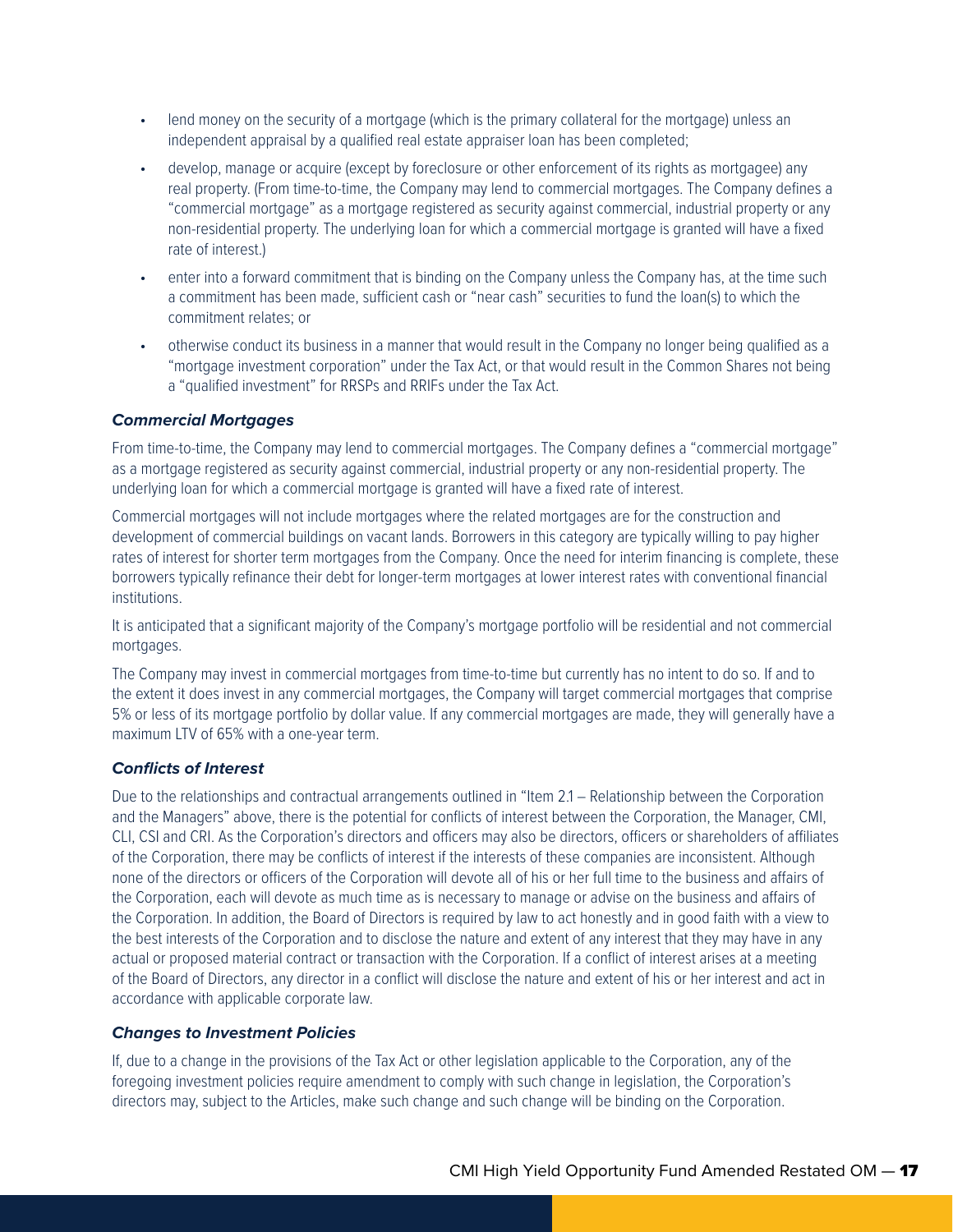It is anticipated that the Managers will provide the Corporation with assistance from time to time on revising the foregoing investment policies to comply with applicable legislation. In the event of any amendment to the foregoing investment policies, subject to the Articles of the Corporation, the Managers will be required to comply with and observe such change immediately upon such change becoming effective.

#### *Redemption and Retraction Rights*

The Corporation has established certain policies and guidelines in respect of the rights of retraction granted to holders of Preferred Shares and the rights of redemption granted to the Corporation. See "*Description of Securities Offered - Terms of Securities.*"

## **2.3 Development of Business**

The Corporation commenced active operations on October 29, 2019. To date, the Corporation has raised approximately \$27,267,353 in funds which has been invested in \$23,827,236 in mortgages. The principals of the Managers have more than 35 years of experience in the real estate and mortgage industry as mortgage brokers, investors and lenders. These qualifications enable the Managers to provide mortgage management, administrative and advisory services to the Corporation.

The association of the Corporation to a private lending company and mortgage administrator (by way of shared ownership) has contributed the Corporation's management team's ability to source high-quality loans, as well as reduce the cost of loan management. The Corporation is partially owned by Bryan Jaskolka, who is also sole owner of CMI Financial Group Inc. who is the sole shareholder of of CLI, CSI, and CMI. CLI, CSI, & CMI are managed by Bryan Jaskolka. Bryan is the CEO of CLI, CSI, and CMI. CSI as of October 31, 2021 has \$479 million of loans under administration. CLI has completed over 1 Billion in mortgages since Inception, with a capital loss of \$744 thousand.

The following tables illustrate the characteristics of the Corporation's mortgage portfolio as at October 31, 2021in terms of mortgage rank, property type, location of the underlying real estate security, loan-to-value ratio and proportion of the portfolio that is non- performing. Note that the information contained in the tables below is unaudited.

| <b>Mortgage (1) Portfolio Property Type</b> |              |         |  |  |
|---------------------------------------------|--------------|---------|--|--|
| 1st Mortgages <sup>(2)</sup>                | \$2,046,775  | 8.60%   |  |  |
| Residential                                 | \$2,046,775  | 100.00% |  |  |
| 2nd Mortgages <sup>(3)</sup>                | \$18,930,115 | 79.40%  |  |  |
| Residential                                 | \$18,930,115 | 100.00% |  |  |
| 3rd Mortgages/Blanket Mortgages             | \$2,850,346  | 12.00%  |  |  |
| Residential                                 | \$2,850,346  | 100.00% |  |  |
| <b>TOTAL</b>                                | \$23,827,236 | 100.00% |  |  |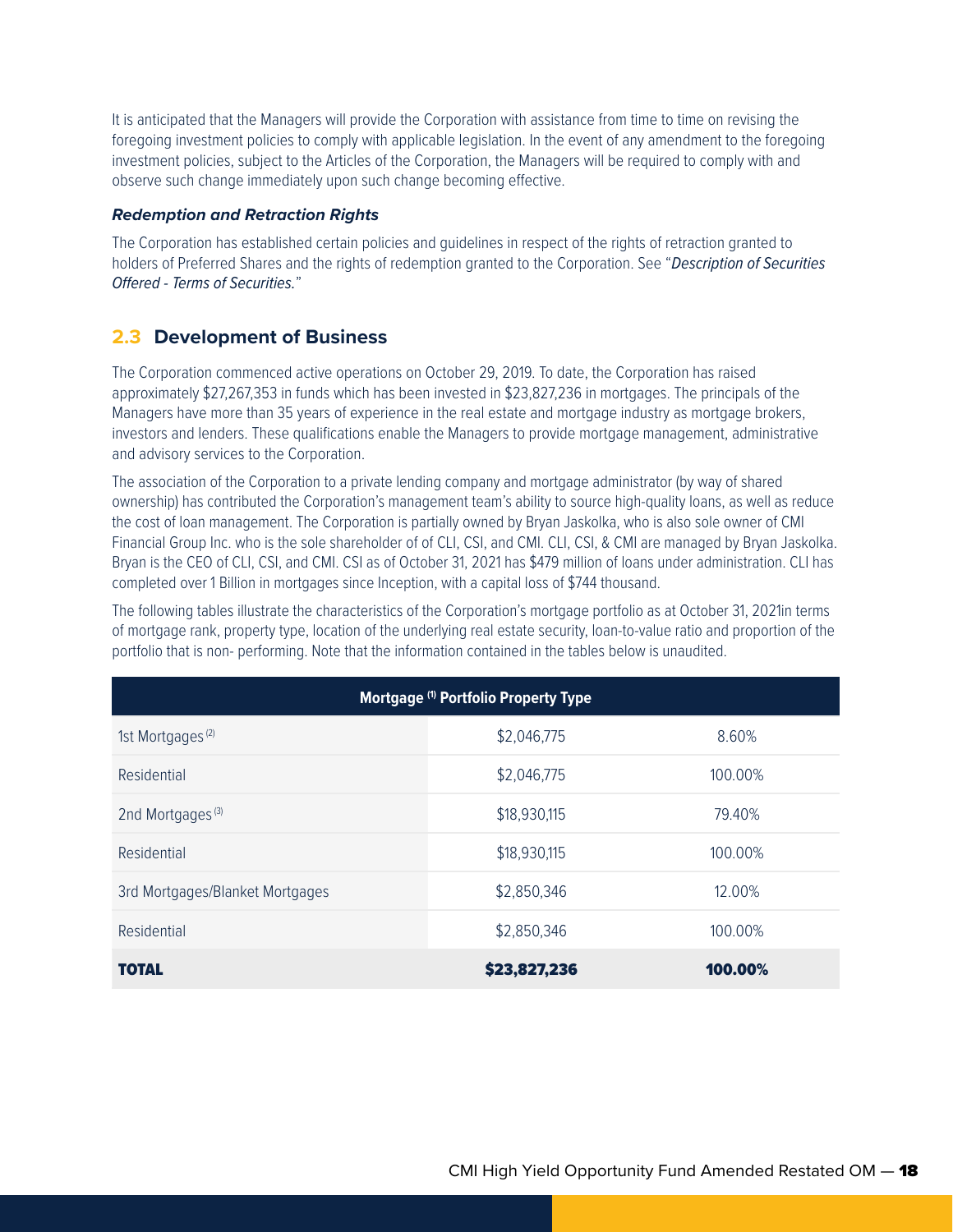| <b>Portfolio Allocation - Location - Rank</b> |              |         |  |
|-----------------------------------------------|--------------|---------|--|
| <b>First Mortgages</b>                        | \$2,046,775  | 8.60%   |  |
| Second Mortgages                              | \$18,930,115 | 79.40%  |  |
| Third Mortgages/Blanket Mortgages             | \$2,850,346  | 12.00%  |  |
| TOTAL                                         | \$23,827,236 | 100.00% |  |

#### **Notes:**

- 1. Mortgage means an interest in a mortgage, a mortgage of a leasehold interest (or other like instrument, including an assignment or an acknowledgement of an interest in a mortgage) a hypothecation, a deed of trust or an acknowledgement of an interest in real property used to secure obligations to repay money by a charge on the real property.
- 2. First Mortgage means a mortgage where there is no other person that holds a prior registered mortgage on the same real property.
- 3. Second Mortgage means a second mortgage for which the principal amount, at the time of commitment, together with the principal balance outstanding on any mortgage having priority on the same property secured by any such second mortgage, does not exceed 90% of the appraised value of the underlying real property securing the mortgage as determined by a qualifies appraiser.

| <b>LOAN TO VALUE SUMMARY</b> | <b>Principal</b> | <b>Net LTV</b> | <b>Number</b>   | Portfolio % |
|------------------------------|------------------|----------------|-----------------|-------------|
| <b>First Mortgages</b>       | \$2,046,775      | 65.7%          | 10              | 8.60%       |
| Residential                  | \$2,046,775      | 65.7%          | 10              | 100.00%     |
| <b>TOTAL FIRSTS</b>          | \$2,046,775      | 65.7%          | 10              | 8.60%       |
| Second Mortgages             | \$18,930,115     | 81.8%          | 114             | 79.40%      |
| Residential                  | \$18,930,115     | 81.8%          | 114             | 100.00%     |
| <b>TOTAL SECONDS</b>         | \$18,930,115     | 81.8%          | 114             | 79.40%      |
| Third Mortgages/Blanket      | \$2,850,346      | 80.1%          | 10 <sup>°</sup> | 12.00%      |
| Residential                  | \$2,850,346      | 80.1%          | 10              | 100.00%     |
| <b>TOTAL THIRDS/Blanket</b>  | \$2,850,346      | 80.1%          | 10              | 12.00%      |
| <b>TOTAL MORTGAGES</b>       | \$23,827,236     | 80.2%          | 134             | 100.00%     |

#### **Notes:**

1. In the above Table, LTV (Loan-to-Value) means the ratio, expressed as a percentage determined by A/B\* 100 where: A is the principal amount of the Corporation's interest in the mortgage together with all other equal and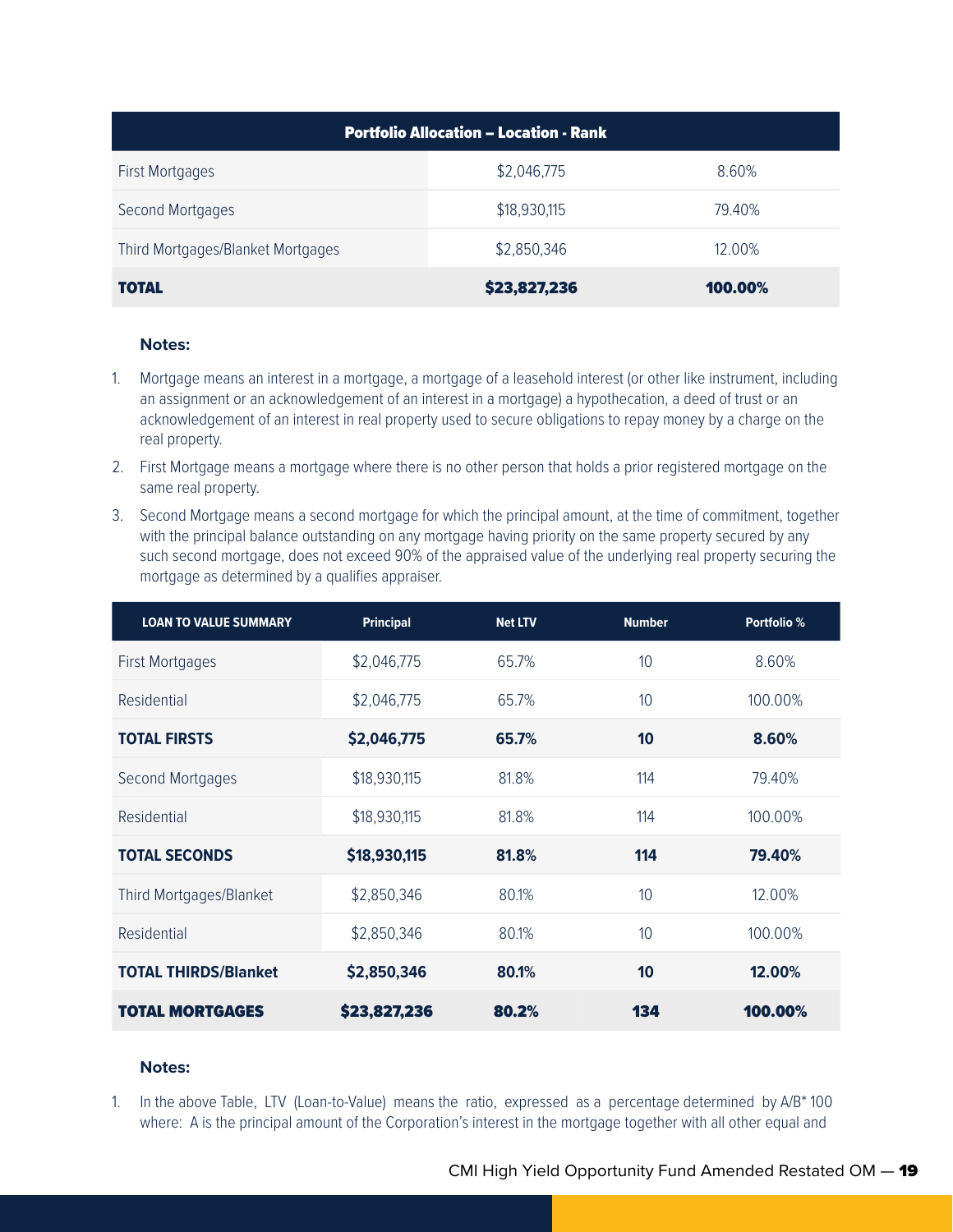prior ranking mortgages on the real property; B is the appraised market value of the real property securing the Mortgage at the time of funding the mortgage or its most recent renewal whichever occurs later.

| NUMBER OF NON-PERFORMING MORTGAGES           |               |  |  |
|----------------------------------------------|---------------|--|--|
| Number of Non-Performing Mortgages           | $\mathcal{D}$ |  |  |
| Percentage of Total                          | 1.5%          |  |  |
| % of Portfolio Value                         | 1.4%          |  |  |
| Number of Impaired Mortgages (loss expected) | 0.0%          |  |  |

## **2.4 Long Term Objectives**

The long-term objective of the Corporation is to provide its Preferred Shareholders' sustainable monthly income distributions while preserving the capital invested by building a pool of quality mortgages. Our default rate has been low, and we source the highest quality mortgages within the alternative lending space. The Corporation seeks to achieve these objectives by investing in accordance to its investment policies. The Corporation seeks to raise investment funds of \$50,000,000 per annum to a maximum of \$100,000,000 for the growth of its portfolio of mortgages. The Managers has implemented an investment strategy to prudently manage the risk of investing in mortgages.

#### **There is no assurance of any return on a Subscriber's investment.**

### **2.5 Short Term Objectives and How We Intend to Achieve Them**

Our objectives over the next 12 months are to raise \$100 million and to achieve a target return of between 10-11% for our investors by investing the proceeds into mortgages.

The following table sets out how the Corporation intends to meet its objectives for the next 12 months.

| WHAT WE MUST DO AND HOW<br>WE WILL DO IT                                    | <b>TARGET COMPLETION DATE OR ALTERNATIVELY,</b><br>THE NUMBER OF MONTHS REQUIRED TO COMPLETE | <b>COST TO</b><br><b>COMPLETE</b> |
|-----------------------------------------------------------------------------|----------------------------------------------------------------------------------------------|-----------------------------------|
| Raise funds of up to \$100,000,000<br>in the next 12 months. <sup>(1)</sup> | 12 months                                                                                    | \$3,100,000                       |
| Invest available funds into<br>mortgages. <sup>(2)</sup>                    | 12 months                                                                                    | \$96 900,000                      |
| Total:                                                                      |                                                                                              | \$100,000,000                     |

#### **Notes:**

- 1. This figure includes, legal, audit, accounting (estimated at \$100,000) as well as \$3,000,000 in commissions payable on subscriptions assuming \$100,000,000 is raised under this Offering.
- 2. This figure includes a consideration of the costs of sourcing and administering the mortgages.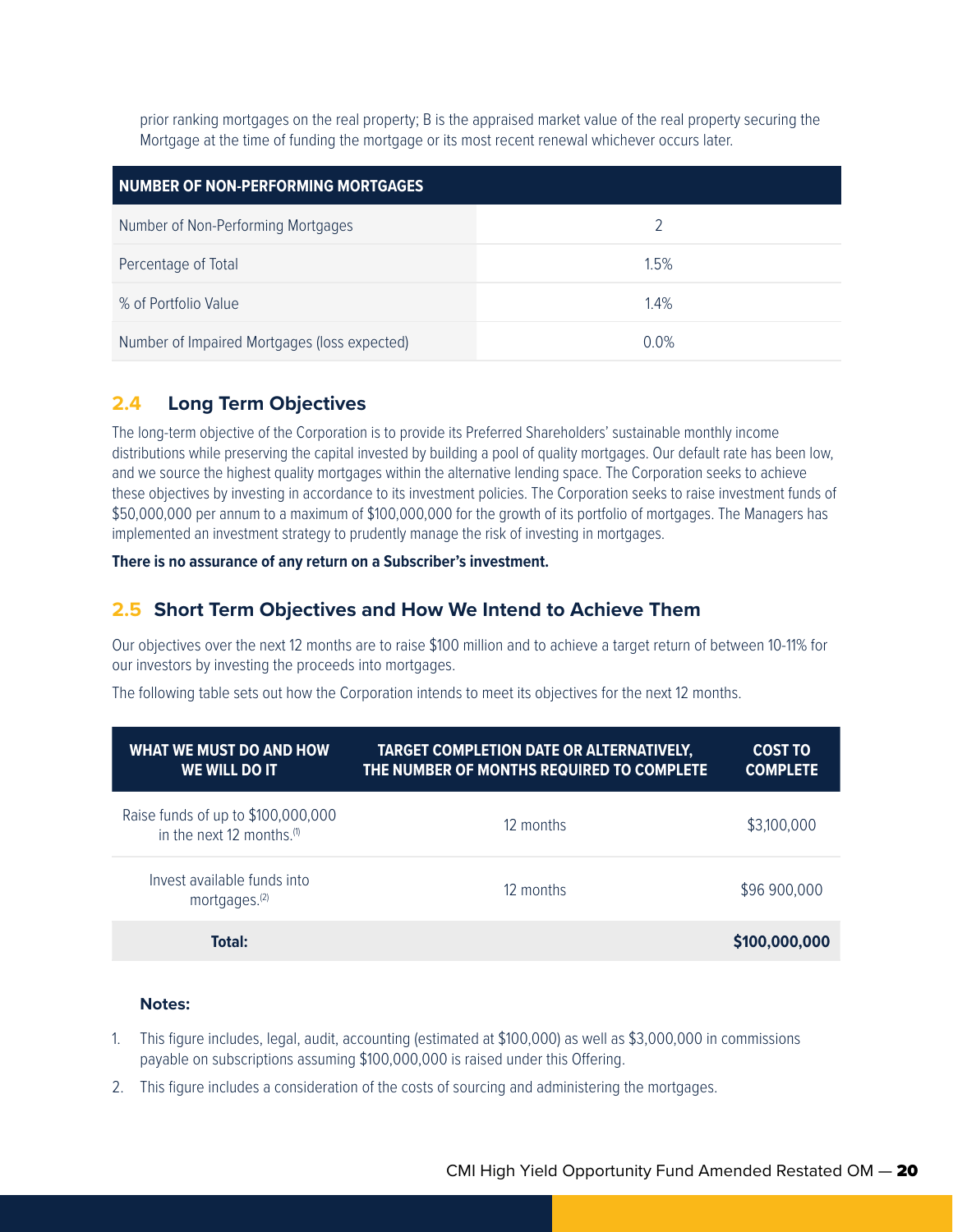## **2.6 Insufficient Funds**

The proceeds of the Offering may not be sufficient to accomplish all the Corporation's proposed objectives and there is no assurance that alternative financing will be available.

## **2.7 Material Agreements**

The following are the material agreements to which the Corporation is currently a party. Electronic copies of these agreements are available upon request.

- a. The Articles of the Corporation set out the rights and restrictions attached to the Preferred Shares and the Common Shares. See "*Description of Securities Offered - Terms of Securities.*"
- b. Subscription Agreements each Subscriber will execute and deliver to the Corporation a Subscription Agreement whereby it agrees to subscribe for Offered Shares, on the terms and conditions set out therein and described in this Offering Memorandum; and
- c. Amended Mortgages Services Agreement dated July 1, 2020 with CMI Mortgage Services Inc.. and Canadian Mortgages Inc. See "*Business of the Corporation – Structure.*"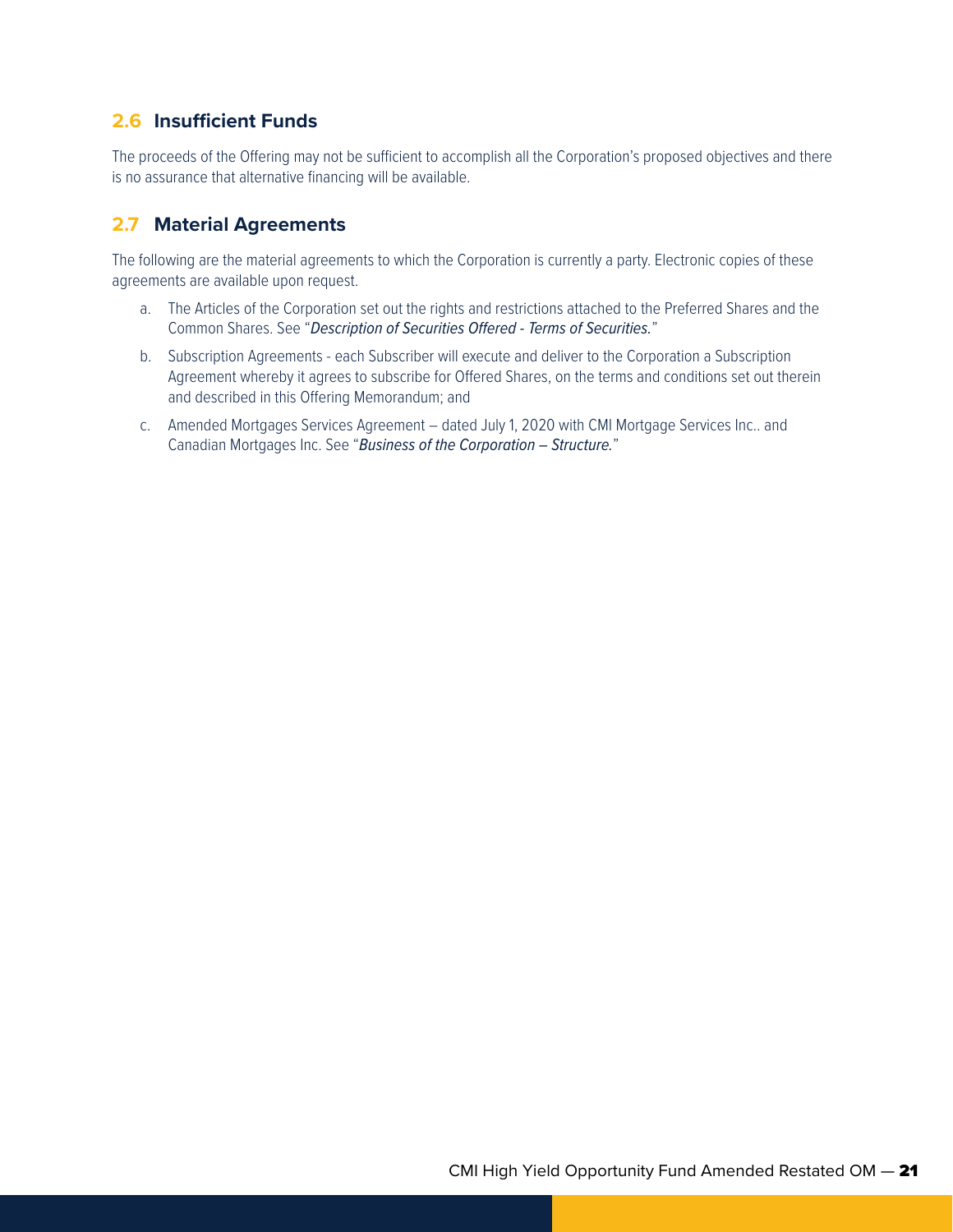## **ITEM 3 INTERESTS OF DIRECTORS, MANAGEMENT, PROMOTERS AND PRINCIPAL HOLDERS**

## **3.1 Compensation and Securities Held**

The following table provides information about each director, officer and promoter of the Corporation and each person who, directly or indirectly, beneficially owns or controls 10% or more of any class of voting securities of the Corporation (a "**principal holder**"). If the principal holder is not an individual, state in a note to the table the name of any person that, directly or indirectly, beneficially owns or controls more than 50% of the voting rights of the principal holder.

| Name and<br>municipality<br>of principal<br>residence | Positions held (e.g.,<br>director, officer, promoter<br>and/or principal holder)<br>and the date of obtaining<br>that position | <b>Compensation paid by</b><br><b>Corporation or related</b><br>party in the most recently<br>completed financial year<br>and the compensation<br>anticipated to be paid in<br>the current financial year | <b>Number, type and</b><br>percentage of securities<br>of the Corporation held<br>after completion of<br>Min. Offering | Number, type and<br>percentage of securities<br>of the Corporation held<br>after completion of<br><b>Max. Offering</b> |
|-------------------------------------------------------|--------------------------------------------------------------------------------------------------------------------------------|-----------------------------------------------------------------------------------------------------------------------------------------------------------------------------------------------------------|------------------------------------------------------------------------------------------------------------------------|------------------------------------------------------------------------------------------------------------------------|
| Alan Jaskolka<br>Thornhill, Ontario                   | Promoter, Director and Chief<br>Financial Officer, Principal<br>Holder since incorporation                                     | 2018: \$500<br>2019: nil<br>$2020:$ nil<br>2021: nil                                                                                                                                                      | 25 Common Shares (25%)<br>125,000 Class A Shares (0.46%)                                                               | 25 Common Shares (25%)<br>125,000 Class A Shares (0.13%)                                                               |
| <b>Bryan Jaskolka</b><br>Thornhill, Ontario           | Promoter, Director and Chief<br>Operating Officer, Principal<br>Holder since incorporation                                     | 2018: \$500<br>2019: nil<br>2020: nil<br>2021: nil                                                                                                                                                        | 25 Common Shares (25%)<br>11,571 Class A Shares (0.04%)                                                                | 25 Common Shares (25%)<br>11,571 Class A Shares (0.01%)                                                                |
| <b>Jeffrey Jaskolka</b><br>Toronto, Ontario           | Princip al Holder since<br>incorporation                                                                                       | 2018: \$500<br>2019: nil<br>2020: nil<br>2021: nil                                                                                                                                                        | 25 Common Shares (25%)                                                                                                 | 25 Common Shares (25%)                                                                                                 |
| <b>Michel Jaskolka</b><br>Wilmington, USA             | Princip al Holder since<br>incorporation                                                                                       | 2018: \$500<br>2019: nil<br>$2020:$ nil<br>2021: nil                                                                                                                                                      | 25 Common Shares (25%)                                                                                                 | 25 Common Shares (25%)                                                                                                 |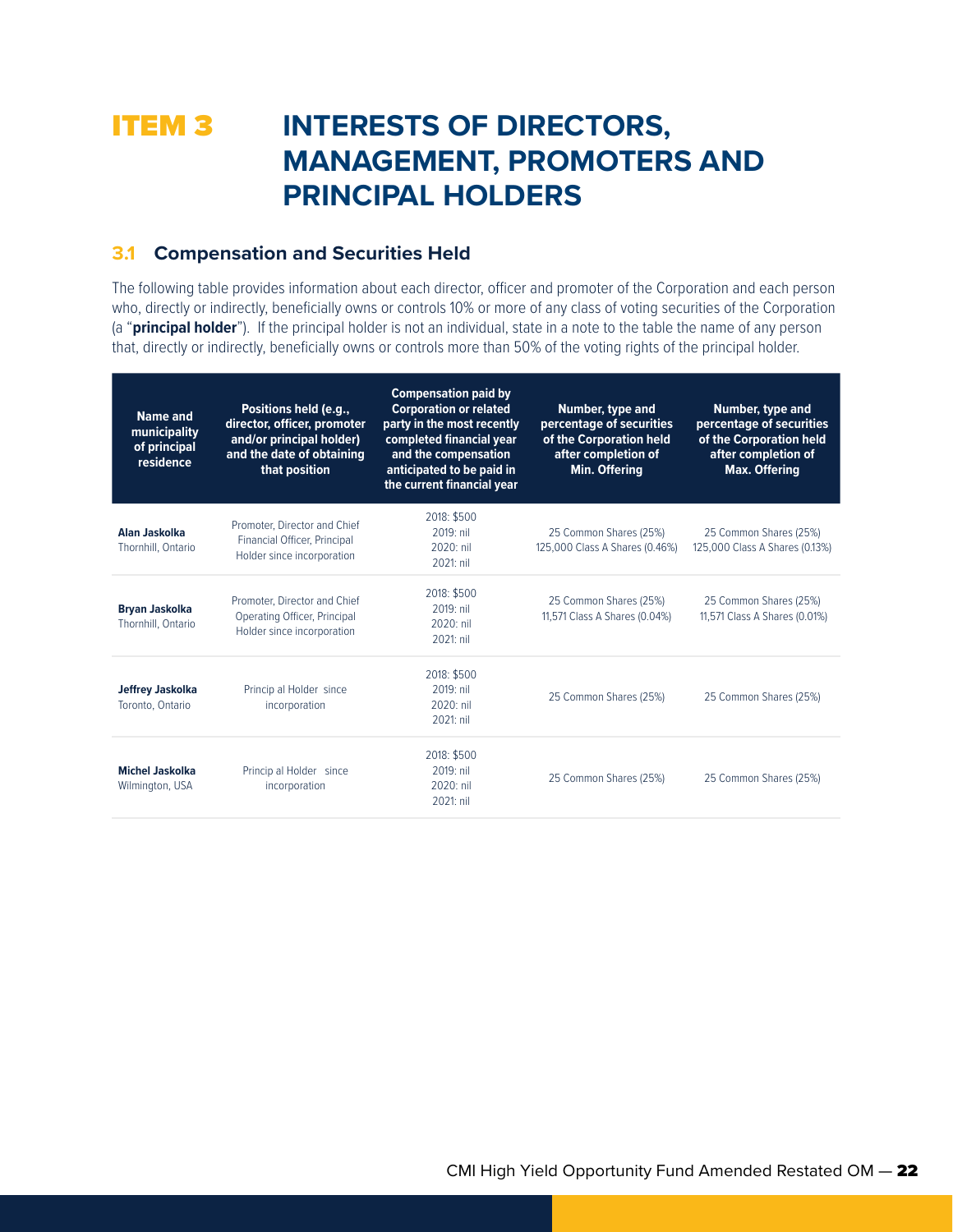The following table discloses background and the principal occupations of the directors and executive officers of the Corporation over the past five years:

| <b>Name</b>                                                                                     | <b>Principal occupation and related experience</b>                                                                                                                                                                                                                                                                                                                                                                                                                                                                                                                                                                                                                                                                                                                                                                                                                                                                                                                                          |  |  |  |
|-------------------------------------------------------------------------------------------------|---------------------------------------------------------------------------------------------------------------------------------------------------------------------------------------------------------------------------------------------------------------------------------------------------------------------------------------------------------------------------------------------------------------------------------------------------------------------------------------------------------------------------------------------------------------------------------------------------------------------------------------------------------------------------------------------------------------------------------------------------------------------------------------------------------------------------------------------------------------------------------------------------------------------------------------------------------------------------------------------|--|--|--|
| Alan Jaskolka<br>Director and Chief<br><b>Financial Officer</b>                                 | Alan Jaskolka acts as the Principal Broker for Canadian Mortgages Inc., a mortgage brokerage specializing in residential as well as<br>commercial mortgage financing. He has been involved in real estate in many capacities for over 35 years, with expertise ranging from<br>real estate brokerage, property management, real estate software consulting, and development financing. He is also the chairman<br>of Canadian Mortgages Inc., CMI Mortgage Investments Inc., CMI Mortgage Services Inc., Alan Jaskolka's areas of expertise include<br>mortgage brokerage compliance, corporate oversight and management, development financing, commercial mortgage financing, and<br><b>TARION Custom Home Construction.</b>                                                                                                                                                                                                                                                              |  |  |  |
| <b>Bryan Jaskolka</b><br>Director, Chief<br>Executive Officer<br>and Chief Operating<br>Officer | Bryan Jaskolka has been the managing executive of the CMI Group of companies since inception in 2005. Starting out as a mortgage<br>brokerage, Canadian Mortgages Inc. has expanded to include multiple additional divisions which include CMI Mortgage Investments<br>Inc. (a direct private lender to the mortgage brokerage industry), and CMI Mortgage Services Inc. (a licensed mortgage administrator).<br>Bryan Jaskolka has also been involved with thousands of mortgage transactions, and has expertise in residential, construction<br>and commercial financing. He has been involved in the mortgage financing industry for over 12 years, with expertise ranging from<br>residential transactions to complex hospitality and energy project financings. Bryan Jaskolka's areas of expertise include acting as team<br>leader – marketing & coaching, acting as senior residential mortgage broker, private mortgage financing, commercial mortgages and<br>construction loans. |  |  |  |

## **3.2 Penalties, Sanctions and Bankruptcy**

No director, executive officer or control person of the Corporation and no issuer of which a director, executive officer or control person of the Corporation was a director, executive officer or control person at the relevant time:

- a. has incurred or is subject to any penalty or sanction that has been in effect during the last 10 years, or any cease trade order that has been in effect for a period of more than 30 consecutive days during the past 10 years; or
- b. has declared bankruptcy, has voluntarily made an assignment in bankruptcy, has made a proposal under any bankruptcy or insolvency legislation, proceedings, arrangement or compromise with creditors or appointment of a receiver, receiver Managers or trustee to hold assets, that has been in effect during the last 10 years.

### **3.3 Loans**

The Managers, or affiliate of the Managers, may from time to time, advance funds to the Corporation for acquisition of mortgage loans. Such loans will be evidenced by way of promissory note and will bear interest at a rate equivalent to the rate of interest on the mortgage loans acquired by the Corporation with the funds advanced. The Managers' loan will be repaid with subsequent proceeds received by the Corporation from the issuance of the Offered Shares. There are no loans due to or from directors, management, promoter, or principal holders of the Corporation or the Managers as at the date of this Offering Memorandum. Except as noted, no debentures or loans were due to or from any directors, management, promoters, or principal holders of the Corporation.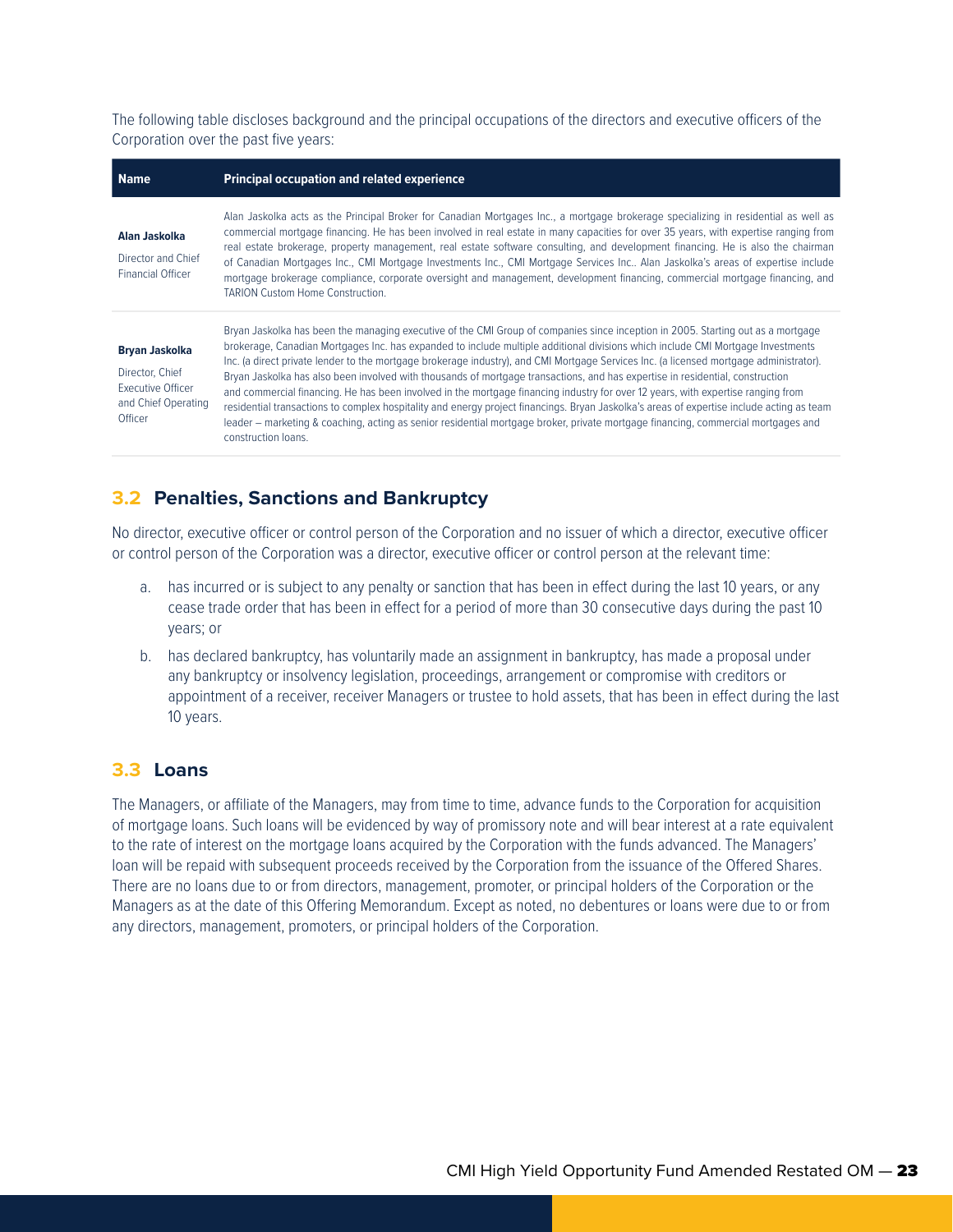## ITEM 4 **CAPITAL STRUCTURE**

## **4.1 Share Capital**

he following table provides information about outstanding securities of the Corporation (including options, warrants and other securities convertible into shares). The Corporation is authorized to issue an unlimited number of Preferred Shares and Common Shares as of October 31st, 2021.

| <b>Description of</b><br>security | <b>Number authorized</b><br>to be issued | <b>Price per Security</b> | <b>Number</b><br>outstanding as<br>at the Date of<br>this Offering<br><b>Memorandum</b> | <b>Number</b><br>outstanding after<br>Min. Offering | <b>Number</b><br>outstanding after<br>Max. Offering <sup>(1)</sup> |
|-----------------------------------|------------------------------------------|---------------------------|-----------------------------------------------------------------------------------------|-----------------------------------------------------|--------------------------------------------------------------------|
| <b>Class A Shares</b>             | Unlimited                                | \$1.00                    | 27.411.542                                                                              | N/A                                                 | 100.000.000(1)                                                     |
| <b>Class F Shares</b>             | Unlimited                                | \$1.00                    | 100,000                                                                                 | N/A                                                 | 100.000.000(1)                                                     |
| <b>Common Shares</b>              | Unlimited                                | \$1.00                    | 100                                                                                     | 100                                                 | 100                                                                |

#### **Notes:**

- 1. The Maximum Offering amount is \$100,000,000 worth of Offered Shares.
- 2. As of October 31, 2021 an aggregate of 1,175,289 Class A Shares were issued pursuant to the Dividend Reinvestment Plan (the "**DRIP**")

#### *Long Term Debt Securities*

If deemed prudent by the Managers, the Corporation may, from time to time, secure additional or replacement long term debt from financial institutions, other third parties or holders of Offered Shares. Such loans may be secured by granting encumbrances, security interests or other charges on the assets of the Corporation.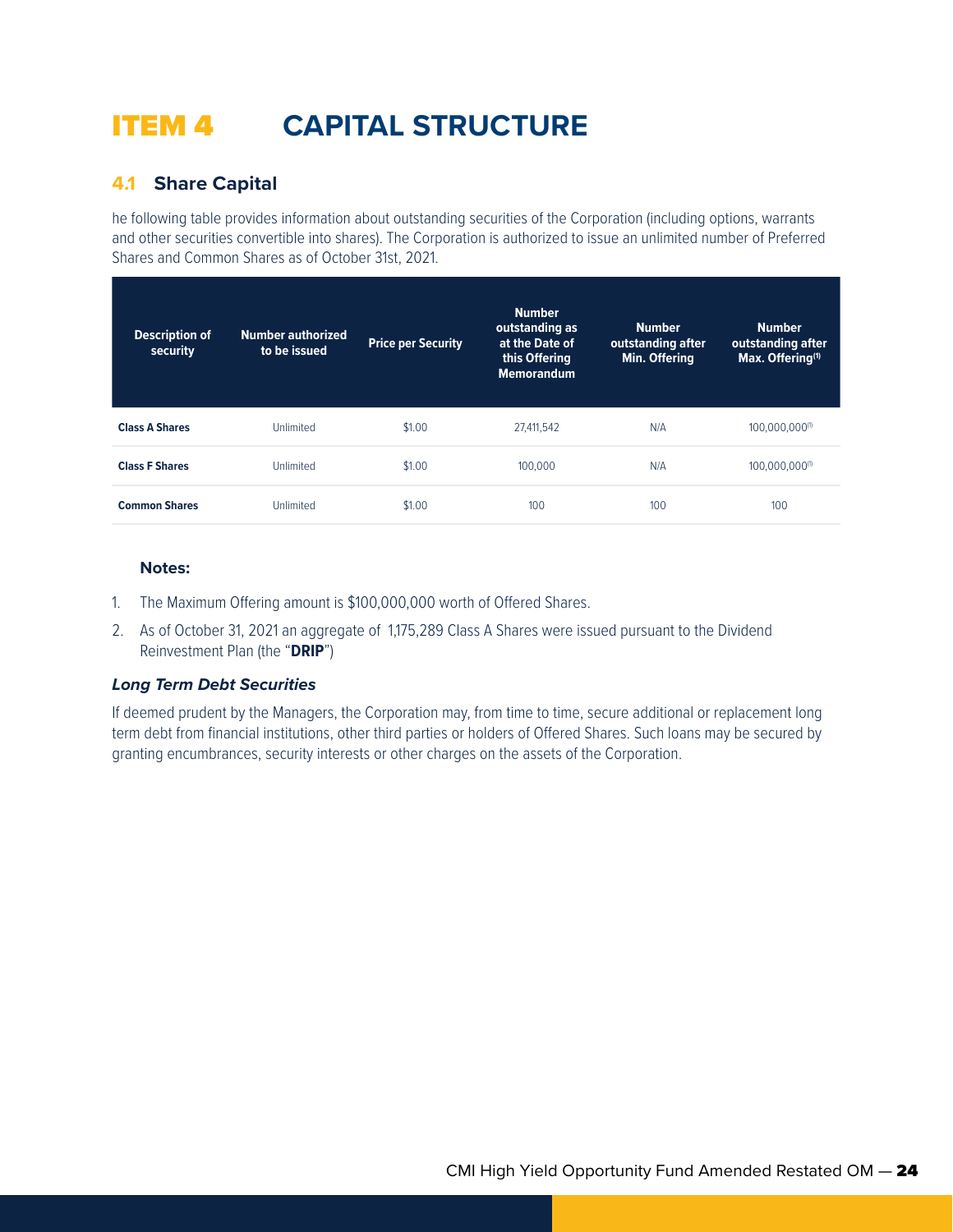## **4.2 Prior Sales**

| <b>Date of Issuance</b> | <b>Type of</b><br><b>Security Issued</b> | <b>Number of</b><br><b>Securities Issued</b> | <b>Dividend</b><br>Reinvestment <sup>(1)</sup> | <b>Price Per</b><br>Security (\$) | <b>Total Funds</b><br>Received (\$) (2) |
|-------------------------|------------------------------------------|----------------------------------------------|------------------------------------------------|-----------------------------------|-----------------------------------------|
| November 2020           | Class A Shares                           | 1,450,900                                    | 39,202                                         | \$1.00                            | 1,490,102                               |
| December 2020           | Class A Shares                           | 739,950                                      | 46,492                                         | \$1.00                            | 786,442                                 |
| January 2021            | Class A Shares                           | 1,440,500                                    | 51,866                                         | \$1.00                            | 1,492,366                               |
| February 2021           | Class A Shares                           | 1,764,950                                    | 61,006                                         | \$1.00                            | 1,825,956                               |
| March 2021              | Class A Shares                           | 1,504,850                                    | 77,297                                         | \$1.00                            | 1,582,147                               |
| April 2021              | Class A Shares                           | 1,694,059                                    | 89,228                                         | \$1.00                            | 1,783,287                               |
| May 2021                | Class A Shares                           | 2,300,632                                    | 95,263                                         | \$1.00                            | 2,395,895                               |
| <b>June 2021</b>        | Class A Shares                           | 3,301,500                                    | 109,562                                        | \$1.00                            | 3,411,062                               |
| <b>July 2021</b>        | Class A Shares                           | 1,881,930                                    | 123,821                                        | \$1.00                            | 2,005,751                               |
| <b>July 2021</b>        | Class F Shares                           | 100,000                                      | nil                                            | \$1.00                            | 100,000                                 |
| August 2021             | Class A Shares                           | 2,410,996                                    | 136,937                                        | \$1.00                            | 2,547,933                               |
| September 2021          | Class A Shares                           | 2,441,556                                    | 159,701                                        | \$1.00                            | 2,601,257                               |
| October 2021            | <b>Class A Shares</b>                    | 886,906                                      | 184,912                                        | \$1.00                            | 1,071,818                               |

Within the last 12 months the Corporation has issued securities as follows:

#### **Notes:**

- 1. All declared dividends are credited to the account of each holder of Offered Shares by crediting such holder's account with additional Offered Shares or fractions thereof in proportion to the holder's respective shareholdings. At the option of the holder, some or all the holder's dividends shall be payable in the form of a cash dividend rather than a share dividend or as a blended payment of both a cash dividend and a share dividend. See "*Description of Offered Securities - Terms of Securities.*"
- 2. Holders of Offered Shares have the right subject to certain terms and conditions to retract some or all their Offered Shares and thereby require the Corporation to purchase such retracted Offered Shares. The Corporation also has the right subject to certain terms and conditions to redeem all or some of the Offered Shares. See "*Description of Offered Securities - Terms of Securities.*" As of October 31, 2021, 24,400 Shares have been redeemed.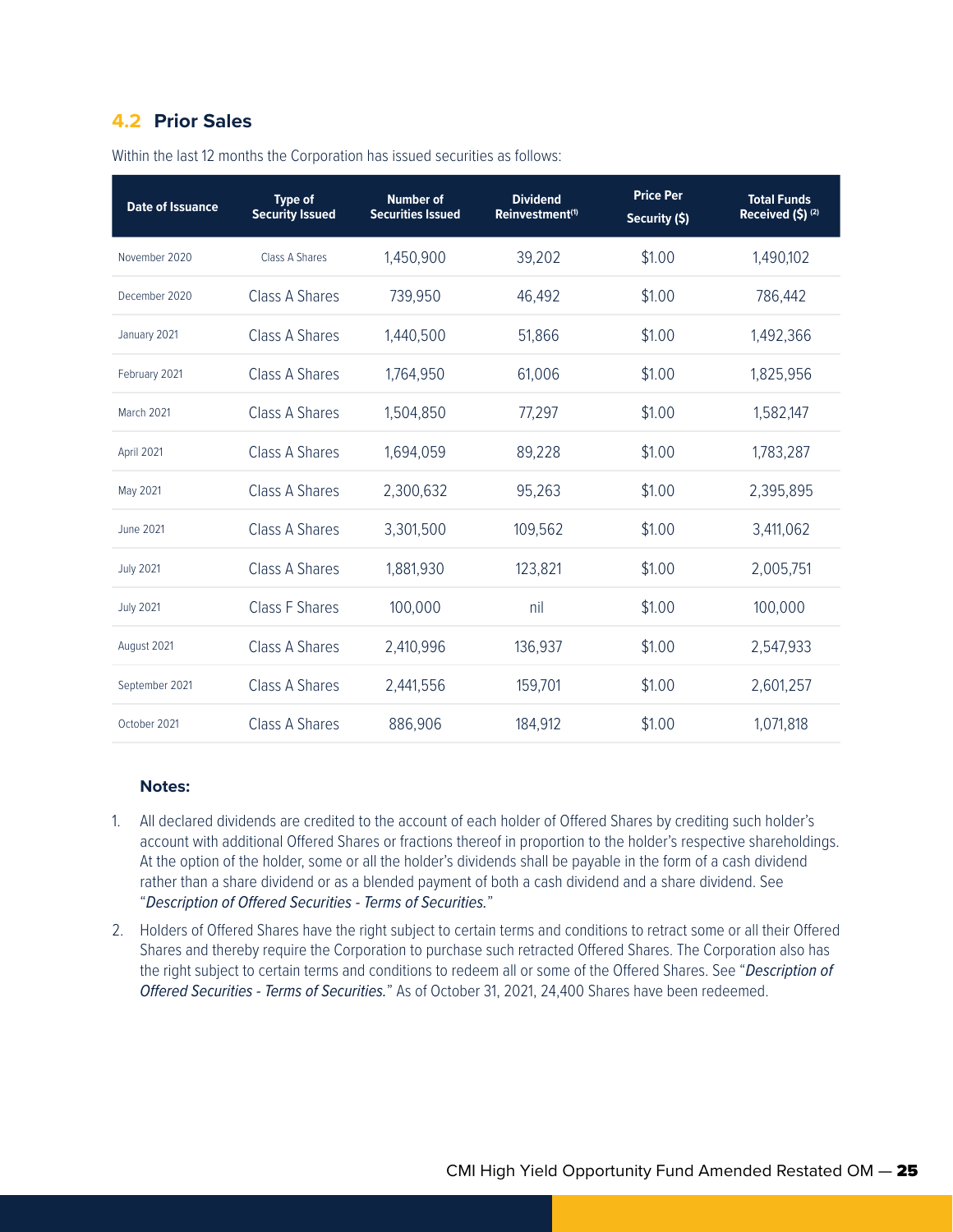## ITEM 5 **DESCRIPTION OF OFFERED SECURITIES**

### **Terms of Securities**

The Corporation is authorized to issue an unlimited number of Class A Shares and Class F Shares and an unlimited number of Common Shares. Class A Shares and Class F Shares will be issued under the Offering.

The classes of Offered Shares are intended for different types of investors. A Subscriber may subscribe for Offered Shares of more than one class of shares.

The Corporation is not presently, and does not currently intend to become, a "reporting issuer", as such term is defined under applicable Canadian securities laws, in any province of territory of Canada. The distributions of the Offered Shares is being made on a private placement basis only and is exempt from the requirement that the Corporation prepare a file a prospectus with the relevant Canadian securities regulatory authorities. Accordingly, any resale or transfer of the Offered Shares must be made in accordance with applicable Canadian securities laws, which may require resale to be made in accordance with prospectus requirements or exemptions form the prospectus requirements. Subscribers are advised to see legal advice prior to any resale of the Offered Shares.

The principal differences among the class of Offered Shares relate to the service fee payable by the Manager to the Dealers, the targeted monthly dividend on the classes of Offered Shares and the right to vote at meetings of shareholders of the Corporation. These are described in more detail below. See also "*Compensation Paid to Sellers and Finders*", "*Dividend Policy*" and "*Shareholder Matters – Matters Requiring Shareholder Approval*".

The Corporation intends to pay dividends on the Offered Shares. See "Dividend Policy".

For a full discussion of the fees payable with respect to each class of Offered Shares, see "Management Fees and Expenses".

#### *Amendments*

Amendments to the terms of the Preferred Shares or Common Shares must be approved by the applicable Shareholders or Common Shareholders of the Corporation in accordance with the OBCA and as set forth under "*Shareholder Matters — Matters Requiring Shareholder Approval*".

#### *Ranking*

The Common Shares shall rank junior to the Preferred Shares and shall be subject in all respects to the rights, privileges, restrictions and conditions attaching to the Preferred Shares. However, on a liquidation, subject to the prior rights of the Preferred Shareholders, the holders of the Common Shares shall be entitled to the remaining assets of the Corporation.

The Class A Shares and the Class F Shares rank equally with respect to the payment of dividends and the distribution of assets of the Corporation with a Liquidation Distribution.

#### *Dividend Policy*

Holders of the Preferred Shares are entitled to receive non-cumulative dividends, in any form or amount, as and when declared from time to time by the directors of the Corporation, acting in their sole discretion, out of the moneys of the Corporation properly applicable to the payment of dividends.

The Corporation intends to calculate and declare dividends on a monthly basis on the last business day of each month (or as otherwise declared by the Corporation) and to pay such dividends generally within fifteen days after the end of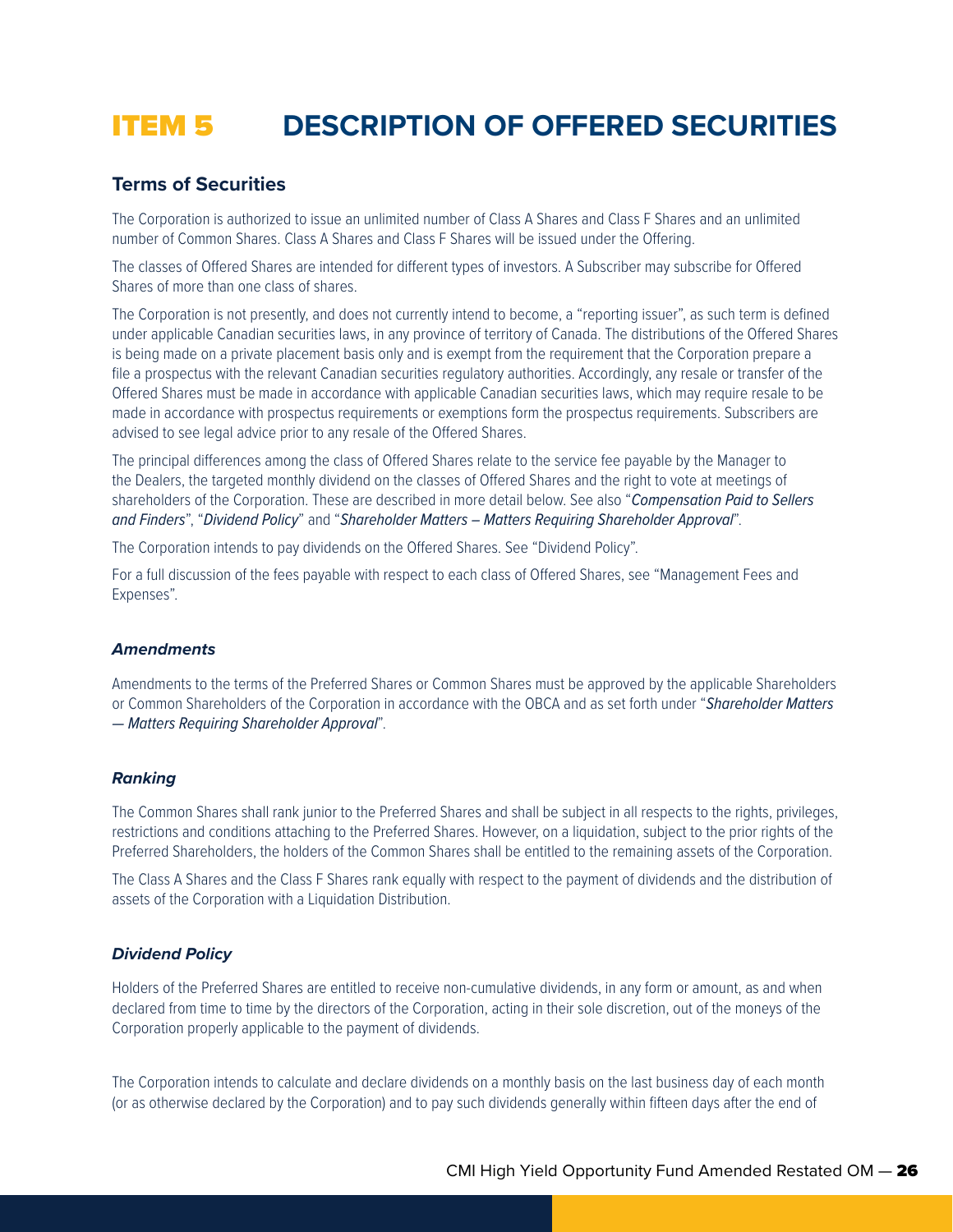each month and in any event within 90 days of its year end. The payment of dividends is subject to the discretion of the Board of Directors to establish working capital and other reserves for the Corporation and to comply with the Articles and applicable laws.

The Corporation anticipates the dividend yield to exceed 9% for Class A Shares and the Corporation anticipates the Class F dividend yield to exceed 10% net of fees, (the "**Target Yields**"). The Corporation may, at its sole discretion, increase the dividend. The Corporation reserves the right to change the Target Yields on the Offered Shares without notice to holders of the Offered Shares.

#### *Liquidation*

In the event of any Liquidation Distribution, the Preferred Shareholders shall be entitled to receive from the assets and property of the Corporation for each Preferred Share held by them the Redemption Price before any amount shall be paid or any property or assets of the Corporation distributed to the Common Shareholders or shares of any other class ranking junior to the Preferred Shares with respect to priority in a Liquidation Distribution.

After payment to the Preferred Shareholders of the amount so payable to them as above provided, they shall not be entitled to share in any further distribution of the property or assets of the Corporation.

#### *Class A Shares*

Class A Shares are available to all Subscribers. The holders of Class A Shares are not entitled to vote at meetings of the shareholders of the Corporation other than as required by law or as set forth under "*Shareholder Matters – Matters Requiring Shareholder Approval*".

Class A Shares are intended for Subscribers seeking a stable cash flow through regular monthly dividends. The holders of Class A Shares are entitled to dividends on such shares as and when declared by the Corporation. The Corporation anticipates paying a targeted monthly dividend on Class A Shares equivalent to above 9.00% per annum. The Corporation may change this dividend rate, in its sole discretion, and actual dividends on the Class A Share may differ from the targeted amount and be outside the targeted range. The Corporation may, in its sole discretion, change the dividend policy and increase or decrease the amount of dividends on Class A Shares at any time without notice and in any single instance. See "*Dividend Policy*".

#### *Class F Shares*

Class F Shares are available to Subscribers who have fee-based accounts with Dealers who have arrangements with the Manager pursuant to a Class F dealer agreement in respect of such class of Shares. The Corporation in its sole discretion may accept subscriptions for Class F Shares from Subscriber that do not have fee-based accounts with Dealers. The holders of Class F Shares are not entitled to vote at meetings of the shareholders of the Corporation other than as required by law or as set forth under "*Shareholder Matters – Matters Requiring Shareholder Approval*". Class F Shares are intended for Subscribers seeking a stable cash flow through regular monthly dividends. The holders of Class F Shares are entitled to dividends on such shares as and when declared by the Corporation. The Corporation anticipates paying a targeted monthly dividend on Class F Shares equivalent to above 10.00% per annum, however, the Corporation may change this range, in its sole discretion and actual dividends on the Class F Shares may differ from the targeted amount and be outside the targeted range. The Corporation may, in its sole discretion, change the dividend policy and increase or decrease the amount of dividends on Class F Shares at any time without notice and in any single instance. See "*Dividend Policy*".

### **Shareholder Matters**

Except as required by law or as set out below, holders of Class A Shares and Class F Shares will not be entitled to receive notice of, to attend or to vote at any meeting of shareholders of the Corporation.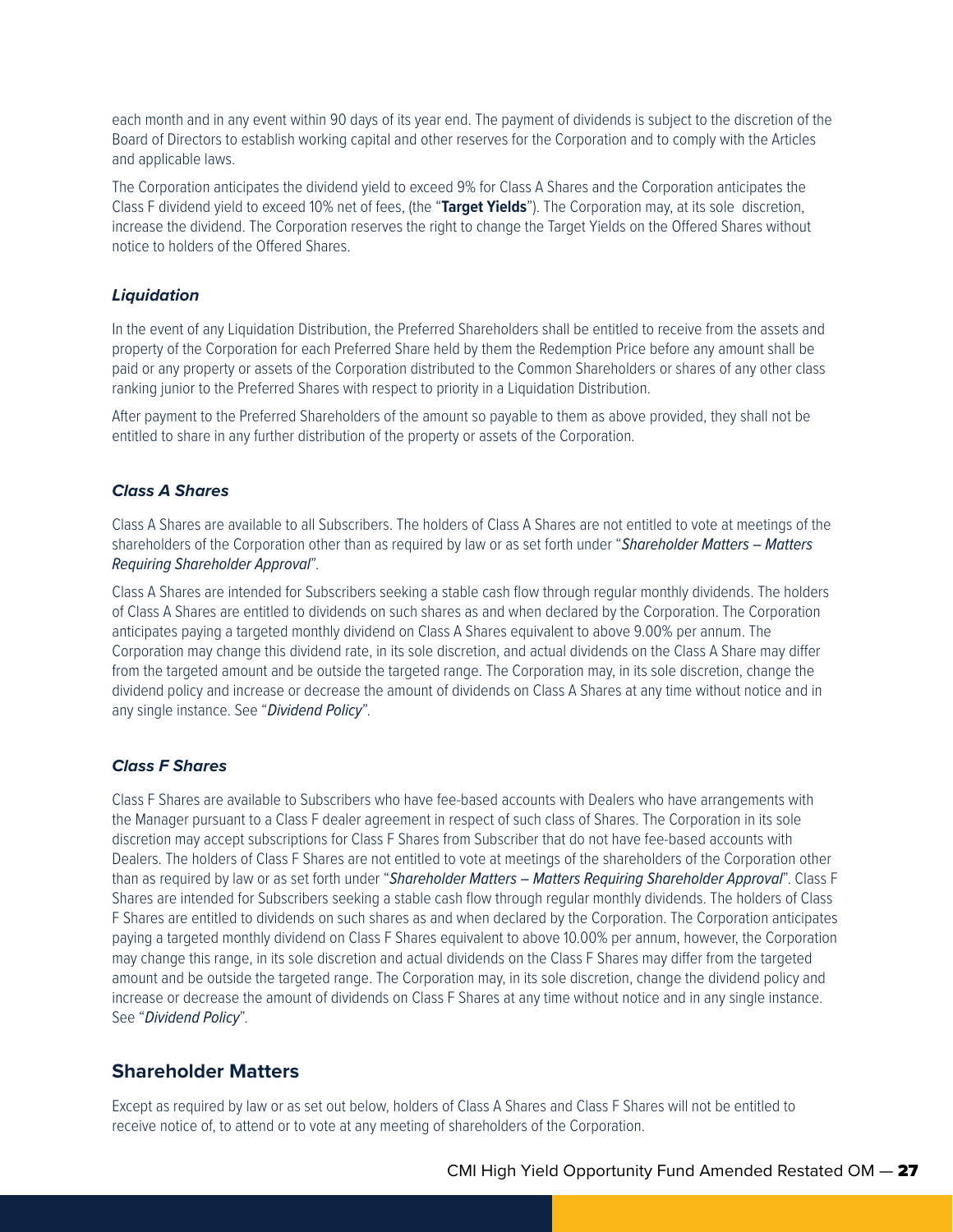#### *Matters Requiring Shareholder Approval*

The Preferred Shareholders shall, however, be entitled to notice of and to attend all meetings of shareholders called for the purpose of authorizing the dissolution of the Corporation pursuant to the Act or a sale, lease or exchange of all or substantially all of the property of the Corporation other than in the ordinary course of business pursuant to subsection 189<sup>(3)</sup> of the Act and shall have one vote for each Preferred Share held at each such meeting.

#### *No Voting Rights and No Dissent Rights*

The Preferred Shareholders shall not be entitled to vote or to dissent rights as prescribed by the Act in respect of, any proposal to amend the articles of the Corporation to:

- a. increase or decrease any maximum number of authorized Preferred Shares, or increase any maximum number of authorized shares of such class or series having rights or privileges equal or superior to the Preferred Shares;
- b. effect an exchange, reclassification or cancellation of the Preferred Shares; or
- c. create a new class or series of shares inferior, equal or superior to the Preferred Shares and no separate class vote shall be required under the Act in respect of the amendment, and the Preferred Shareholders shall have no dissenting rights in respect thereof.

#### **Redemptions**

#### *Redemptions at the Option of the Shareholder*

Provided that

- i. a Preferred Share that is the subject of a redemption request has been issued and outstanding for at least 12 months,
- ii. the redemption requested will not result in a contravention of the Act or any other provision of the Articles, and
- iii. the redemption requested will not cause the total of all redemption requests from all Shareholders who made a request in that same calendar quarter to exceed more than 10% of the total Preferred Shares outstanding (such that all redemption requests will be on a first come first serve basis apportioning the last redemption request until the maximum limit of 5% of the total Preferred Shares outstanding is redeemed in that same calendar quarter), the holders of the Preferred Shares shall be entitled to make a redemption request to the Corporation, requiring the Corporation to redeem at the Redemption Price all or any part of the Preferred Shares then held in accordance with the terms set out herein. A Preferred Shareholder must provide a Redemption Request to the Corporation. The Corporation will redeem the Preferred Shares specified in the Redemption Request on the Redemption Date next following the date which is 90 days after receipt by the Corporation of the Redemption Request.

#### *Early Redemption*

The Directors may, in the case of any Preferred Shareholder, waive or reduce the minimum 12 month holding period or the minimum notice period provided herein in circumstances where the Directors have determined that such requirements will result in undue hardship to the Preferred Shareholder, such as during times of critical illness or death of the Shareholder.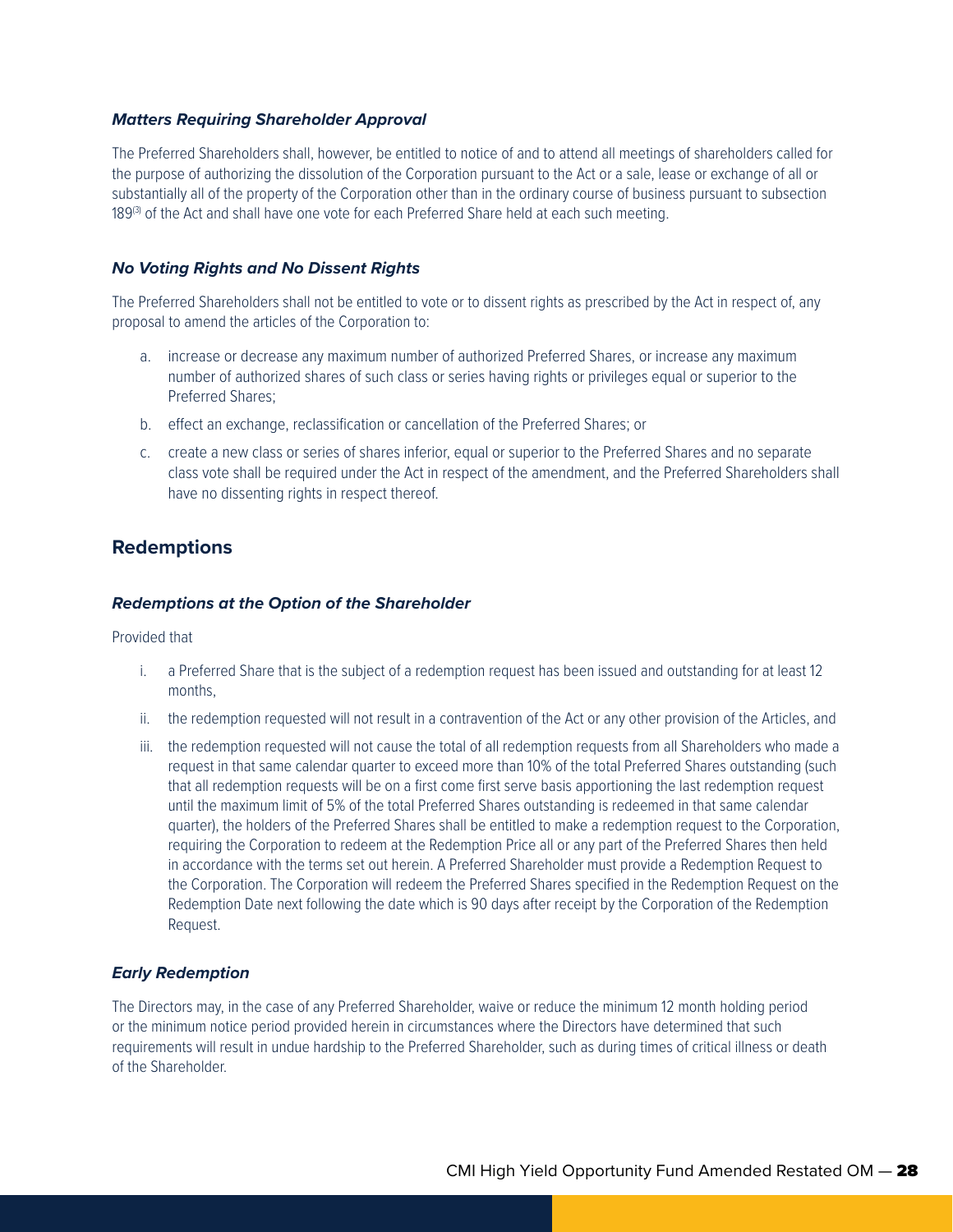#### *Substantial Shareholder*

Notwithstanding the redemption rights outlined herein, in the interests of all Shareholders of the Corporation certain restrictions may, in the sole discretion of the Directors, be placed on Substantial Shareholders. A Substantial Shareholder is defined as a Shareholder together with parties related to that Shareholder (as defined in the Tax Act) who holds a total number of shares which is equal to or greater than 15% of the total number of Shares outstanding. As long as a Shareholder is defined as a Substantial Shareholder they will be restricted to redeeming no more than 20% of their Shareholdings in any six-month period.

#### *Payment Upon Redemption*

The Corporation shall pay or cause to be paid to each Preferred Shareholder whose Preferred Shares are to be redeemed pursuant to this Section, an amount equal to the aggregate Redemption Price, less any redemption fees, charges or other amounts then payable by the Preferred Shareholder. Redemption fees of 4.00% of the aggregate Redemption Price shall apply on Preferred Shares that are the subject of a redemption request by the Shareholder and not the Corporation, that have been issued and outstanding for less than 12 months. The Directors in their sole and absolute discretion, may, in the case of any Preferred Shareholder, waive or reduce the redemption fees. Payment shall be made on the 15th day following the applicable Redemption Date. Payment maybe made by cheque, electronic funds transfer or other means acceptable to the Corporation and the Preferred Shareholder. Upon payment of the aggregate Redemption Price, the Preferred Shares redeemed shall be immediately cancelled. The Preferred Shareholder shall thereafter cease to have any further rights with respect to such Preferred Shares and provided that, payment of the aggregate Redemption Price is duly made, the Corporation shall be discharged from all liability to the Preferred Shareholder with respect to the Preferred Shares redeemed and the amount paid.

#### *Suspension of Redemptions*

Notwithstanding anything else contained herein, the Board of Directors of the Corporation may suspend or postpone, or continue a suspension or postponement for any period, in each case, for any reason or cause in its sole discretion, the right to require redemption of the Preferred Shares

- i. where the Board of Directors has determined that market conditions exist which render impracticable an orderly sale or liquidation of the assets of the Corporation, or
- ii. in circumstances whereby the Directors have determined that the accounting working capital of the Corporation would be insufficient, or
- iii. where the Board of Directors has determined that the suspension or postponement is required to ensure fair and equitable treatment of all of the Preferred Shareholders, such as in circumstances whereby the Corporation would not be able to provide dividends to its Shareholders at the same amounts and frequency as historically paid, or (iv) as may be permitted or required by law.

#### *Where Redemption Suspended*

Upon the commencement of any suspension of the right to require redemptions, the Corporation shall promptly notify any Preferred Shareholder who has submitted a Redemption Request and has not been paid, of the suspension. The affected Preferred Shareholder may thereupon withdraw the Redemption Request or part thereof. If not so withdrawn, the Preferred Shareholder will be entitled to be paid the aggregate Redemption Price on the Redemption Date next following the date that the redemption privilege is reinstated, provided that the minimum holding period and the minimum notice period in paragraph 1 above have been complied with.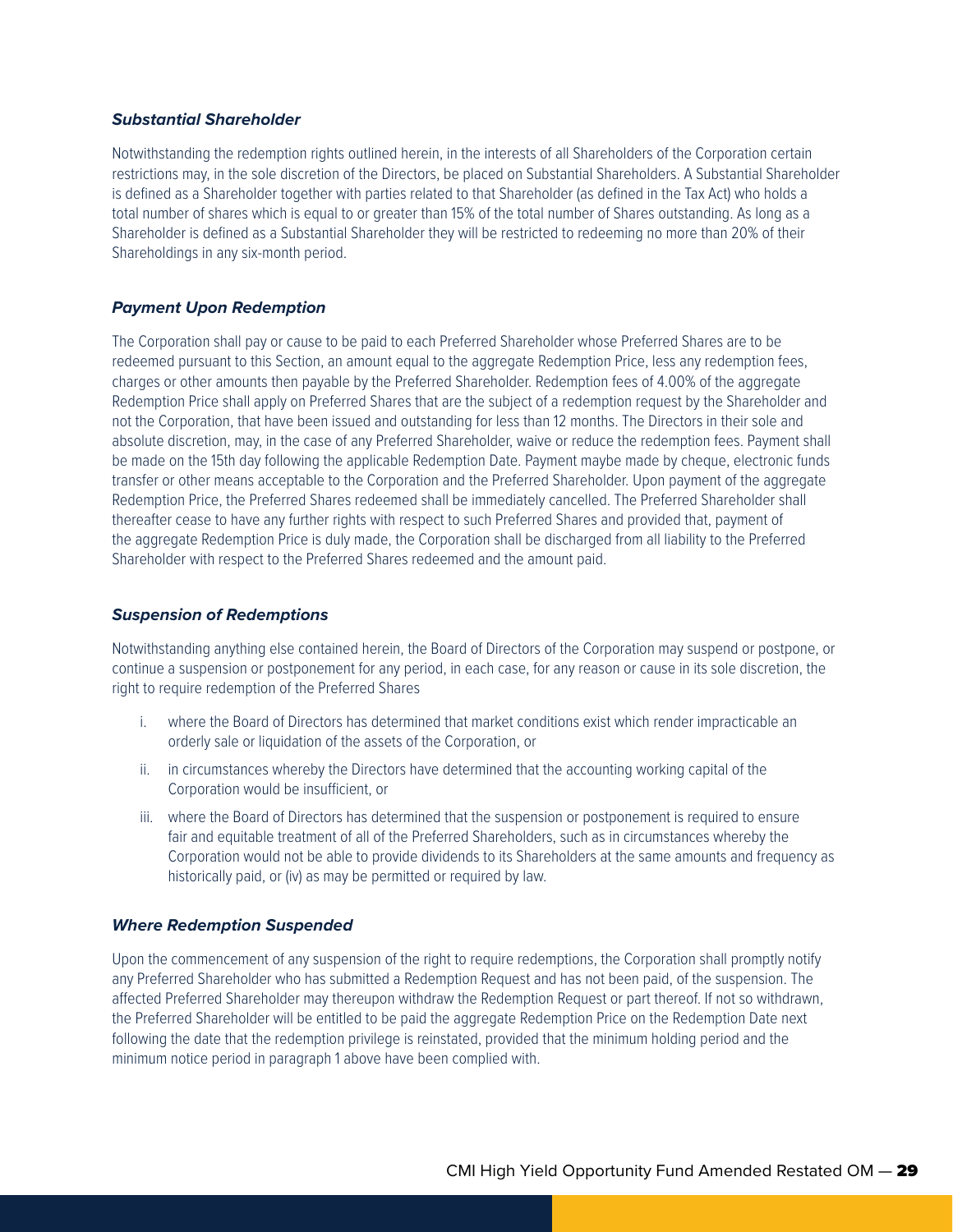#### *Partial Redemptions Permitted*

On any Redemption Date, the Corporation may redeem some but not all the Preferred Shares for which Redemption Requests have been received and postpone or suspend the redemption of the remaining Preferred Shares pursuant to the provisions hereof. Any such partial redemption shall be made pro rata among all Preferred Shareholders who submitted such Redemption Requests on a first come first serve basis.

#### *Powers of the Corporation to Maintain MIC Status*

The Articles also provide that no holder of any shares of the Corporation is permitted to acquire, hold, transfer, encumber or other wise deal in or with any shares of the Corporation, or any interest therein, in a manner that will cause the Corporation to cease to qualify as a MIC under the Tax Act. In the event that any holder of shares of the Corporation purports to transfer any shares of the Corporation, exercises or purports to exercise any retraction rights in respect of any shares of the Corporation or any repurchase rights affecting any shares of the Corporation or enters, or does anything for the purpose of entering, into any other transaction affecting any of the shares of the Corporation (each of the foregoing, a "**Triggering Transaction**"), that, if completed, would cause the Corporation, in the reasonable opinion of the directors of the Corporation, to cease to qualify as a MIC under the Tax Act, the directors of the Corporation shall have the power to cause any affected holder of shares of the Corporation or prospective holder of shares of the **Corporation** 

- i. to delay, terminate, modify or otherwise restructure the terms of, or not to enter into or engage in, such Triggering Transaction or
- ii. to enter into any alternative transaction on the terms and conditions determined by the directors of the Corporation, including the power to force the conversion of shares of the Corporation of any class or series into shares of another class or series of the Corporation, all without consent of any actual or prospective holder of shares of the Corporation affected thereby; provided that all such powers shall be exercised by the directors solely for purpose of ensuring that the Corporation continues to qualify as a MIC under the Tax Act, on commercially reasonable terms and subject to the CBCA, the Articles.

#### *Dividend Reinvestment Plan*

The Corporation, subject to maintaining the status of the Corporation as a MIC under the Tax Act, maintains a dividend reinvestment plan ("**DRIP**"). Under the DRIP, Shareholders can reinvest dividends in additional Preferred Shares of the same class as they enroll in the DRIP.

#### *Eligibility*

Holders of Preferred Shares who reside in Canada are eligible to participate in the DRIP by completing an enrolment form ("**Participants**"). If a Shareholder wishes to participate in the DRIP, they may enroll any of their Preferred Shares in the DRIP.

#### *Enrolment in the Plan*

To enroll in the DRIP, change your enrolment or to terminate your enrolment in the DRIP, written notice must be given to the Corporation. A Participant's enrolment, change in enrolment or termination of enrolment in the DRIP will take effect once it has been recorded under the DRIP, which will be no later than 45 days after written notice is received by the Corporation.

Once a Participant has enrolled in the DRIP, his/her enrolment continues automatically until the Participant withdraws from the DRIP, or until the DRIP is terminated.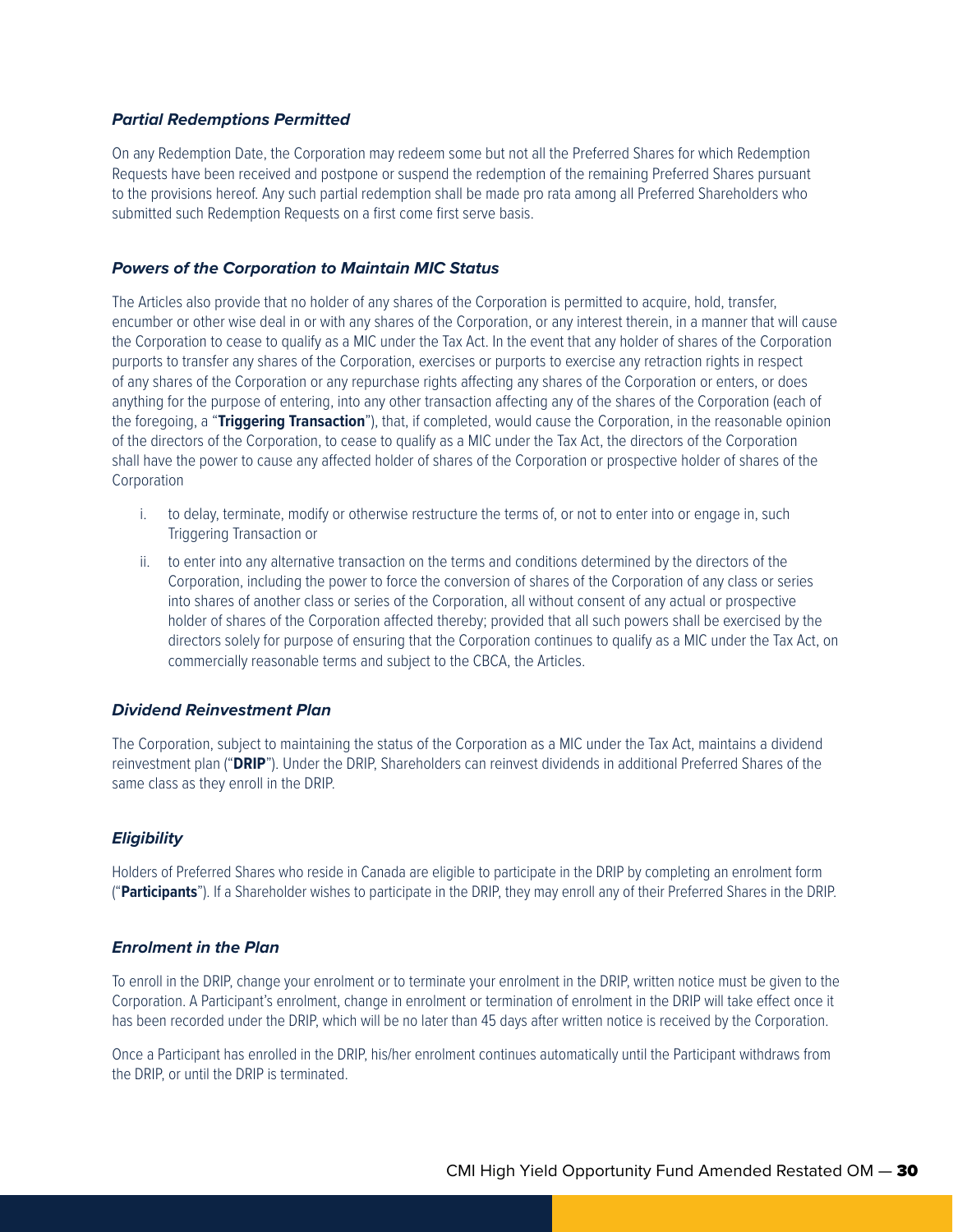#### *Cost and Attributes of Shares Purchased under the DRIP*

Preferred Shares are purchased at the Market Price, as defined in the DRIP, which as at the date of the Offering Memorandum has been determined to be \$1.00 per Preferred Share and are issued from the treasury of the Corporation. The Corporation uses the cash dividends attributable to a Preferred Shareholder to purchase additional Preferred Shares of the same class on behalf of the Shareholder. All Preferred Shares acquired through the DRIP are credited to the Shareholder's account. Fractional interests in Preferred Shares will not be transferred to you. Instead, the Trust will hold the fractional interest on your behalf and fractional interests will accumulate. Once the accumulated fractional interests equal a whole Preferred Share of the same series, you will be treated as the owner of a whole Preferred Share and that whole Preferred Share will be delivered to you in the manner described above for whole Preferred Shares generally.

#### *Transaction Statements*

If you own Preferred Shares through an intermediary, you will receive information regarding reinvestment of dividends from your intermediary, in accordance with your intermediary's administrative practices. Please consult your intermediary for additional information.

If you own the Preferred Shares in your own name, you will receive a statement following each calendar quarter or at such other intervals as determined by the Corporation setting out the dividends received by the DRIP on your behalf during the prior calendar quarter (or other interval), the number of Preferred Shares purchased with those dividends and the total number of Preferred Shares held on your behalf under the DRIP.

#### *Liabilities of the Corporation and Managers*

Neither the Corporation nor the Managers is liable for any act undertaken or omitted in good faith. Neither the Corporation nor the Managers can assure a profit or protect any Shareholder against a loss relating to Preferred Shares acquired or to be acquired under the DRIP.

#### *Amendments to Plan and Termination by Corporation*

The Corporation may amend, suspend, or terminate the DRIP at any time upon notice to all Participants. In the event of suspension or termination of the DRIP, the trust will make no investments on the Dividend Payment Dates following the effective date of such suspension or termination.

#### *Tax Consequences*

Generally, a Participant will be taxed on dividends that are reinvested in the same manner as if the Participant had received the dividends in cash. Shareholders should consult their tax advisors about the tax consequences of participating in the DRIP.

### **5.1 Subscription Procedure**

The Offered Shares are offered pursuant to any one of the exemptions under National Instrument 45-106 Prospectus Exemptions ("**NI 45- 106**") from the prospectus requirements of securities legislation. Such exemptions relieve the Corporation from provisions under securities legislation requiring the Corporation to file a prospectus and therefore Subscribers do not receive the benefits associated with a subscription for securities issued pursuant to a filed prospectus, including the review of material by a securities commission or similar authority.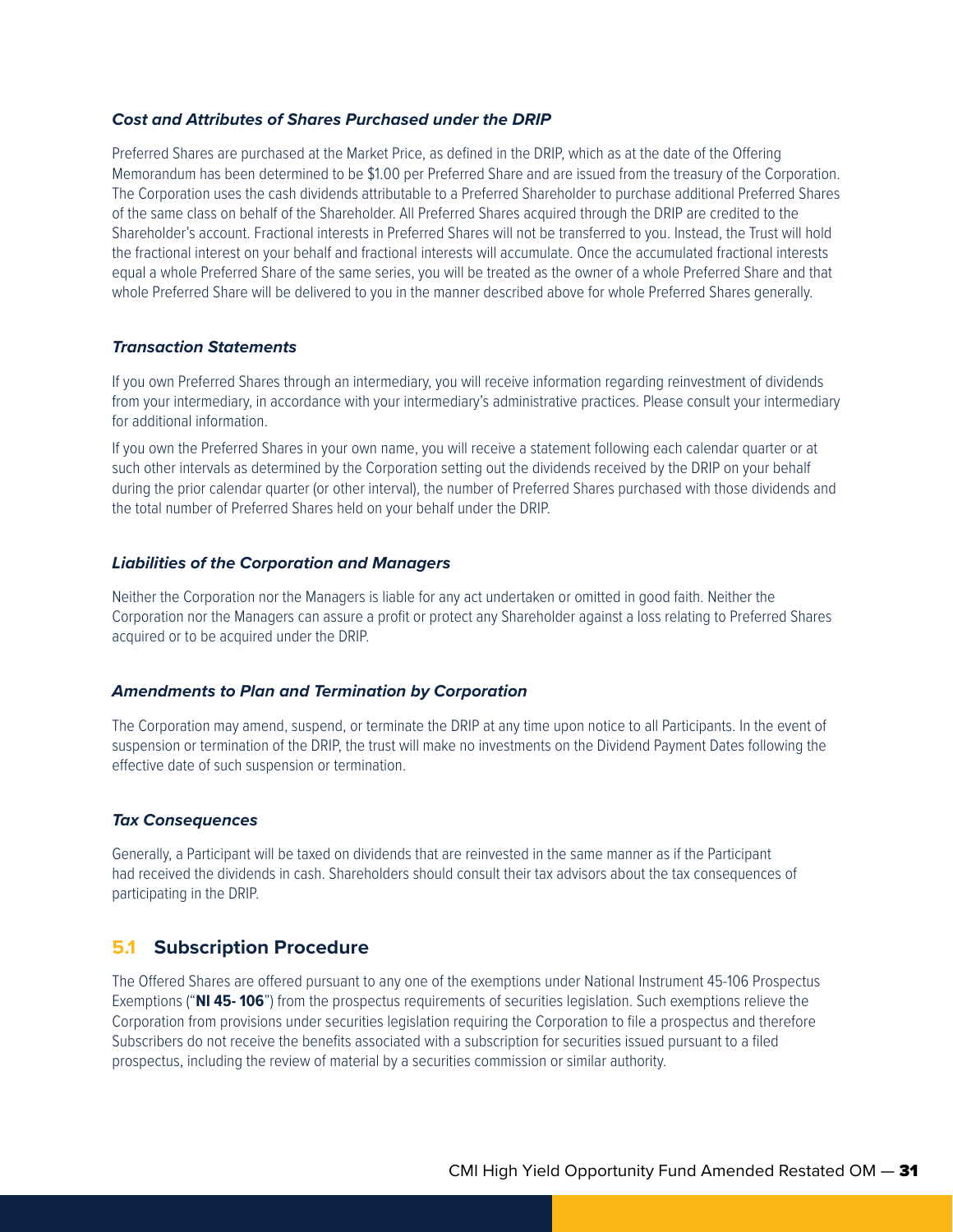The Offered Shares are being offered only in the Selling Jurisdictions and only through registered dealers.

The Corporation will be relying primarily on the offering memorandum exemption under section 2.9 of NI 45-106 (the "**Offering Memorandum Exemption**"), the accredited investor exemption under section 2.3 of NI 45-106 (the "**Accredited Investor Exemption**") and the minimum amount investment exemption under section 2.10 of NI 45-16 (the "**Minimum Amount Investment Exemption**").

#### **Each Subscriber is urged to consult with his own legal adviser as to the details of the statutory exemption being relied upon and the consequences**

#### *The Subscription Agreement*

Each prospective and qualified investor who wishes to subscribe for Offered Shares must complete and sign the form of Subscription Agreement (including the applicable certificates and risk acknowledgement forms) specifying the number of Offered Shares being subscribed for and follow the instructions set forth therein.

The Subscription Agreement contains, among other things, representations and warranties required to be made by the Subscriber that it is duly authorized to purchase the Offered Shares, that it is purchasing Offered Shares for investment and not with a view for resale, and as to its corporate status or other qualifications to purchase Offered Shares on a "private placement" basis. Reference is made to the Subscription Agreement and related documentation, copies of which are attached hereto as Schedule "A", for the specific terms of these representations, warranties, and conditions.

#### *Execution and Delivery of Subscription Agreement*

You may subscribe for Offered Shares by delivering the following documents to us at the address shown in the Subscription Agreement:

- a. a completed and executed Subscription Agreement accompanying the form provided with this Offering Memorandum;
- b. Bank draft, wire, order/ electronic funds transfer or certified cheque payable to the Corporation in the amount of the subscription price for the Offered Shares;
- c. any Subscriber purchasing Offered Shares pursuant to the Offering Memorandum Exemption must complete and sign two copies of the Form 45-106F4 – *Risk Acknowledgement* ("**Form 45- 106F4**") attached to the Subscription Agreement (one copy to be retained by the Subscriber and one copy to be delivered to the Corporation);
- d. if the Subscriber is an individual and resident in Alberta, Ontario, Québec or Saskatchewan and is purchasing Offered Shares pursuant to the Offering Memorandum Exemption, the Subscriber must complete, and sign two copies of Schedules A-1 and A-2 attached to the Form 45-106F4 in the Subscription Agreement.
- e. if the Subscriber is purchasing Offered Shares having an aggregate acquisition cost of greater than \$10,000 pursuant to the Offering Memorandum Exemption, the Subscriber may be required to complete and sign additional documentation including an Eligible Investor Questionnaire
- f. if the Subscriber is an "**accredited investor**" as defined in NI 45-106 and is purchasing Offered Shares pursuant to the Accredited Investor Exemption, the Subscriber must complete and sign the Accredited Investor Status Certificate attached to the Subscription Agreement (including the Form 45-106F9 risk acknowledgement form contained therein, if applicable); and
- g. if the Subscriber is relying on the Minimum Amount Investment Exemption, the Subscriber must complete the Certificate for Minimum Amount Investors and Risk Disclosure Form for Minimum Amount Investors attached to the Subscription Agreement.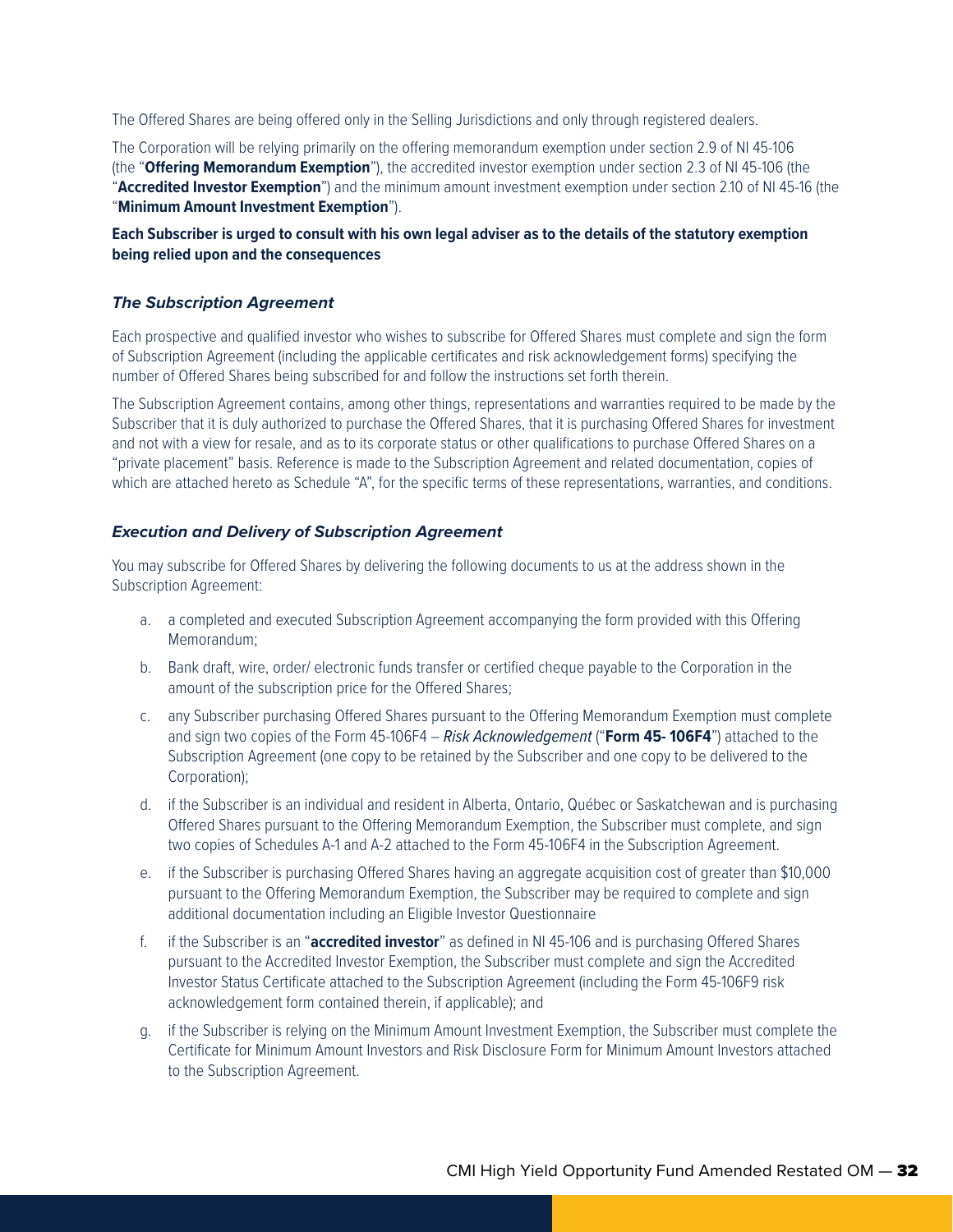Acceptance of Subscriptions and Closings – Subscriptions may be accepted at the sole discretion of the Managers, and are subject to the terms and conditions of the Subscription Agreement signed by the Subscriber. The Corporation reserves the right to close the subscription books at any time without notice. Any funds for subscription that the Corporation does not accept will be promptly returned after the Corporation has determined not to accept the funds without interest or deduction.

The authority to accept or reject subscriptions has been delegated to the Managers to ensure that the Corporation maximizes its return for existing Subscribers, that the fund remains qualified as a "MIC" as this term is defined by the Tax Act, and to ensure that the Corporation complies with all other relevant securities legislation.

This Offering is not subject to any minimum subscription level except as specified in the Offering Memorandum or as required for the Corporation to maintain its status as a "**MIC**" under the Tax Act. Therefore, any funds received from a Subscriber are available to the Corporation and need not be refunded to the Subscriber save and except as required by the constating documents of the Corporation, the terms of this Offering Memorandum, or as otherwise required by law.

If this Offering is nullified for any reason, the Subscription Agreement and cash funds received by the Managers prior to the nullification will be returned to Subscribers without interest or deduction as if the Subscribers' subscription had been rejected (whether the subscription(s) had previously been A prospective Subscriber will become a shareholder upon execution of a Subscription Agreement, acceptance of the Subscription Agreement by the Managers acting on behalf of the Corporation, payment of the subscription price, and entry of the Subscriber's name in the shareholder register of the Corporation.

Where required under securities legislation, the subscription amount will be held in trust by the Managers until midnight on the second business day after the Subscriber delivers the executed Subscription Agreement. Such subscription proceeds will be held in trust until midnight on the second Business Day after the day the Subscriber signs the applicable Subscription Agreement. If Subscribers provide the Corporation with a cancellation notice prior to midnight of the second Business Day after the signing date, or the Corporation does not accept a Subscriber's subscription, all subscription proceeds will be promptly returned to the Subscriber without interest or deduction. Proceeds received from Subscribers who purchase Offered Shares under this Offering will be held in trust and only released against delivery of the certificates representing the Offered Shares subscribed therefor. If the Offering is terminated prior to Closing, the proceeds under the Offering received from each Subscriber shall be returned to such Subscriber without interest or deduction. See "*Purchaser's Rights of Action and Rescission*".

#### *Personal Information*

Each resident of Ontario who purchases the Offered Shares will be deemed to have represented to the Corporation and each dealer from whom a purchase confirmation is received, that such purchaser has been notified by the Corporation:

- a. that the Corporation may be required to provide personal information pertaining to the purchaser as required to be disclosed in Schedule I of Form 45-106F1 under NI 45-106 (including its name, address, telephone number and the aggregate purchase price of any Offered Shares purchased) ("**personal information**"), which Form 45-106F1 maybe required to be filed by the Corporation under NI 45-106;
- b. that such personal information may be delivered to the Ontario Securities Commission (the "**OSC**") in accordance with NI 45-106;
- c. that such personal information is collected indirectly by the OSC under the authority granted to it under the securities legislation of Ontario;
- d. that such personal information is collected for the purposes of the administration and enforcement of the securities legislation of Ontario; and
- e. that the public official in Ontario who can answer questions about the OSC's indirect collection of such personal information is the Administrative Assistant to the Director of Corporate Finance at the OSC, Suite 1903, Box 55, 20 Queen Street West, Toronto, Ontario M5H 3S8, Telephone: (416) 593- 8086; and has authorized the indirect collection of the personal information by the OSC.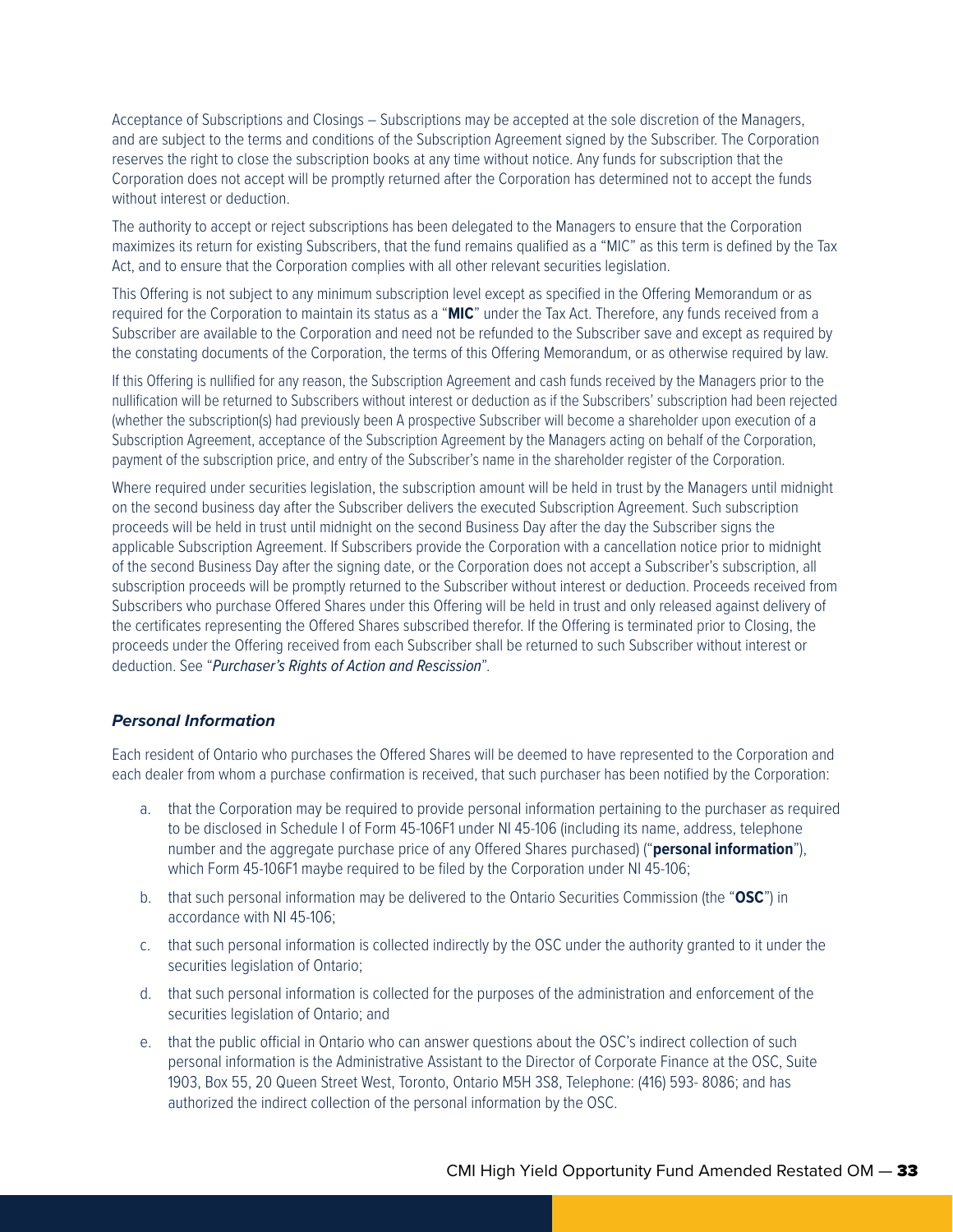Furthermore, each Subscriber acknowledges that its name, address, telephone number and other specified information, including the aggregate purchase price paid by the Subscriber, may be disclosed to other Canadian securities regulatory authorities and may become available to the public in accordance with the requirements of applicable Canadian laws. By purchasing the Offered Shares, each Subscriber consents to the disclosure of such information.

#### *Switching Between Classes*

Subscribers can switch Shares of one class into another class of Shares being offered pursuant to the Offering if they meet the requirements for the new class into which they wish to switch, subject, in each case, to the consent of the Corporation which may be exercised by the Manager. A switch may be refused, among other reasons, in order to maintain the Corporation's status as a MIC. In order to request a switch of Shares, an Investor must complete, execute and deliver to the Corporation or to their Dealer for delivery to the Corporation a Subscription Agreement corresponding to the Class of Shares into which the Investor wishes to switch.

A switch by an Subscriber of Shares from one class into Shares of another class may give rise to income tax consequences to the Investor. See "*Income Tax Consequences and RRSP Eligibility.*"

#### *Switch Fees*

If a Shareholder switches from Shares of one class to Shares of another class, the Shareholder will not be charged a switch fee by the Corporation. The redeems such Shares and invests the proceeds of such redemption into another class of Preferred Shares. See "*Description of Securities Offered – Terms of Securities Offered.*"

In cases where a Shareholder is liable to pay a redemption fee as a result of a switch by the Shareholder of Shares of one Class in exchange for Shares of another Class, the Corporation shall cause the Shareholder to redeem a sufficient number of Shares of the original Class so that the proceeds of such redemption will be sufficient to discharge the amount of the Redemption fee. The remaining number of Shares of the original Class that the Shareholder wished to switch will then be exchanged for consideration consisting solely of Shares of the other Class.

For all switches, a Dealer may charge a Shareholder fee based on their own fee structures.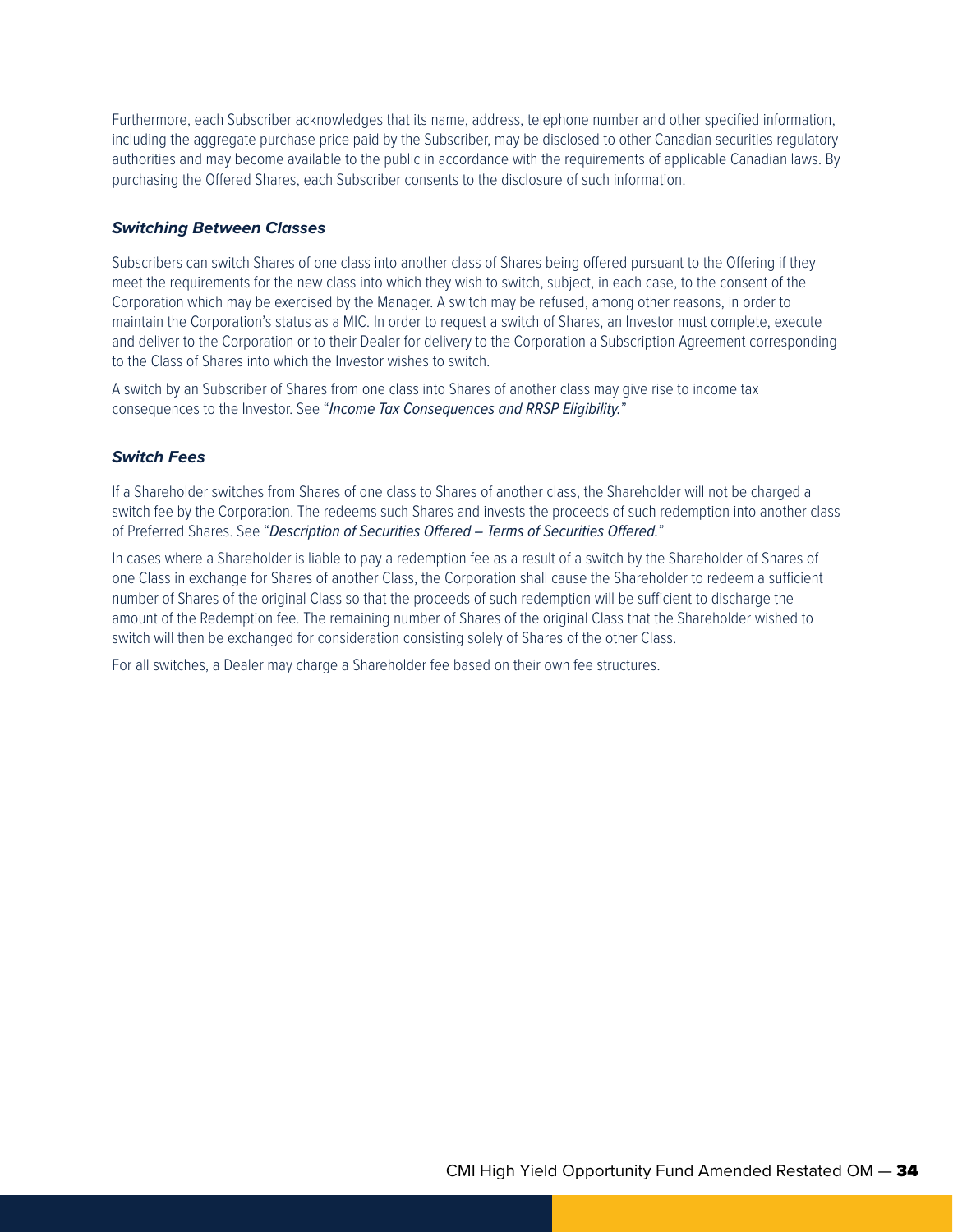## **ITEM 6 INCOME TAX CONSEQUENCES AND RRSP ELIGIBILITY**

You should consult your own professional advisers to obtain advice on the income tax consequences that apply to you.

The Corporation has prepared the following commentary, which it believes is a fair and adequate summary of the principal federal income tax consequences arising under the Tax Act to a Subscriber who is an individual resident in Canada who acquires Offered Shares under this Offering Memorandum. The income tax consequences will not be the same for all Subscribers, but may vary depending on a number of factors including the province or provinces in which the Subscriber resides or carries on business, whether Offered Shares acquired by him or her will be characterized as capital property, and the amount his taxable income would be but for his participation in this Offering.

**The following discussion of the Canadian income tax consequences is, therefore, of a general and limited nature only and is not intended to constitute a complete analysis of the income tax consequences and should not be interpreted as legal or tax advice to any particular Subscriber.**

**This summary does not address provincial or territorial laws of Canada or any tax laws of any jurisdiction outside of Canada. Each prospective Subscriber should obtain advice from his own independent tax advisor as to the Canadian federal and provincial income tax consequences of his acquisition of Offered Shares, as such consequences can vary depending upon the circumstances of each Subscriber.**

The following is a summary, provided by the Corporation, of the principal Canadian federal income tax consequences of acquiring, holding and disposing of the Offered Shares by a Subscriber who, at all relevant times, is a resident of Canada, deals at arm's length, and is not affiliated, with the Corporation, and who acquires and holds the Offered Shares as capital property (each, a "**holder**"), all within the meaning of the Tax Act. Generally, the Offered Shares will be considered capital property to a holder provided such holder does not hold the Offered Shares in the course of carrying on business and has not acquired them in one or more transactions considered to be an adventure in the nature of trade. Holders who may not hold the Offered Shares as capital property can elect, in certain circumstances, to have such property treated as capital property by making the irrevocable election permitted by subsection 39<sup>(4)</sup> of the Tax Act. This summary is not applicable to any holder of Offered Shares which is a "financial institution", as defined in section 142.2 of the Tax Act or to any holder of Offered Shares an interest in which is a "tax shelter investment" for the purposes of the Tax Act.

This summary is based upon the facts set out in this Offering Memorandum, the current provisions of the Tax Act and the regulations thereunder, all specific proposals (the "**Tax Proposals**") to amend the Tax Act and the regulations thereunder publicly announced by or on behalf of the Minister of Finance (Canada) prior to the date hereof and the current published administrative practices of the Canada Revenue Agency ("**CRA**"). This summary assumes that the Tax Proposals will be enacted as currently proposed but does not take into account or anticipate any other changes in law whether by legislative, governmental or judicial action and does not take into account tax legislation or considerations of any province, territory or foreign jurisdiction.

The summary contained in this section is of a general nature only and is not exhaustive of all possible Canadian federal income tax consequences. This summary is not intended to be and should not be interpreted as legal or tax advice to any particular Subscriber. Holders should consult with their own tax advisor regarding the income tax consequences of acquiring, holding and disposing of the Offered Shares including the application and effect of the income and other tax laws of any country, province, state or local tax authority.

This summary is based on the assumption that the Corporation meets certain conditions which are imposed by the Tax Act to qualify as a "mortgage investment corporation". These conditions will generally be satisfied if, throughout a taxation year of the Corporation; or, in the Corporation's first taxation year, at the end of such first taxation year:

- a. the Corporation is a Canadian corporation as defined in the Tax Act;
- b. the Corporation's only undertaking was the investing of funds, and it did not manage or develop any real property;
- c. No debts were owing to the Corporation by non-residents of Canada, except any such debts that were secured on real property situated in Canada;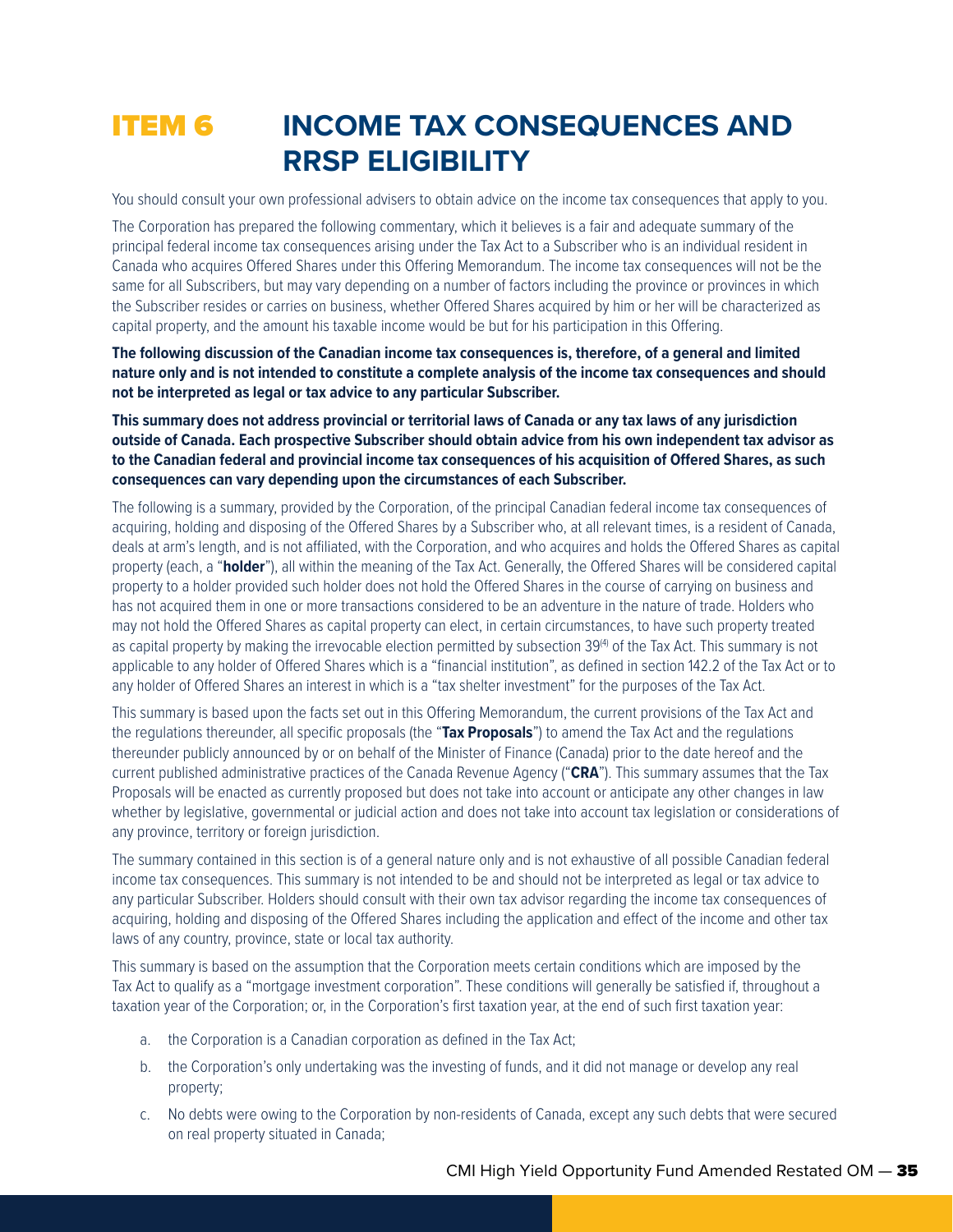- d. the Corporation did not own shares of corporations not resident in Canada;
- e. the Corporation did not hold real property situated outside of Canada;
- f. no debts were owing to the Corporation that were secured on real property situated outside of Canada;
- g. the cost amount of the Corporation's property consisting of mortgages on "houses" or on property included within a "housing project" (as those terms are defined in section 2 of the *National Housing Act* (Canada)), deposits with a bank or other corporations whose deposits are insured by the Canada Deposit Insurance Corporation or a credit union, together with cash on hand (collectively, the "**Qualifying Property**"), was at least 50% of the cost amount to it of all its property;
- h. the cost amount of real property (including leasehold interests therein but excluding real property acquired as a consequence of foreclosure or defaults on a mortgage held by the Corporation) owned by the Corporation did not exceed 25% of the cost amount to it of all of its property;
- i. the Corporation had 20 or more shareholders and no person would have held more than 25% of the issued shares of the capital stock of the Corporation or been a specified shareholder (as such term is defined in subsection 130.1<sup>(6)</sup> of the Tax Act) of the Corporation;
- j. holders of any Offered Shares had a right, after payment of their dividends, and payment of dividends in a like amount per share to the holders of common shares, to participate pari passu with the holders of common shares in any further payment of dividends; and
- k. where at any time in the year (or at the end of the year, as the case may be) the cost amount to it of its Qualifying Property was less than 2/3 of the cost amount to it of all of its property, the Corporation's liabilities did not exceed three times the amount by which the cost amount to it of all of its property exceeded its liabilities, or, where throughout the taxation year (or at the end of the year, as the case may be) the cost amount to it of its Qualifying Property equaled or exceeded 2/3 of the cost amount of all of its property, the Corporation's liabilities did not exceed five times the amount by which the cost amount to it of all of its property exceed

It has been assumed, for the purpose of this summary that the Corporation will qualify as a MIC in accordance with conditions prescribed in the Tax Act at all times which are relevant to the opinions expressed herein. Based upon certain representations by management of the Corporation as to the nature, location and cost amounts of the Corporation's assets and liabilities, including the composition and cost of its mortgage portfolio, as to the shareholders of the Corporation and as to the range of activities which the Corporation will undertake in the course of carrying on its mortgage investment business (the "**Representations**"), counsel anticipates that the Corporation will meet the requirements for qualification as a "mortgage investment corporation" under the Tax Act at the closing of this Offering and will continue to so qualify thereafter provided the Representations continue to be true throughout each of the Corporation's subsequent taxation years. Purchasers are cautioned that the Corporation must meet the requirements under the Tax Act to be a "mortgage investment corporation" on a continuous basis throughout each taxation year in order to avail itself of the provisions of the Tax Act as to the taxation of dividends outlined herein. Management of the Corporation expects that the Representations will continue to be true throughout each of the corporation's subsequent taxation years such that the Corporation will continue to so qualify.

It is intended, and this summary assumes, that these requirements will be satisfied so that the Corporation will qualify as a MIC at all relevant times. **If the Corporation were not to qualify as a MIC, the income tax consequences would be materially different from those described below** 

#### *Taxation of the Corporation*

The Corporation will, in computing its income, generally be entitled to deduct the full amount of all taxable dividends (other than capital gains dividends) which it pays during the year or within 90 days after the end of the year to the extent that such dividends were not deductible by the Corporation in computing its income for the preceding year. In addition, the Corporation may generally declare a capital gains dividend in an amount equal to the gross amount of its capital gains and is entitled to deduct, in computing its income for the year, one-half (1/2) of its capital gains dividend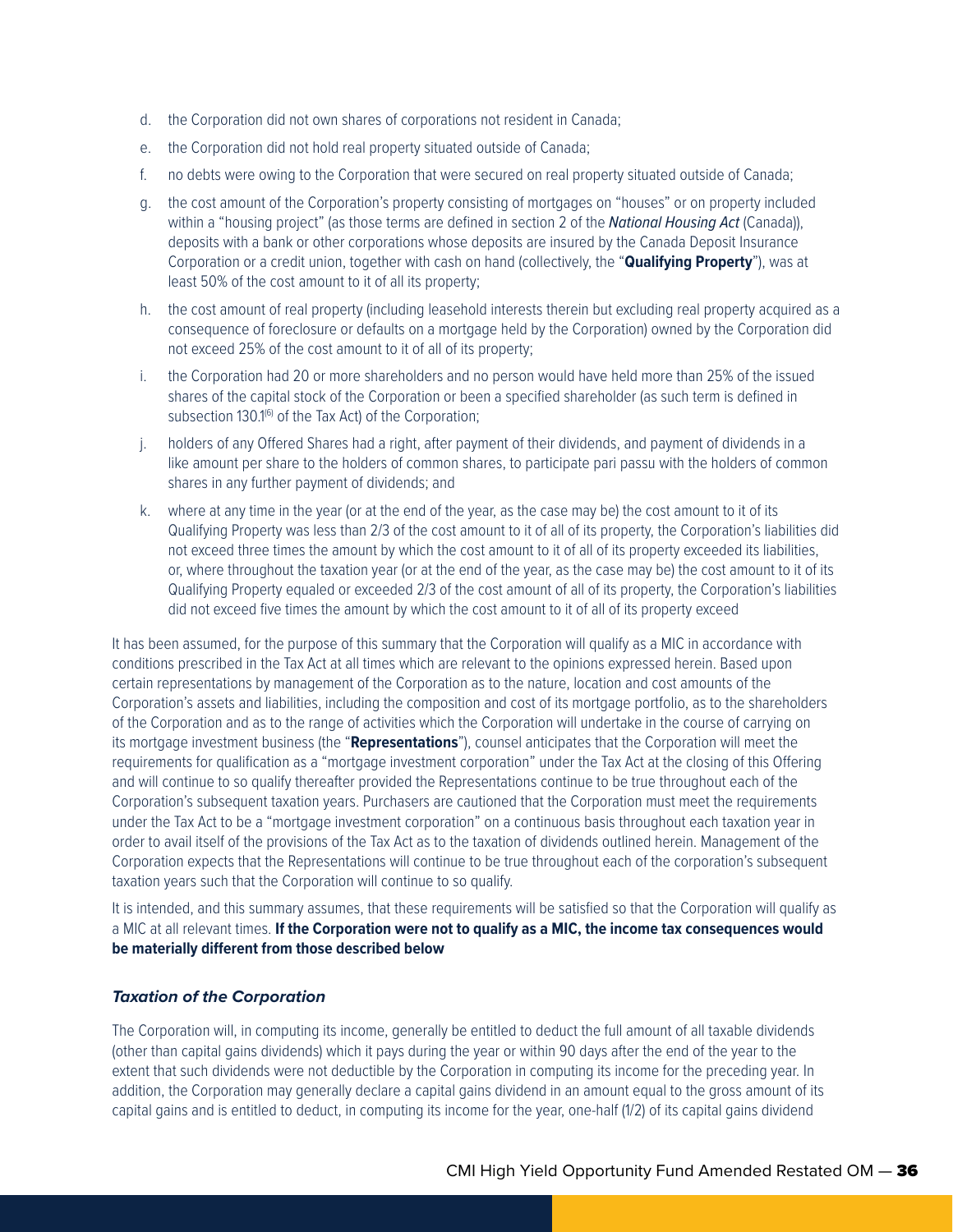paid during the period commencing 91 days after the commencement of the year and ending 90 days after the end of the year. The Corporation intends to pay taxable dividends and capital gains dividends each year insufficient amounts to reduce its Part I income tax liability to Nil.

#### *Taxation of Holders*

Taxable dividends (other than capital gains dividends) which are paid by the Corporation on the Offered Shares will be included in the holder's income as interest income. **The normal gross-up and dividend tax credit rules will not apply to dividends paid by the Corporation to an individual and holders that are corporations will not be entitled to deduct the amount of the dividends paid by the Corporation from their taxable income.** Capital gains dividends will be treated as a capital gain realized by the holder and will be subject to the general rules relating to the taxation of capital gains described in more detail below.

The cost to a holder of Offered Shares acquired pursuant to this Offering will equal the purchase price of the Offered Shares plus the amount of any other reasonable acquisition costs incurred in connection therewith. This cost must be averaged with the cost of all other Offered Shares held by the holder to determine the adjusted cost base of each Share.

A disposition or a deemed disposition of the Offered Shares (other than to the Corporation) will result in a holder realizing a capital gain (or capital loss) to the extent that the proceeds of disposition of the Offered Shares exceed (or are exceeded by) the adjusted cost base of the Offered Shares and reasonable disposition costs, according to the usual rules contained in the Tax Act. Amounts paid by the Corporation on the redemption or acquisition by it of the Offered Shares, up to the paid-up capital thereof, will be treated as proceeds of disposition. Any amount paid by the Corporation on the redemption or acquisition of the Offered Shares which is in excess of the paid-up capital of the Offered Shares will be deemed to be a dividend and will generally be included in the income of a holder of the Offered Shares as interest (and deductible by the Corporation) in accordance with the rules described above.

One-half (1/2) of any capital gain realized by a holder (including capital gains deemed to be realized as a result of a receipt of a capital gains dividend) will be included in the holder's income under the Tax Act as a taxable capital gain. Subject to certain specific rules contained in the Tax Act, one-half (1/2) of any capital loss realized in a taxation year may be deducted against any taxable capital gains realized by the holder in the year of disposition. The excess of capital losses over capital gains in the year of disposition may generally be deducted against capital gains in the three preceding taxation years or in any subsequent taxation year, subject to the more specific rules contained in the Tax Act.

Taxable capital gains realized by a holder that is an individual, including certain trusts, may give rise to alternative minimum tax depending upon the holder's circumstances.

Any payment in excess of the earnings of the Corporation would reduce the adjusted cost base of the Offered Shares.

#### *Eligibility for Investment by Deferred Income Plans*

The Corporation confirms that the Offered Shares may be qualified investments for trusts governed by registered retirement savings plans, registered education savings plans, deferred profit sharing plans, registered retirement income funds or tax-free savings accounts (collectively, "**Deferred Income Plans**") at a particular time if the Corporation qualifies as a MIC under the Tax Act and if throughout the calendar year in which the particular time occurs, the Corporation does not hold as part of its property any indebtedness, whether by way of mortgage or otherwise, of a person who is an annuitant, a beneficiary, an employer or a subscriber, under the relevant Deferred Income Plan or any other person who does not deal at arm's length with that person. Deferred Income Plans will generally not be liable for tax in respect of any dividends received from the Corporation or on any capital gain realized on the disposition of the Offered Shares or with respect to capital gains dividends.

If the Corporation fails to qualify as a MIC at any time in a taxation year, the Offered Shares may cease to be a qualified investment for a Deferred Income Plan. When a Deferred Income Plan holds a non-qualified investment at the end of a month, the trust governed by the plan will be subject to a tax of 1% of the fair market value of the investment at the time it was acquired. If the Deferred Income Plan in question is a tax-free savings account, a tax of 50% of the fair market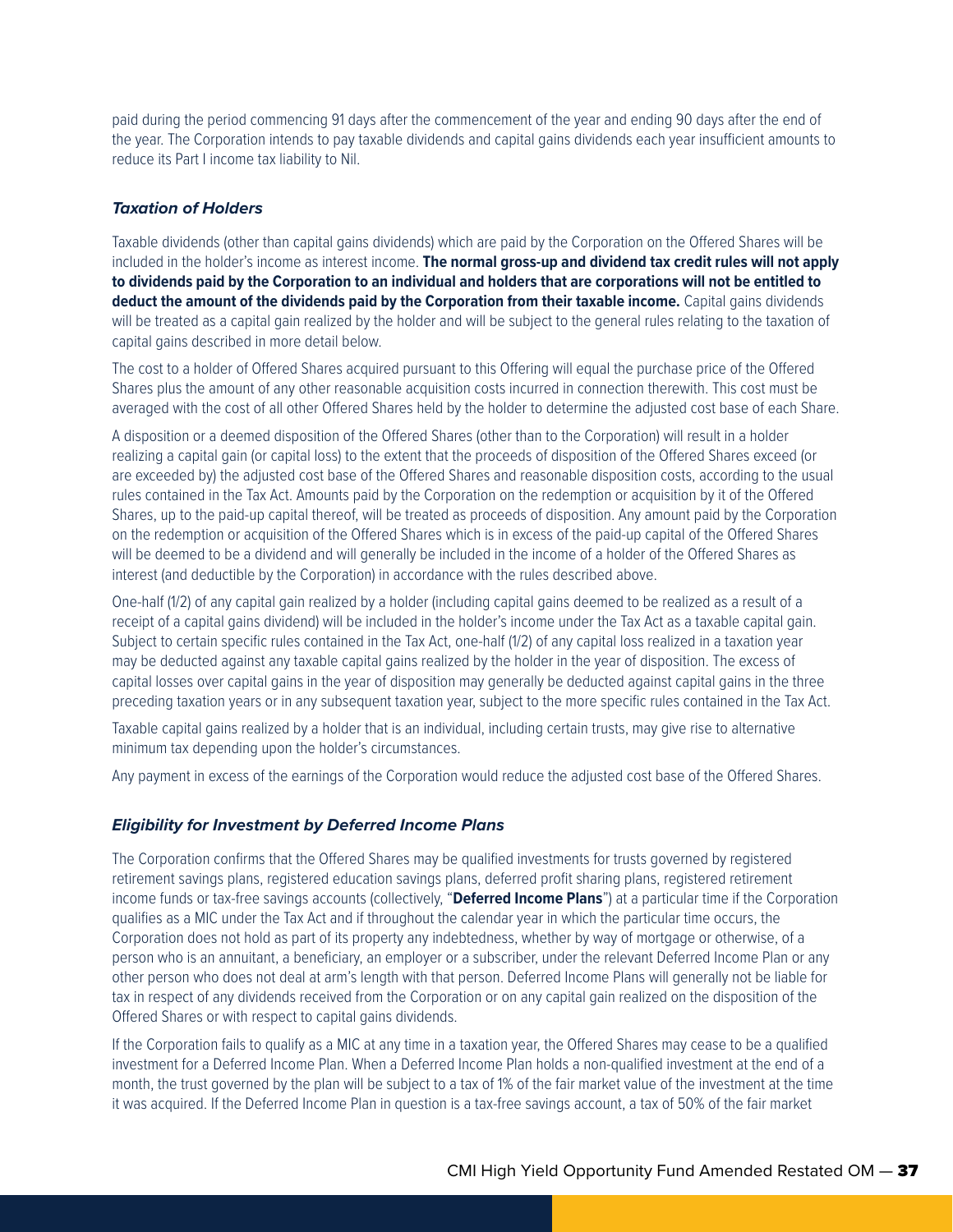value of the Offered Shares of the Corporation will apply against the holder if the Corporation fails to qualify as a MIC, or at any time if the Offered Shares become a prohibited or non- qualified investment for a Deferred Income Plan that is a tax-free savings account. Additionally, while a Deferred Income Plan that is a tax-free savings account holds a prohibited investment, the holder will also be subject to an additional tax that is based on income earned from the prohibited investment.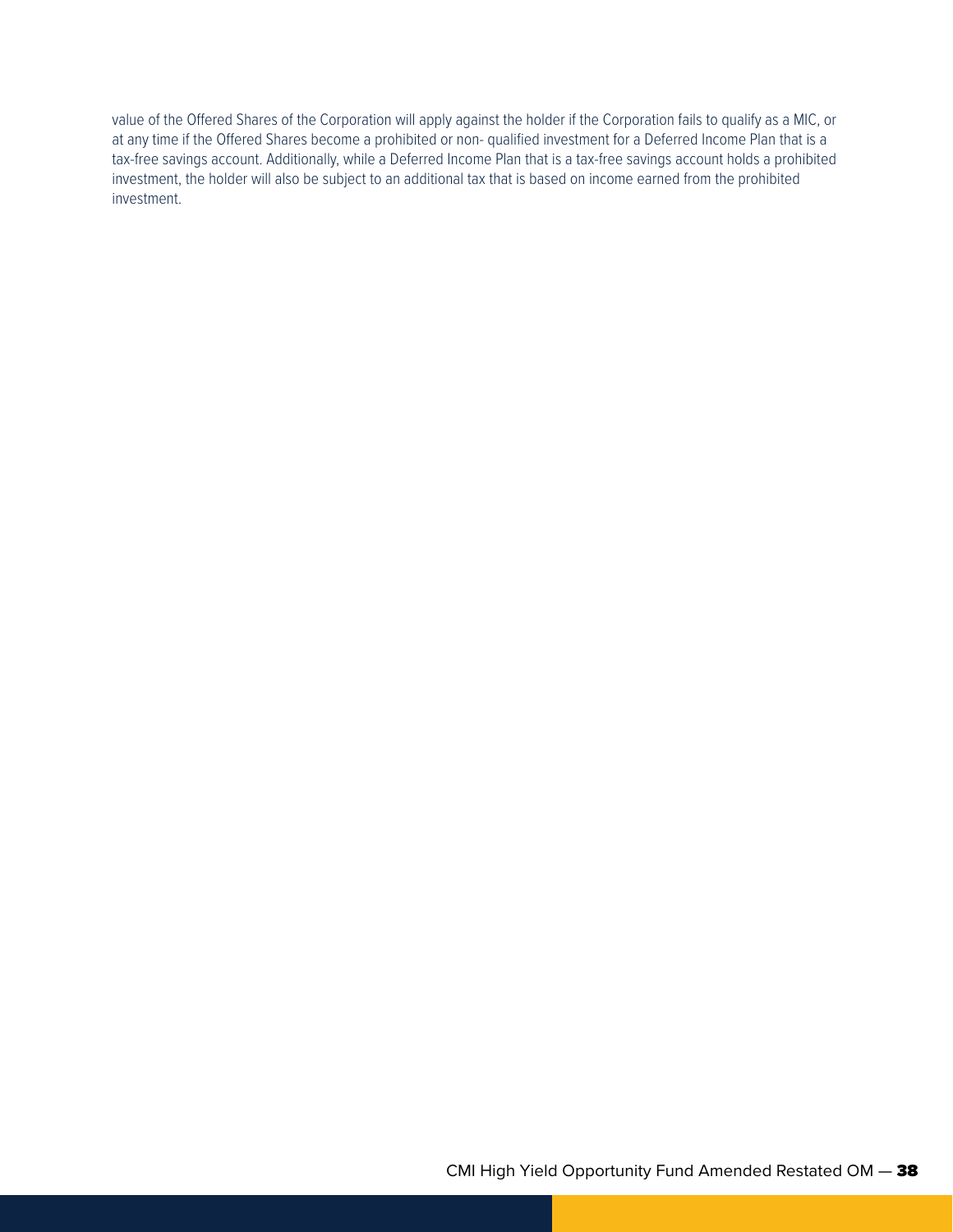## ITEM 7 **COMPENSATION PAID TO SELLERS AND FINDERS**

The nature of the compensation that an agent or securities dealers receives depends on the class of Offered Shares purchased by the Subscribers.

#### *Class A Shares*

CMI. and CSI. In its capacity as Managers of the Corporation have agreed to retain or engage agents, securities Dealers and brokers to arrange, and facilitate the completion of, the sale of the Class A Shares to Subscribers. No fees or commissions shall be payable by either the Corporation or the Managers to such agents, securities dealers or brokers other than the following fees: one time commissions or fees of up to 3% of the funds raised and a trailing commission is generally calculated and payable quarterly in arrears to dealers whose clients hold Class A Shares at a rate equal to 1% of the net value of the shares, less any shares purchased through the DRIP, attributable to the Class A Shares sold by such dealers as at the last business day of the applicable quarter. The trailing commissions are paid by the Manager out of the fees it receives from the Corporation. The Manager may change or cancel the trailing commission at any time in its sole discretion. In addition, agents, securities Dealers and brokers may charge their clients additional fees and commissions to purchase or sell Class A Shares. The Corporation will not pay finder's fees directly to any person.

#### *Class F Shares*

No sales commission or trailing commission is paid to a Dealer or agent by the Corporation or the Manager in respect of Class F Shares.

Class F Shares are generally available to Subscribers who have fee-based accounts with Dealers who have arrangements with the Manager in respect of the Class F Shares. Where a Subscriber does not enter into an agreement with their Dealer which identifies an annual service fee payable to their Dealer, the Manager may pay an annual dealer service fee which the Manager will negotiate with such Dealer and which will be paid directly by the Manager.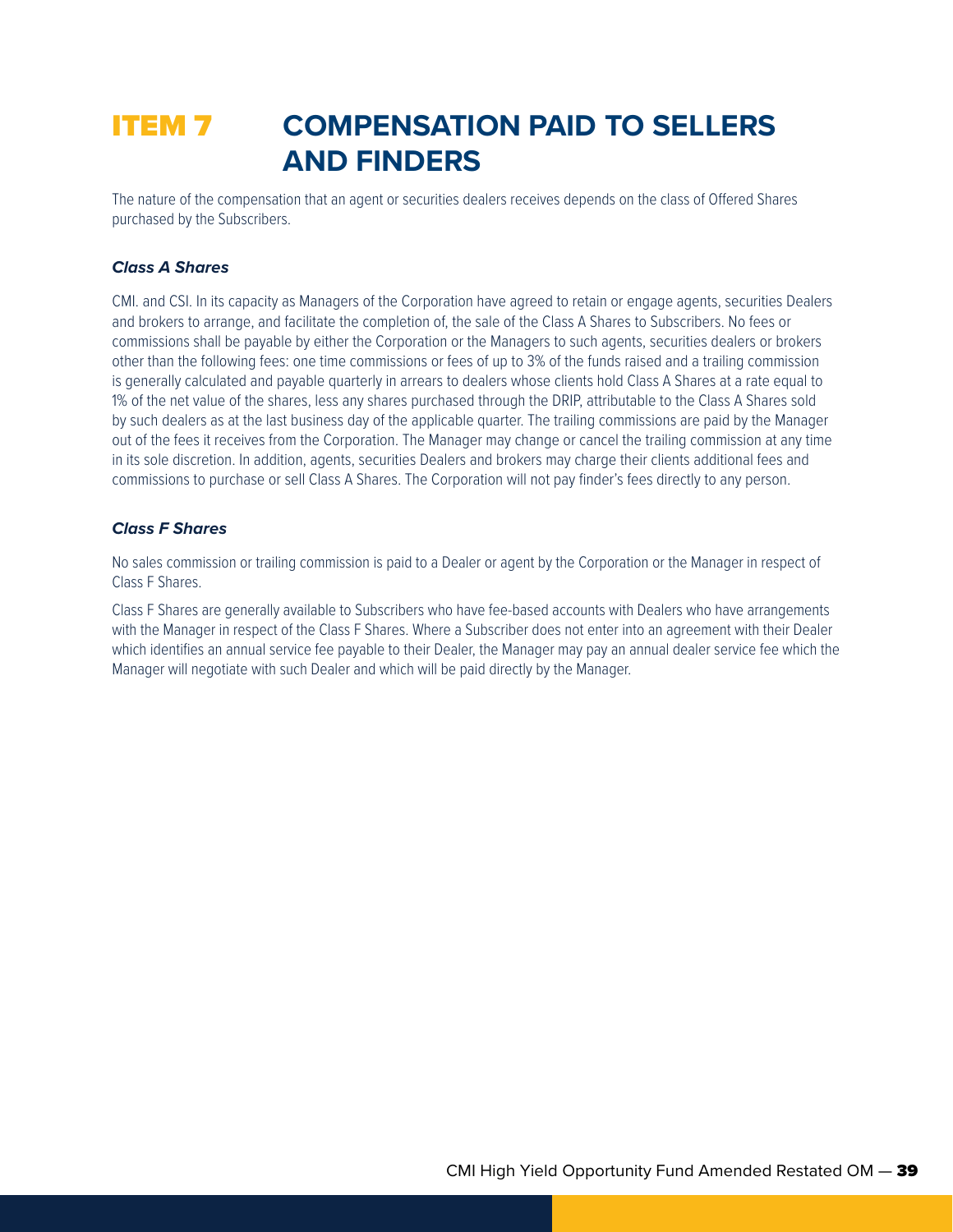## ITEM 8 **RISK FACTORS**

## **8.1 General**

An investment in the Offered Shares offered hereunder involves significant risks due to the nature of the Corporation's business. Subscribers should carefully review the following factors, together with the other information contained in this Offering Memorandum, before making an investment decision.

This is a speculative offering. The purchase of Offered Shares involves a number of risks and is suitable only for Subscribers who are aware of the risks inherent in the real estate industry and who have the ability and willingness to accept the risk of loss of their invested capital and who have no immediate need for liquidity. **There is no assurance of any return on a Subscriber's investment.**

Subscribers should consult with their own independent professional legal, tax, investment and financial advisors before purchasing Offered Shares, to determine the appropriateness of this investment in relation to their financial and investment objectives and in relation to the tax consequences of any such investment.

The proceeds of the Offering may not be sufficient to accomplish all the Corporation's proposed objectives. In addition to the factors set forth elsewhere in this Offering Memorandum, Subscribers should consider the following risks before purchasing Offered Shares. Any or all these risks, or other unidentified risks, may have a material adverse effect on the Corporation's business and/or the return to the Subscribers.

## **8.2 Investment Risk**

Risk that are specific to the Offered Shares being offered under this Offering include the following:

**No Market for Offered Shares and Restrictions on Transfer** - The Offered Shares are not traded on any stock exchange. As there is no market for the Offered Shares and the Offered Shares are subject to resale restrictions under securities legislation, a Subscriber will not be able to transfer his or her investment or withdraw his or her capital at will. The Offered Shares are also subject to restrictions on transfer under the Corporation's constating documents. An Subscriber may never be able to sell his Offered Shares and recover any part of his or her investment. **Accordingly, an investment in Offered Shares should only be considered by Subscribers who do not require liquidity.** See "*Resale Restrictions*."

**Lack of Separate Legal Counsel —** The Subscribers, as a group, have not been represented by separate counsel. Neither counsel for the Corporation nor counsel for the Managers purport to have acted for the Subscribers nor to have conducted any investigation or review on their behalf.

**Retraction Liquidity —** The Offered Shares are retractable, meaning that Subscribers have the right to require the Corporation to redeem them, upon appropriate advance notice from the Subscriber to the Corporation. The retraction timings are measured from the date on which the Subscriber is issued the Offered Shares to the date on which the Subscriber is entitled to request redemption by the Corporation. If the Subscriber does not provide the Corporation with the appropriate notice of retraction, the right of retraction is suspended until an additional time period has elapsed. See "*Description of Offered Securities - Terms of Securities.*" Retraction and redemption of the Offered Shares are subject to the Corporation maintaining its status as a MIC as defined by the Tax Act, all as determined solely by the Managers. **Accordingly, this investment may be unsuitable for those prospective Subscribers who require greater liquidity.**

**No Guarantees —** There is no assurance that the Corporation will be able to pay dividends at the level targeted by the Corporation. The funds available for distribution to Offered Shareholders will vary according to many factors, notably the interest and principal payments received in respect of mortgage loans held by the Corporation. The dividends which Subscribers may be entitled to receive are not cumulative and the Directors have the sole discretion as to whether or not any such dividends are paid. **Therefore, there is no guarantee that any dividends will be paid to the Offered Shareholders.**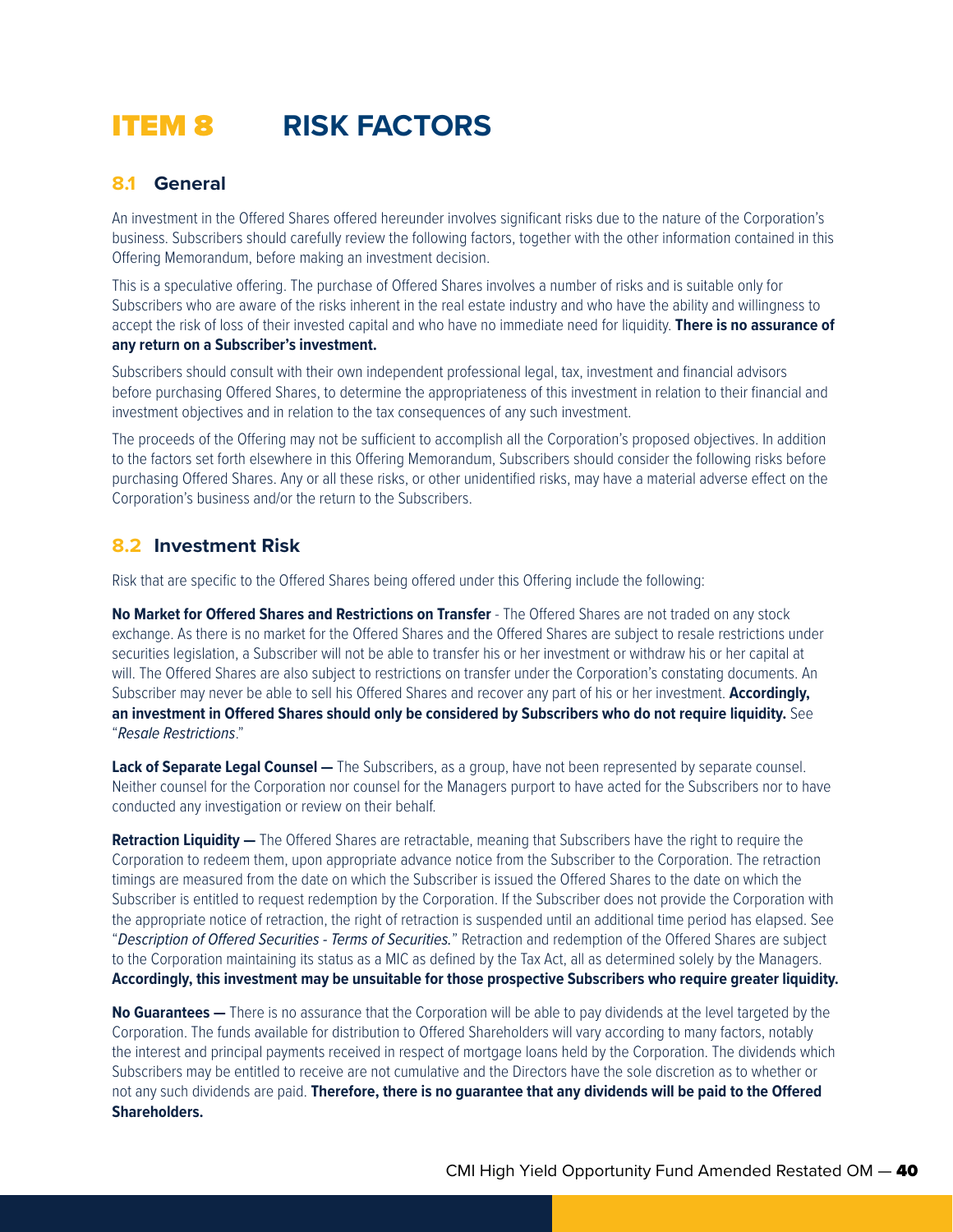Although mortgage loans made by the Corporation are carefully selected, there can be no assurance that such loans will have a guaranteed rate of return to the Corporation or that losses will not be suffered on one or more loans. Moreover, at any point in time, the interest rates being charged for mortgages are reflective of the general level of interest rates and, as interest rates fluctuate, it is expected that the aggregate yield on mortgage investments will also change. In the event that additional security is given by the borrower or that a third party guarantees the mortgagor's obligations, there is no assurance that such additional security or guarantee will be sufficient to make the Corporation whole if and when resort is to be had thereto. Although the Corporation will endeavor to maintain a diversified portfolio, the composition of the Corporation's investment portfolio may vary widely from time to time and maybe concentrated by type of security, industry or geography, resulting in the Corporation's portfolio being less diversified than anticipated. **There is no assurance that the Corporation's mortgage portfolio will be profitable.**

**No Review by Securities Regulatory Authorities —** The Offering constitutes a private offering of the Offered Shares by the Corporation only in those jurisdictions where and to those persons to whom, they may be lawfully offered for sale under exemptions in securities legislation. No securities commission or similar regulatory authority in Canada or in any other jurisdiction has passed on the merits of the securities offered hereunder.

#### **As a result, an investment in the Corporation is appropriate only for Subscribers who have a capacity to absorb a loss of all their investment and who can withstand the effect of dividends not being paid in any period or at all.**

**Absence of Management Rights —** In assessing the risks and rewards of an investment in Offered Shares, Subscribers should appreciate they are relying solely on the good faith, judgment and ability of the directors, officers and employees of the Corporation and the Managers to make appropriate decisions with respect to the management of the Corporation, and that they will be bound by the decisions of the Corporation's and the Managers' directors, officers and employees. It would be inappropriate for Subscribers unwilling to rely on these individuals to this extent to purchase Offered Shares.

**Leverage —** The Corporation may from time to time borrow under loans with Canadian chartered banks and others. See "Capital Structure – Long Term Debt Securities." Any such borrowings add leverage to the investments made by the Corporation. The obligations under such loans may be secured, and while the addition of leverage has the potential to enhance returns, it also involves additional risks. There can be no assurance that the leveraging employed by the Corporation will enhance returns, and to the extent that secured lenders realize on their respective collateral, they will have right to receive distributions in priority to the Corporation in addition to the right to seize mortgage assets.

Pandemic Outbreak — On March 11, 2020, the World Health Organization recognized the outbreak of COVID-19 as a pandemic. The COVID-19 pandemic continues to negatively impact the global economy, disrupt global supply chains and create significant economic uncertainty and disruption of financial markets. Emergency measures being enacted by governments worldwide to contain the spread of the virus, including the implementation of travel bans, self-imposed quarantine periods, self-isolation, physical and social distancing and the closure of non-essential businesses, are causing material disruption to businesses in Canada and globally which has resulted in an uncertain and challenging economic environment. Global debt and equity capital markets have experienced significant volatility and weakness. Governments and central banks have reacted with significant monetary and fiscal interventions designed to stabilize economic conditions. In addition, severe disruption and instability in the global financial markets and continued deteriorations in credit and financing conditions may increase the likelihood of litigation, increase the cost of or limit or restrict our ability to access debt and equity capital or other sources of funding on favorable terms, or at all, increase competition, result in reductions in our work force, cause us to further reduce our capital spend or otherwise disrupt our business or make it more difficult to implement our strategic plans. Sustained adverse effects may also prevent us from satisfying debt financial covenants. As an emerging risk, the duration, scope and impact of the ongoing COVID-19 pandemic is unknown at this time, as is the efficacy of the government and central bank interventions and the pace of any subsequent recovery and economic normalization. Given the rapid and evolving nature of the COVID-19 pandemic, any estimate of the length and severity of these developments is therefore subject to significant uncertainty, and accordingly it is challenging for the Corporation to estimate or quantify the extent to which the COVID-19 pandemic may, directly or indirectly, affect the Corporation's business activities, financial condition, cash flows, profitability, prospects and results of operations in future periods. While the impact of the COVID-19 pandemic has created short-term uncertainty, the Corporation still expects to continue to grow in the medium to long term once the impact of the COVID-19 pandemic has subsided.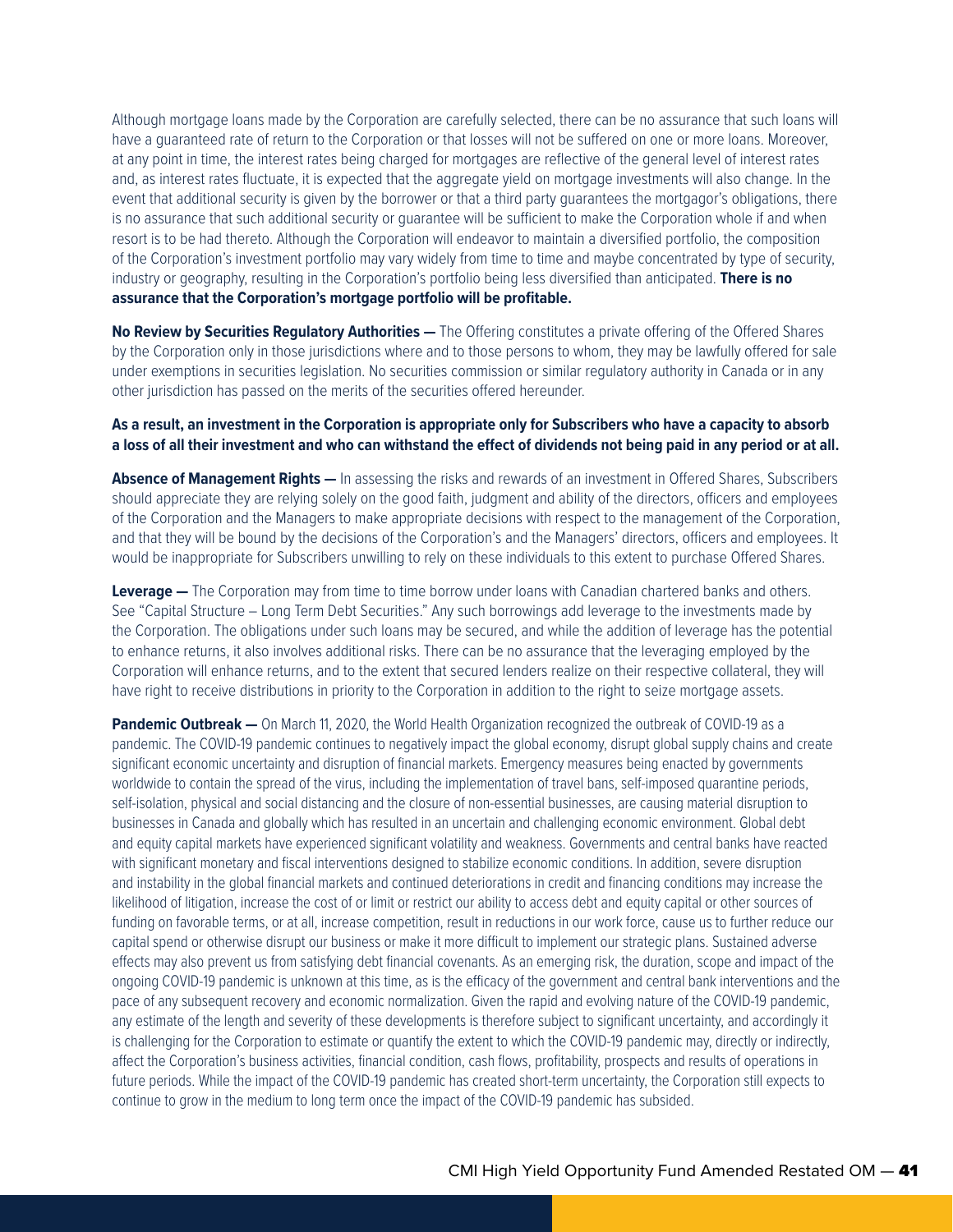### **8.3 Issuer Risk**

Risk that are specific to the Corporation and the Managers include the following:

**MIC Tax Designation –** The Directors of the Corporation will use their best efforts to ensure the Corporation qualifies at all times as a MIC pursuant to the Tax Act. To that end, the Directors have the discretion to reject any applications for participation in the DRIP (a dividend reinvestment plan) or share subscriptions, transfers, redemptions or retractions where, in the view of the directors, such acts would result in the Corporation failing to meet the requirements of a MIC under the Tax Act.

As a Corporation qualified as a MIC, the Corporation may deduct taxable dividends it pays from its income and the normal gross up and dividend tax credit rules will not apply to dividends paid by the Corporation on the Offered Shares. Rather, the dividends will be taxable in the hands of Offered Shareholders as if they had received an interest payment on a bond issued by the Corporation. If for any reason the Corporation fails to maintain its MIC qualification in a particular year, the dividends paid by the Corporation on the Offered Shares would cease to be deductible from the income of the Corporation for that year and the dividends it pays on the Offered Shares would be subject to the normal gross up and dividend tax credit rules to the extent applicable. In addition, the Offered Shares might cease to be qualified investments for trusts governed by RRSPs, RRIFs, deferred profit sharing plans, RESPs, RDSPs and TFSAs, with the effect that a penalty tax would be payable by the Subscriber. **There can be no assurance, the Corporation will be able to meet the Tax Act's MIC qualifications at all relevant times.**

**Absence of Voting Rights –** The Offered Shares being sold under this Offering do not carry voting rights, and consequently a Subscriber's investment in Offered Shares does not carry with it any right to take part in the control or management of the Corporation's business, including the election of directors. In assessing the risks and rewards of an investment in Offered Shares, potential Subscribers should appreciate that they are relying solely on the good faith, judgment and ability of the directors, officers and employees of the Corporation, and the Managers to make appropriate decisions with respect to the management of the Corporation, and that they will be bound by the decisions of the Corporation's, and the Managers' directors, officers and employees.

**Dilution –** The number of Offered Shares the Corporation is authorized to issue is unlimited and the directors have the sole discretion to issue additional Offered Shares. In addition to alternate financing sources, the Corporation may conduct future offerings of Offered Shares in order to raise the funds required which could result in a dilution of the interests of the Subscribers in the Corporation. Any issuance of Offered Shares may have a dilutive effect on existing Shareholders. In addition, under the terms of the Articles of the Corporation, the Offered Shareholders shall not be entitled to vote or to dissent rights as prescribed by the OBCA in respect of, any proposal to amend the articles of the Corporation to:

- a. increase or decrease any maximum number of authorized Offered Shares, or increase any maximum number of authorized shares of such class or series having rights or privileges equal or superior to the Offered Shares;
- b. effect an exchange, reclassification or cancellation of the Offered Shares; or
- c. create a new class or series of shares inferior, equal or superior to the Offered Shares and no separate class vote shall be required under the Act in respect of the amendment, and the Offered Shareholders shall have no dissenting rights in respect thereof.

**Conflicts of Interest –** Conflicts of interest may exist, and others may arise, between and among Subscribers and the directors and officers of the Managers and the Corporation and their associates and affiliates. There is no assurance that any conflicts of interest that may arise will be resolved in a manner most favorable to Subscribers. Persons considering a purchase of the Offered Shares pursuant to this Offering must rely on the judgment and good faith of the directors, officers and employees of the Managers and the Corporation in resolving such conflicts of interest as may arise. These individuals are the same people. The Corporation and its shareholders are dependent in large part upon the experience and good faith of the Managers. The Managers are entitled to and do act in a similar capacity for other companies whose investment criteria may be similar to those of the Corporation. As such, there is a risk the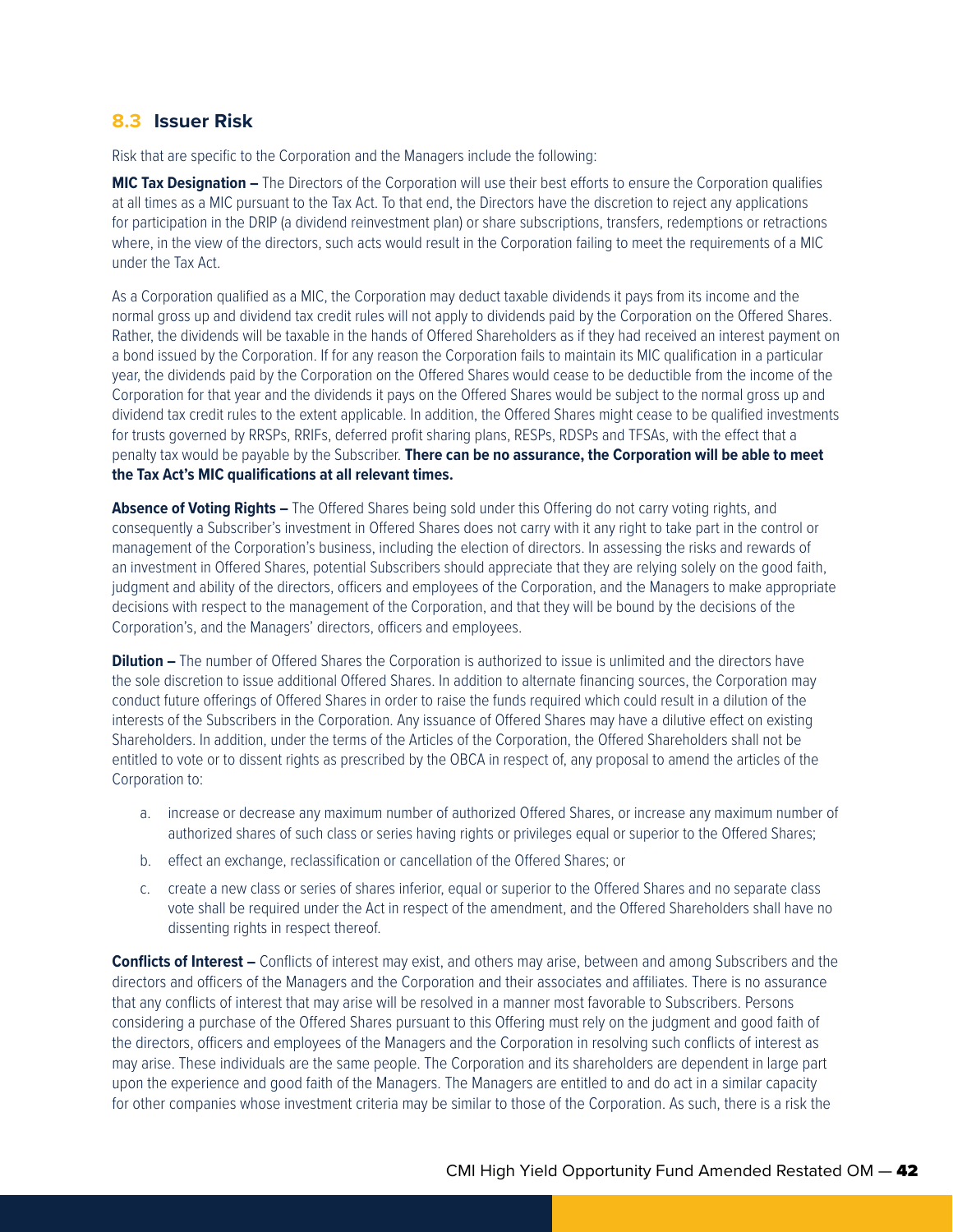Managers will not be able to originate sufficient suitable investment opportunities to keep the Corporation's funds fully invested. Also, the directors and officers of the Managers are employed by or act in other capacities for other companies involved in mortgage and lending activities.

**Reliance on the Managers and Third Parties –** In accordance with the terms of the Management Agreement, the Managers have significant responsibility for assisting the Corporation in conducting its affairs. Any inability of the Managers to perform competently or on a timely basis could negatively affect the Corporation. The Corporation is exposed to adverse developments in the business and affairs of the Managers and to its management and financial strength. The operations of the Corporation and the Managers are highly dependent upon the continued support and participation of their key personnel. The loss of their services may materially affect the timing or the ability of the Corporation to implement its business plan. In order to grow the mortgage portfolio, the Managers and the Corporation may need to retain additional staff and may be required to improve existing systems and controls. There is no assurance that the Corporation will manage its growth effectively or that the Managers will adjust its staffing or systems and controls appropriately. To the extent that the Corporation or the Managers does not do so, the mortgage portfolio and the returns of the Corporation may be negatively affected.

**Future Operations and Possible Need for Additional Funds –** The Corporation requires significant funds to carry out its business plan. In the event the Corporation is unable to raise sufficient funds by this Offering and/or future and/ or other debt or equity financing, the Corporation may have insufficient funds available to it to implement its business plan, and Subscribers may receive no return on their Offered Shares. Certain uninsurable or uninsured events may also occur which can substantially reduce the ability of the Corporation to carry on business in a profitable manner, including natural or man-made disasters. The Corporation anticipates that a substantial portion of the net proceeds of this Offering will be expended by the Corporation in investing in residential mortgages, and also anticipates that the net proceeds of the Offering and anticipated cash flow from operating revenues will be sufficient to carry out the Corporation's business plan. There can be no assurances, however, that the Corporation will generate sufficient cash flow from operations or that it will not encounter unexpected costs in connection with implementing its business plan, and as a consequence there can be no assurances that the Corporation will not require additional financing. The Corporation has no current arrangements with respect to any other additional financing, and there can be no assurance that any such additional financing can be obtained on terms acceptable to the Corporation, or at all. Failure to obtain additional financing would likely have a substantial material adverse effect on the Corporation. Moreover, in the event the Corporation were to obtain such additional financing, it could have a dilutive effect on Subscribers' participation in the revenues generated through the Corporation's operations.

**Litigation Risk –** The Corporation may, from time to time, become involved in legal proceedings in the course of its business. The costs of litigation and settlement can be substantial and there is no assurance that such costs will be recovered in whole or at all. During litigation, the Corporation is not receiving payments of interest on a mortgage loan that is the subject of litigation, thereby impacting cash flows. The unfavorable resolution of any legal proceedings could have an adverse effect on the Corporation and its financial position and results of operations that could be material.

## **8.4 Industry Risk**

There are also risks faced by the Corporation because of the industry in which it operates. Real estate investment is subject to significant uncertainties due, among other factors, to uncertain costs of construction, development and financing, uncertainty as to the ability to obtain required licenses, permits and approvals, and fluctuating demand for developed real estate. The anticipated higher returns associated with the Corporation's mortgage loans reflect the greater risks involved in making these types of loans as compared to long- term conventional mortgage loans.

The yields on real estate investments, including mortgages, depend on many factors including economic conditions and prevailing interest rates, the level of risk assumed, conditions in the real estate industry, opportunities for other types of investments, legislation, governmental regulation and tax laws. The Corporation cannot predict the effect such factors will have on its operations.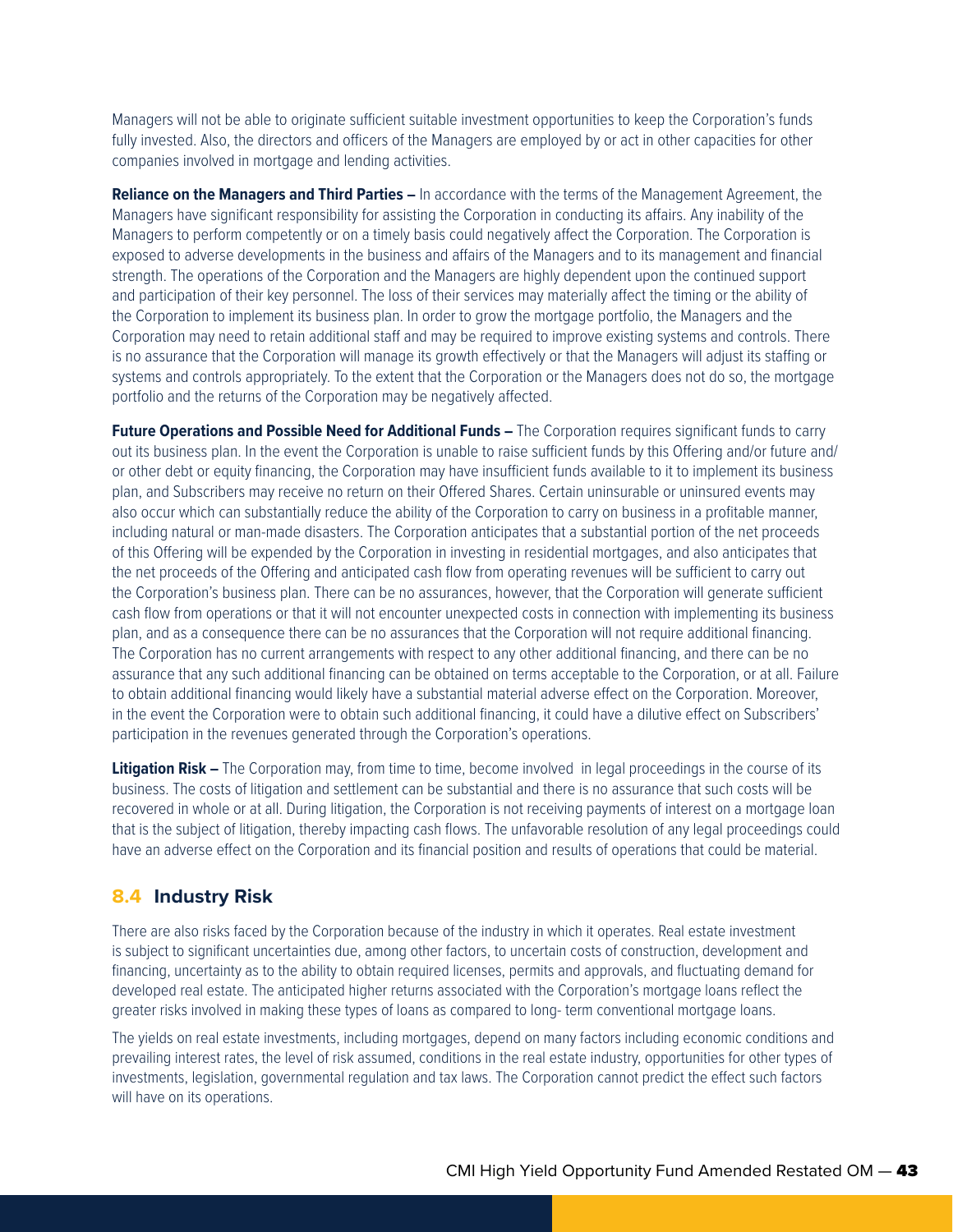The Corporation's investments in mortgage loans will be secured by real estate. All real property investments are subject to elements of risk. In addition, prospective Subscribers should take note of the following:

**Competition and Availability of Investments -** The earnings of the Corporation depend on the Corporation's ability, with the assistance of the Managers, to locate suitable opportunities for the investment and reinvestment of the Corporation's funds and on the yields available from time to time on mortgages and other investments. The industry in which the Corporation operates is subject to a wide variety of competition from public and private businesses, many of whom have greater financial and technical resources than the Corporation. An inability to find suitable investments may have an adverse effect on the Corporation's ability to sustain the level of distributions. Competitors may reduce the interest rates they charge, resulting in a reduction of the Corporation's share of the market, reduced interest rates on loans, and reduced profit margins.

**Environmental Liability of a Mortgage –** Under various laws, the Corporation could become liable for the costs of effecting remedial work necessitated by the release, deposit or presence of certain materials, including hazardous or toxic substances and wastes, where the Corporation has exercised its right of re-entry or foreclosure or has otherwise assumed the control, occupation or management of the property. Although the Corporation obtains an evaluation of the property to be subject to a mortgage in the form of a phase I environmental audit where required, environmental legislation and policies have become an increasingly important feature of property ownership and management in recent years. Under various laws, the Corporation could become liable for the costs of effecting remedial work necessitated by the release, deposit or presence of certain materials, including hazardous or toxic substances and wastes at or from a property, or disposed of at another location.

**Investments not insured –** Neither the Corporation nor the Managers is a member of the Canada Deposit Insurance Corporation and the Offered Shares offered hereunder are therefore not insured against loss through the Canada Deposit Insurance Corporation. Moreover, mortgages held by the Corporation in its capacity are not insured through the Canada Mortgage and Housing Corporation or otherwise.

**Changes in Regulatory Regime –** There can be no assurances that certain laws applicable to the Corporation, including, without limitation, mortgage brokerage laws and securities legislation, will not change in a manner that will adversely affect the Corporation.

**Renewal of Mortgages –** There can be no assurances that any of the mortgages comprising the mortgage portfolio from time to time can or will be renewed at the same interest rates and terms, or in the same amounts as are currently in effect. With respect to each mortgage comprising the mortgage portfolio, it is possible that the mortgagor, the mortgagee or both, will not elect to renew such mortgage. In addition, if the mortgages in the mortgage portfolio are renewed, the principal balance of such renewals, the interest rates and the other terms and conditions of such mortgages will be subject to negotiations between the mortgagors and the Managers at the time of renewal.

**Liquidity Risk –** Investments in mortgages are relatively illiquid. This will tend to limit the Corporation's ability to vary its mortgage portfolio promptly in response to changing economic or investment conditions. There is a risk that the Corporation will be unable to meet commitments associated with financial instruments. The Corporation controls liquidity risks through cash flow projections used to forecast funding requirements on mortgage proposals, which include anticipated redemption of Offered Shares. The Corporation commits to mortgage investments only on an assured cash availability basis.

**Priority Over Security -** Financial charges for construction and other financing funded by conventional third party lenders may rank in priority to the mortgages registered in favor of the Corporation. In the event of default by the mortgagor under any prior financial charge, the Corporation may not recover any or all of the monies advanced under foreclosure proceedings.

**Investment Concentration -** As the Corporation may have only one or a limited number of mortgage investments, it is susceptible to adverse market conditions such as business layoffs or downsizing, industry slowdowns, relocations of businesses, changing demographics and other factors. Demand for residential and commercial mortgages could be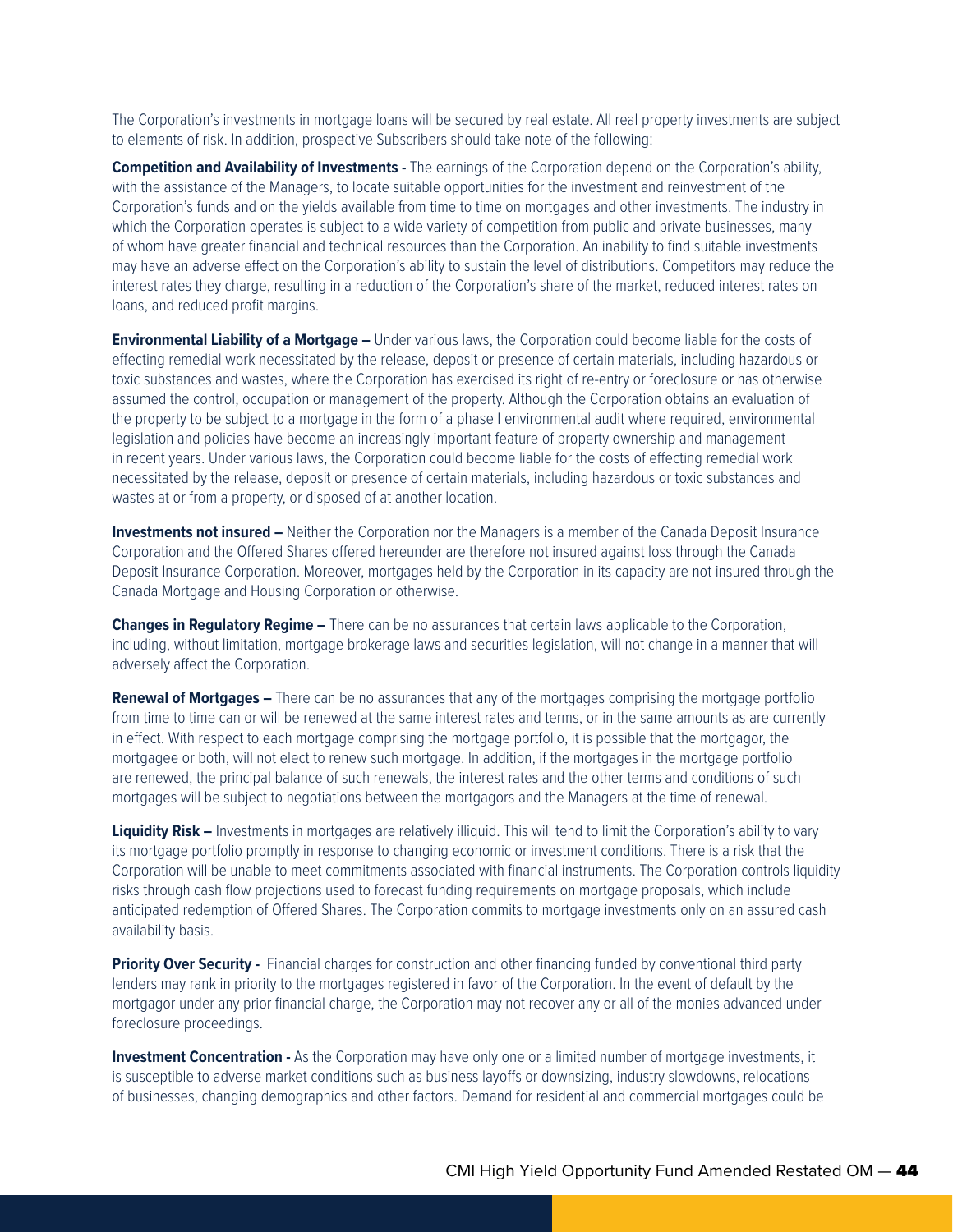adversely affected by weakness in the national, regional and local economies, changes in supply of, or demand for, similar or competing sources of mortgage money. To the extent that any of these conditions occur, they are likely to affect the demand for and the interest rate, which could cause a decrease in the interest revenue to the Corporation. Any mortgage default could impair the Corporation's ability to pay dividends to its Offered Shareholders or could restrict its ability to redeploy capital.

**Sensitivity to Interest Rates –** It is anticipated that the value of the Corporation's investment portfolio at any given time may be affected by the level of interest rates prevailing at such time. The Corporation's income will consist primarily of interest payments on the mortgages comprising the Corporation's investment portfolio. If there is a decline in interest rates (as measured by the indices upon which the interest rates of the Corporation's mortgage assets are based), the Corporation may find it difficult to make a mortgage loan bearing rates sufficient to ultimately achieve the targeted payment of dividends on the Offered Shares. There can be no assurance that an interest rate environment in which there is a significant decline in interest rates would not adversely affect the Limited Partnership's business, financial condition and results of its operations which in turn would result in an adverse effect on the dividends targeted, payable and/or paid on the Offered Shares. Due to the term of the mortgages made by the Corporation and the inability to accurately predict the extent to which the Corporation's mortgages may be prepaid, it is possible that the Corporation may not be able to sufficiently reduce interest rate risk associated with the replacement of such mortgages through new investments in mortgages, thereby potentially affecting adversely the ultimate return to holders of Offered Shares.

**Mortgage Prepayment –** Mortgages comprising the mortgage portfolio from time to time permit the borrower to prepay the principal amount. Any prepayment bonus or penalty may not fully compensate the Corporation for the total amount of the return foregone had the mortgage been held to term, and the Corporation may not be able to redeploy the capital at the same interest rate.

**Prepayment of Mortgages –** The Corporation may commit to making future mortgage investments in anticipation of repayment of principal outstanding under existing mortgage investments. In the event that such repayments of principal are not made in contravention of the borrowers' obligations, the Corporation may be unable to advance some or all of the funds required to be advanced pursuant to the terms of its commitments and may face liability in connection with its failure to make such advances.

**Higher Risk Mortgages –** The Corporation provides financing to borrowers who may not meet financing criteria for conventional mortgages from institutional sources and, as a result, these investments generally earn a higher rate of return than what institutional lenders may receive. Non-conventional mortgage investments also attract higher loan loss risk. Credit risk is the risk that the mortgagor will fail to discharge the obligation causing the Corporation to incur a financial loss. The Corporation will try to minimize its credit risk primarily by ensuring that the collateral value of the security fully protects both first, second, and third mortgage advances, that there is a viable exit strategy for each loan, and that loans are made to experienced developers and owners. In addition, the Corporation intends to limit the concentration of risk by diversifying its mortgage portfolio by way of location, property type, maximum loan amount on any one property and maximum loan amount to any one borrower.

This higher risk is compensated for by a higher rate of return. The failure of one or more borrowers to make payments according to the terms of their loan could result in the Corporation exercising its rights as mortgagee and may adversely affect the Corporation's rate of return, which is directly correlated to the receipt of mortgage payments.

**Defaults –** The Corporation's income and funds available for distribution to Subscribers would be adversely affected if a significant number of borrowers were unable to pay their obligations to the Corporation or if the Corporation was unable to invest its funds in mortgages on economically favorable terms. On default by a borrower, the Corporation may experience delays in enforcing its rights as lender and may incur substantial costs in protecting its investment.

If there is default on a mortgage, it may be necessary for the Corporation, in order to protect the investment, to engage in foreclosure or sale proceedings (by power of sale or otherwise) and to make further outlays to complete an unfinished project or to maintain prior encumbrances in good standing. In those cases, it is possible the total amount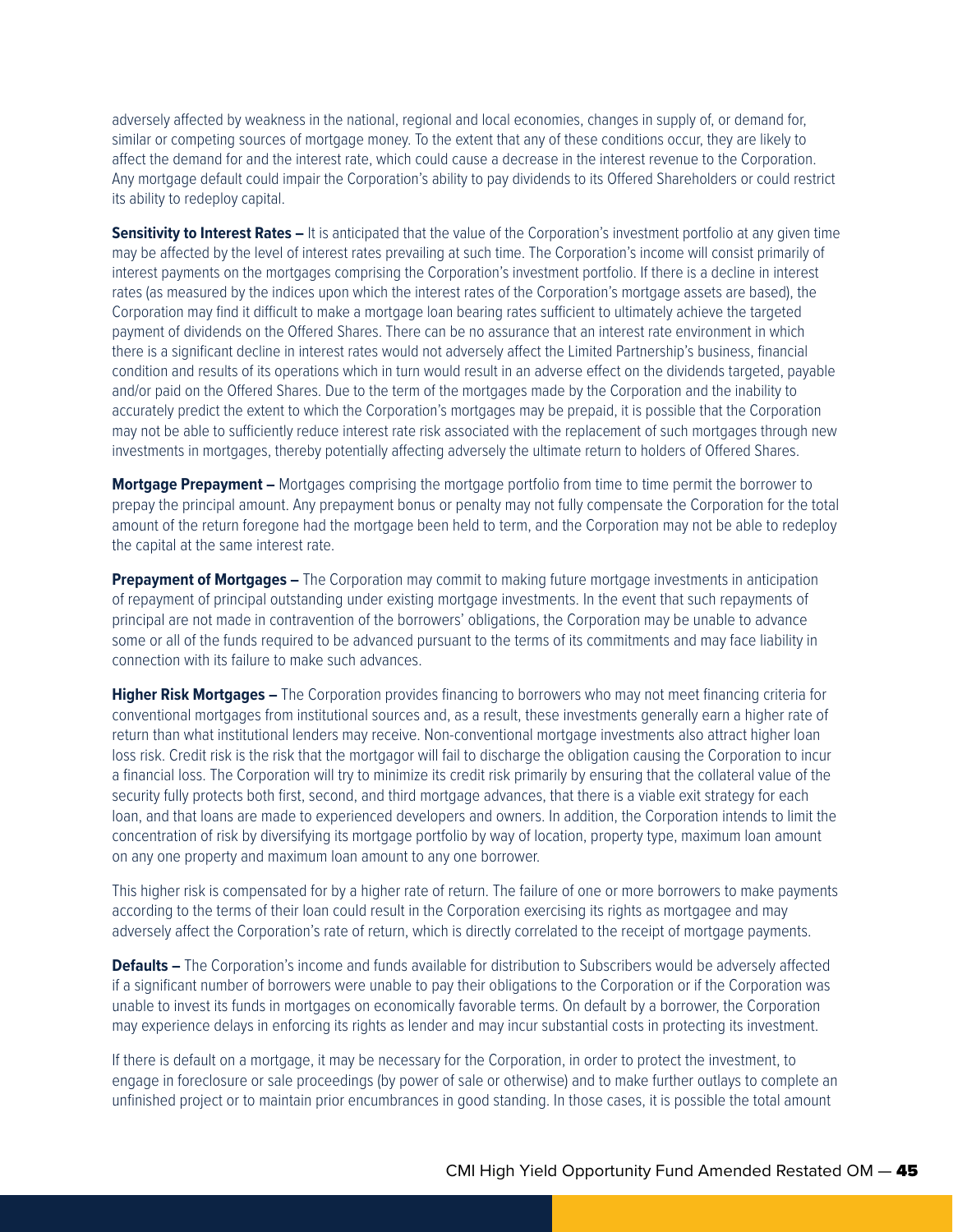recovered by the Corporation may be less than the total investment, resulting in loss to the Corporation.

Also, the recovery of a portion of the Corporation's assets, i.e. the property put up as collateral by the defaulting mortgagor, would be tied up for a period of time, diverting resources away from the funding of new investments. Legal fees and other costs incurred by the Corporation in enforcing its rights as mortgagee against a defaulting borrower are borne by the Corporation. Although these fees and costs are often recoverable from the borrower directly or through the sale of the mortgaged property by power of sale or otherwise, there is no assurance that they will be recovered and therefore will result in lower distributions payable to the Corporation and in turn reduced returns to holders of Offered Shares. Due to fluctuations in the housing market and the economy generally, there is a possibility that historical loan default rates may increase and that in any power of sale, the Corporation could lose a substantial portion of the principal amount loaned to the borrower. Loan loss reduces the Corporation's available cash and in turn result in reduced returns to holders of Offered Shares. Excessive loan loss could ultimately result in the Corporation being unable to pay dividends. Excessive loan loss could also ultimately result in the Corporation sustaining an annual net loss , with the result being that the value of the Offered Shares could be less than the \$1.00 subscription price. In such circumstances, the Retraction Payment, net of any accrued dividend distributions, would be less than \$1.00. Such an eventuality could also impact the Corporation's ability to honor retraction requests, depending upon the timing of such requests.

The Corporation may, from time to time, have one or more impaired loans in its portfolio. The Corporation defines loans as being impaired where full recovery is considered in doubt based on a current evaluation of the security held and for which write-downs have been taken or specific loss provisions established.

**Changes in Property Values –** The Corporation's mortgage loans will be secured by real estate, the value of which can fluctuate. The value of real estate is affected by general economic conditions, local real estate markets, the attractiveness of the property to tenants where applicable, competition from other available properties, fluctuations in occupancy rates, operating expenses and other factors. The value of income-producing real property may also depend on the credit worthiness and financial stability of the borrowers and/or the tenants. While independent appraisals are required before the Corporation may make any mortgage investment, the appraised values, even where reported on an "as is" basis, are not necessarily reflective of the market value of the underlying real property, which may fluctuate. In addition, the appraised values reported in independent appraisals may be subject to certain conditions, including the completion, rehabilitation or making of leasehold improvements on the real property providing security for the loan. There can be no assurance that these conditions will be satisfied and, if and to the extent they are not satisfied, the loan amount may prove to exceed the value of the underlying real property thus resulting in a loan loss if the property must be sold to remedy a mortgage default and thereby affecting adversely the return to holders of Offered Shares. Even if such conditions are satisfied, the appraised value may not necessarily reflect the market value of the real property at the time the conditions are satisfied.

**Use of Leverage –** The Corporation has the option to incur indebtedness secured by the Corporation's assets to purchase or make mortgage investments but the Canadian financial marketplace has a limited number of financial institutions that provide credit to entities such as the Corporation. There can be no assurance such a strategy will enhance returns, and in fact, use of this strategy could adversely affect returns. Use of leverage through borrowing (and the assignment of mortgages as collateral) can also expose the Corporation to additional losses of capital. The Corporation intends to limit its exposure to the potential scarcity of such funds by continuously seeking out new sources of credit. In the event of a wind-up of the Corporation, the indebtedness incurred by the Corporation will rank in priority to the outstanding Offered Shares.

**Changes in the Economy and Credit Markets –** Historically, global financial markets have been subject to periods of volatility and uncertainty, driven by a wide range of factors at any given point in time. These factors may impact the ability of the Corporation to maintain a funding facility with arm's length third party institutions on terms favorable to the Corporation. Volatility in financial markets may also be reflected in volatility in the market value of the real property underlying the mortgage portfolio.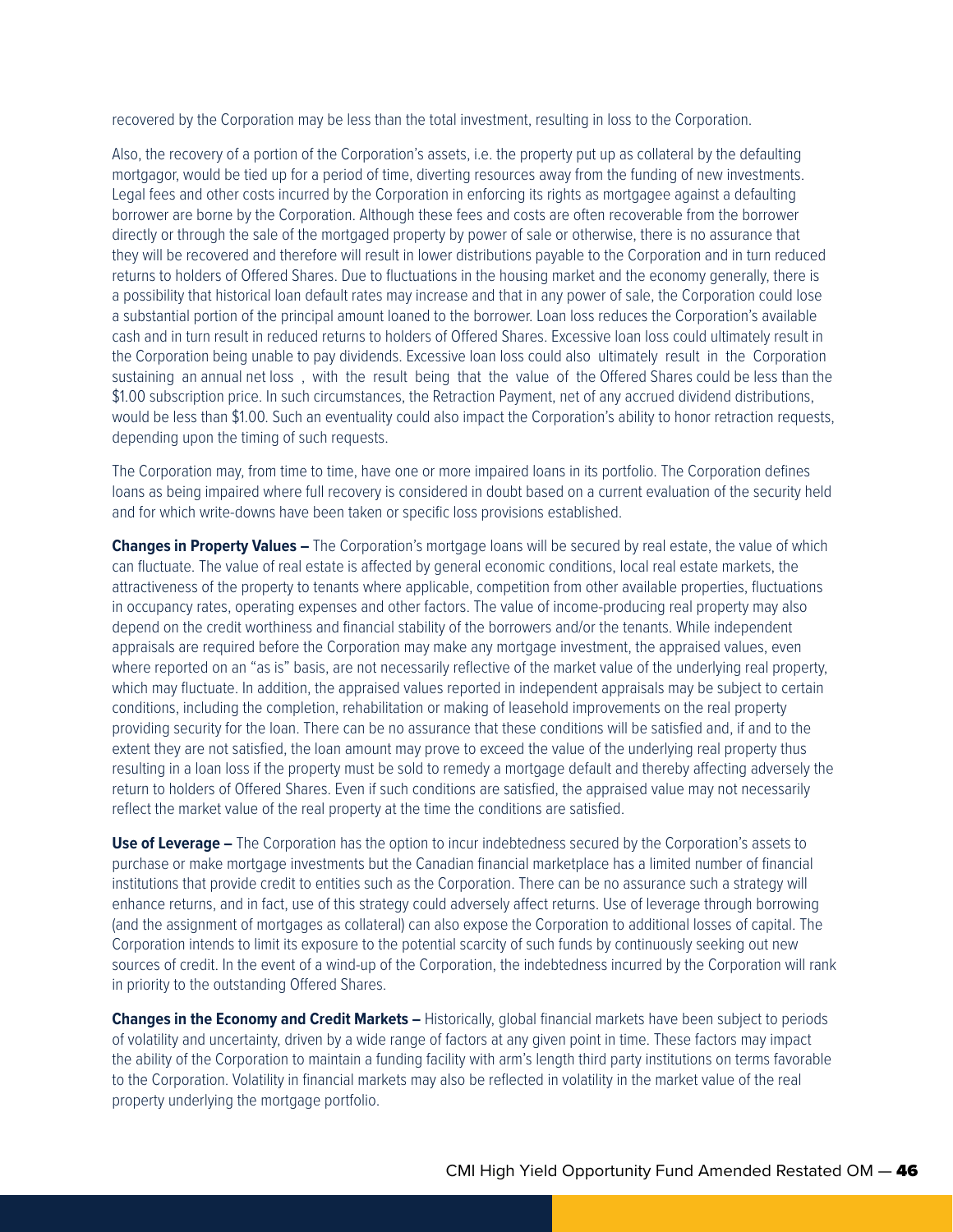**FOR THE AFORESAID REASONS AND OTHERS NOT SET FORTH HEREIN, THE OFFERED SHARES INVOLVE A HIGH DEGREE OF RISK. ANY PERSON CONSIDERING THE PURCHASE OF THE OFFERED SHARES SHOULD BE AWARE OF THESE AND OTHER FACTORS SET FORTH IN THIS OFFERING MEMORANDUM AND SHOULD CONSULT WITH HIS/HER LEGAL, TAX AND FINANCIAL ADVISORS PRIOR TO MAKING AN INVESTMENT IN THE OFFERED SHARES. THE OFFERED SHARES SHOULD ONLY BE PURCHASED BY PERSONS WHO CANAFFORD TO LOSE THEIR TOTAL INVESTMENT.**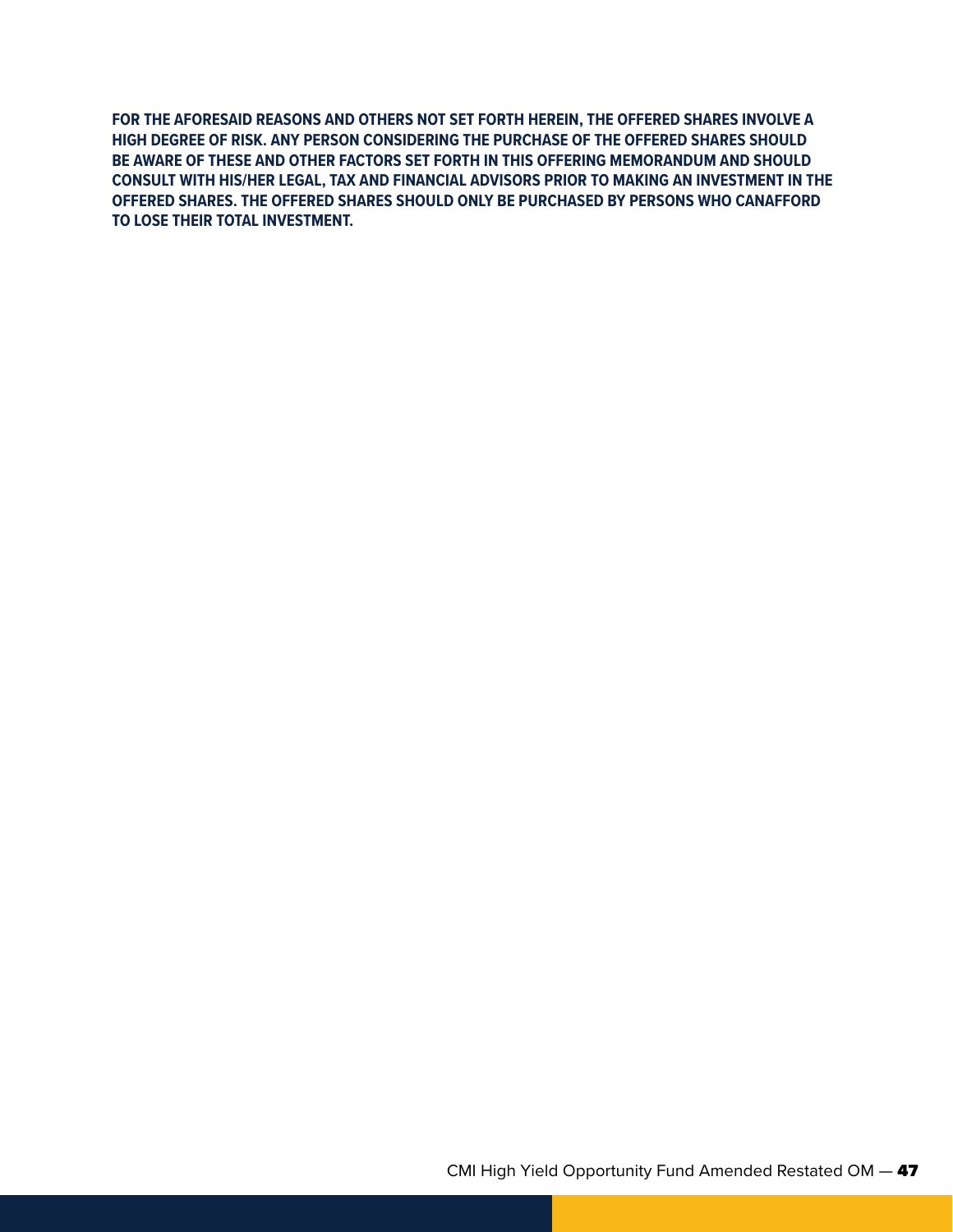## ITEM 9 **REPORTING OBLIGATIONS**

The Corporation is not subject to continuous reporting and disclosure obligations which the securities legislation in any province would require of a "reporting issuer" as defined under securities legislation and there is therefore no requirement that the Corporation make disclosure of its affairs, including, without limitation, the prompt notification of material changes by way of press releases and formal filings or the preparation of quarterly unaudited financial statements and annual audited financial statements in accordance with Canadian generally accepted accounting principles.

The Corporation is required under securities legislation to forward to holders of Offered Shares resident in Alberta, Ontario and Saskatchewan that purchased Offered Shares under the Offering Memorandum Exemption, audited annual financial statements and disclosure regarding the use of the aggregate gross proceeds raised by the Corporation under the Offering Memorandum Exemption within 120 days following the end of each fiscal year of the Corporation. The Corporation is also required to forward to holders of Offered Shares resident in Alberta, Ontario and Saskatchewan that purchased Offered Shares under the Offering Memorandum Exemption notice of any change in financial year including further information resecting that change as prescribed under securities legislation within the time limits prescribed under securities legislation.

The Corporation is also required to provide notice to holders of Offered Shares resident in Ontario, that purchased Offered Shares under the Offering Memorandum Exemption within ten (10) days of the occurrence of:

- a. a discontinuation of the Corporation's business;
- b. a change in the Corporation's industry; or
- c. a change of control of the Corporation.

The Corporation will provide electronic tax slips by February 28 following the end of the calendar year to which they refer to for all income tax reporting information necessary to enable each Offered Shareholder to file a Canadian federal income tax return with respect to its participation in the Corporation in such fiscal year, including T5's for investment, as applicable.

The Corporation is subject to certain reporting requirement under corporate law, for example, the Corporation is required under the OBCA to send a copy of its annual financial statements to its shareholders.

Under the terms of the Management Agreement, the Managers will provide for the preparation of accounting, management and other financial reports as well as the keeping and maintaining of the books and records of the Corporation. The Board has appointed Harris & Partners (8920 Woodbine Ave. Suite 300 Markham ON L3R 9W9) to act as the auditors of the Corporation and to report to shareholders with respect to the financial statements of the Corporation as at the end of, and for, each fiscal year.

Since we are not a reporting issuer as defined in securities legislation and our Offered Shares are not publicly traded, no corporate or securities information about us is available from a government, regulatory authority, stock exchange or quotation and trade reporting system. Some securities information about this Offering and previous offerings of the Corporation is available from the Ontario Securities Commission at <www.osc.gov.on.ca>.; British Columbia Securities Commission <https://www.bcsc.bc.ca/>and SEDAR at [https://www.sedar.com.](https://www.sedar.com)

Further information about us is posted and available for review by investors at <https://cmimic.ca/>or from the Corporation at the contact information set out on the face page of this Offering Memorandum.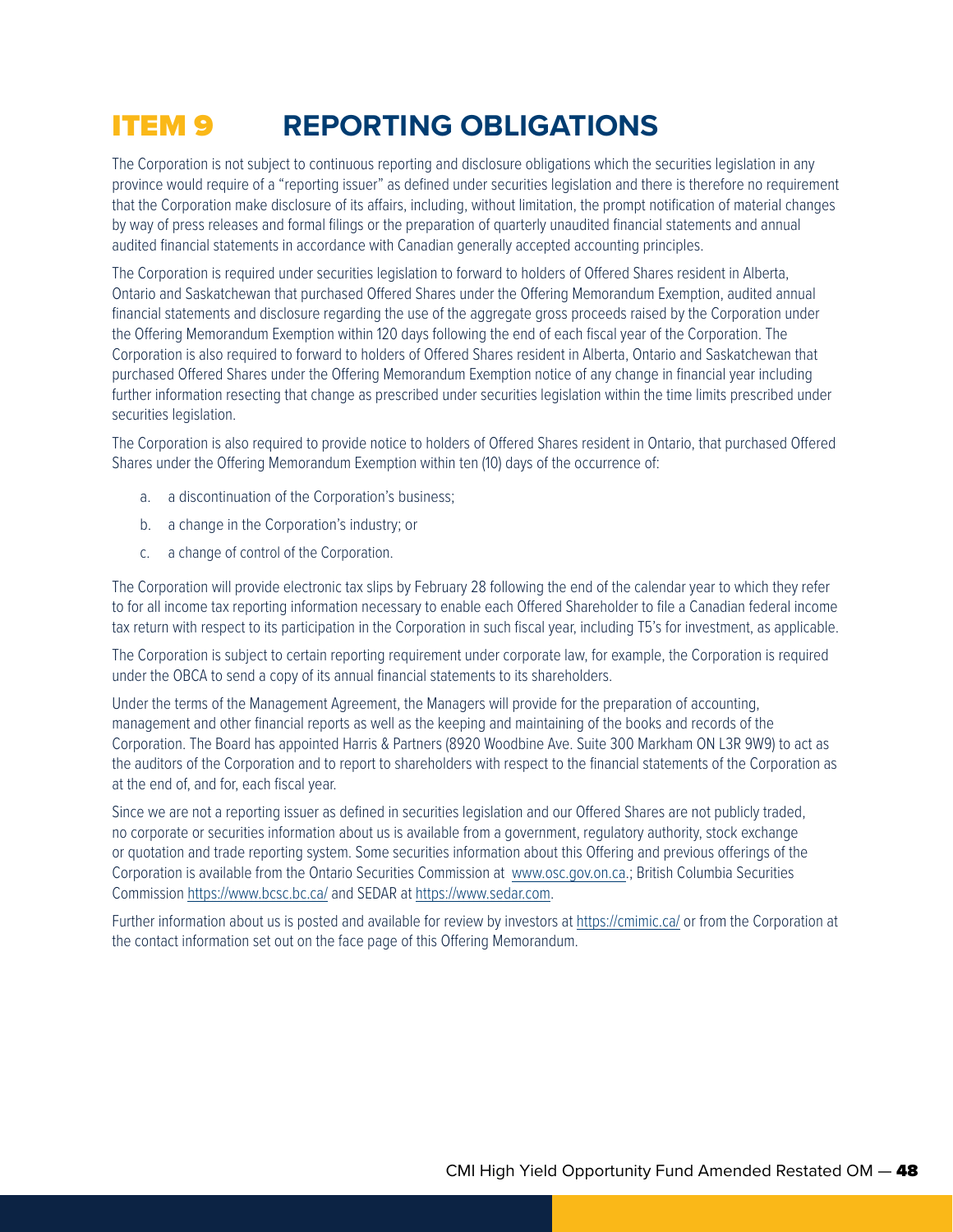## ITEM 10 **RESALE RESTRICTIONS**

## **10.1 General Statement**

Pursuant to securities legislation, the Offered Shares are subject to a number of resale restrictions, including a restriction on trading. Until the restriction on trading expires, you will not be able to trade the Offered Shares unless you comply with an exemption from the prospectus and registration requirements under securities legislation.

## **10.2 Restricted Period**

Unless permitted under securities legislation, in all jurisdictions in Canada other than Manitoba, you cannot trade the Offered Shares before the date that is four months and a day after the date the Corporation becomes a "reporting issuer" as defined under securities legislation in any province or territory of Canada. The Corporation will not become a reporting issuer upon completion of this Offering and does not currently anticipate ever becoming a reporting issuer.

**The resale restriction on the securities may therefore never expire. Subscribers are advised to seek legal advice prior to any resale of the Offered Shares.**

## **10.3 Manitoba Resale Restrictions**

Unless permitted under securities legislation, you must not trade the Shares without the prior written consent of the regulator in Manitoba unless:

- a. the Corporation has filed a prospectus with the regulator in Manitoba with respect to the securities you have purchased and the regulator in Manitoba has issued a receipt for that prospectus; or
- b. you have held the securities for at least 12 months. The regulator in Manitoba will consent to your trade if the regulator is of the opinion that to do so is not prejudicial to the public interest.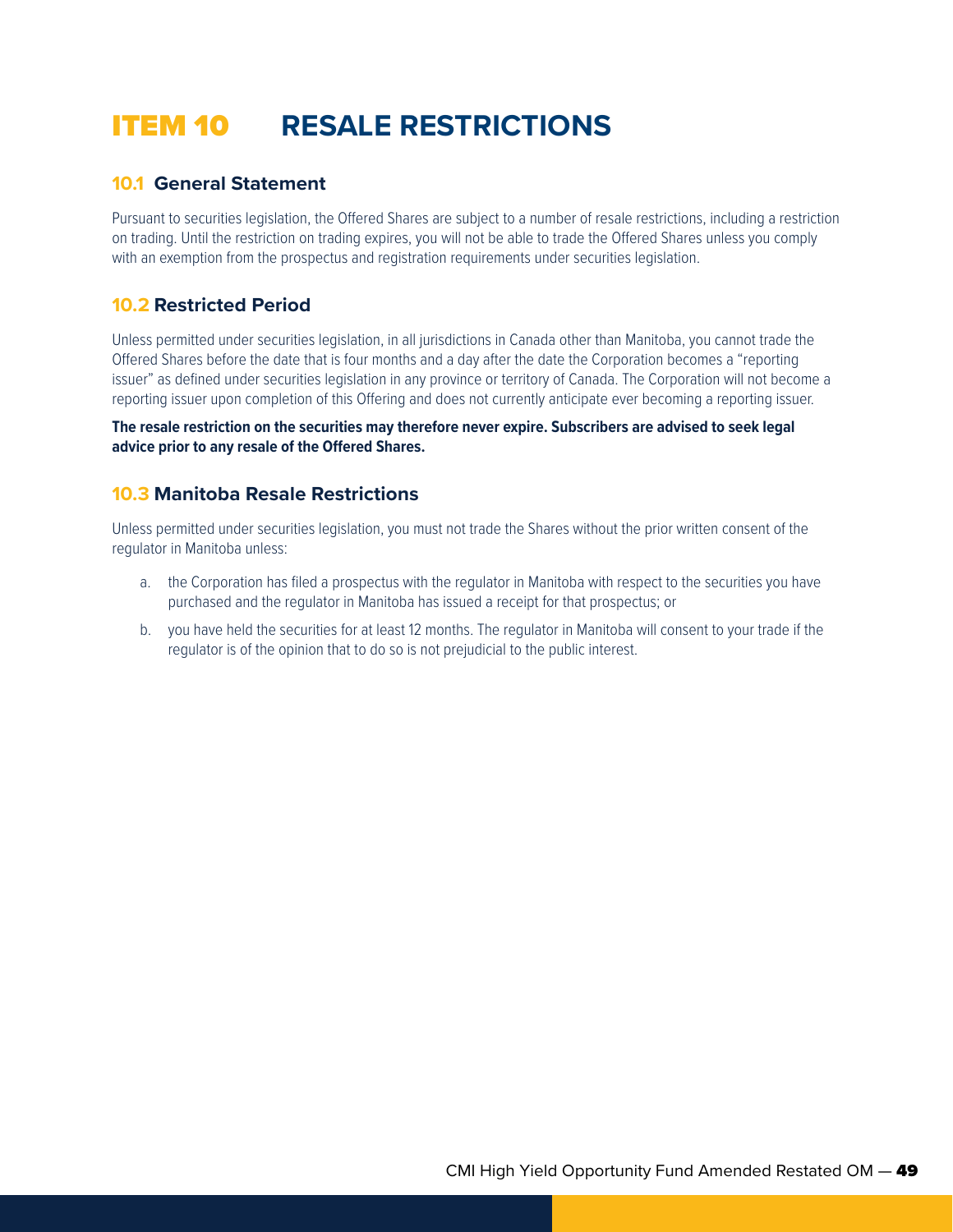## **ITEM 11 PURCHASERS' RIGHTS OF ACTION FOR DAMAGES OR RESCISSION**

#### **If you purchase these securities, you will have certain rights, some of which are described below.**

The following summaries are subject to any express provisions of the securities legislation of each Selling Jurisdiction. Please refer to that securities legislation for the complete text of such provisions. The rights of action described herein are in addition to and without derogation from any other right or remedy that a Subscriber may have at law.

#### **For complete information about your rights, you should consult a lawyer.**

#### **Two-Day Cancellation Right**

You can cancel your agreement to purchase these securities. To do so, you must send a notice to us by midnight on the 2nd business day after you sign the agreement to buy the securities.

#### **Statutory Rights of Action in the Event of a Misrepresentation**

Any Offering Memorandum marketing materials related to this Offering which are delivered or made reasonably available to a purchaser before the closing of that purchaser's subscription for Offered Shares are deemed to be incorporated by reference in this Offering Memorandum. As used herein, "Offering Memorandum marketing materials" has the same meaning as "OM marketing materials" has in NI 45- 106.

The marketing materials delivered or made reasonably available to a prospective purchaser before the termination of the distribution, related to each distribution under this Offering Memorandum, are incorporated by reference in this Offering Memorandum. The Corporation reserves the right to modify these marketing materials in a nonmaterial way without re-delivering or without making reasonably available such modified marketing materials to a prospective purchaser.

Securities legislation in certain of the provinces and territories of Canada provides purchasers or requires purchasers to be provided with a remedy for rescission or damages where an offering memorandum and any amendment to it (for the purposes of this Item 11, an "**Offering Memorandum**") contain a Misrepresentation. As used herein, "**Misrepresentation**" means:

- a. in the case of all jurisdictions except Québec, an untrue statement of a material fact, or an omission to state a material fact that is required to be stated, or that is necessary to make a statement not misleading in the light of the circumstances in which it was made; and
- b. in the case of Québec, any misleading information on a material fact as well as any omission of a material fact. These remedies, or notice with respect thereto, must be exercised, or delivered, as the case may be, by the purchaser within the time limit prescribed by the applicable securities legislation. Each purchaser should refer to provisions of the applicable securities legislation for the particulars of these rights or consult with a legal advisor.

#### **Rights for Subscribers in Ontario**

Securities legislation in Ontario provides purchasers of Offered Shares pursuant to this Offering Memorandum with a remedy for damages or rescission, or in both, in addition to any other rights they may have at law, where the Offering Memorandum and any amendment to it contains a "**Misrepresentation**". Section 130.1 of the Securities Act (Ontario) and Ontario Securities Commission Rule 45-501 provides that every purchaser of securities pursuant to an offering memorandum shall have a statutory right of action for damages or rescission against the issuer and any selling security holder in the event that the offering memorandum contains a Misrepresentation.

A purchaser who purchases securities offered by the offering memorandum during the period of distribution has, without regard to whether the purchaser relied upon the Misrepresentation, a right of action for damages or, alternatively, while still the owner of the securities, for rescission against the issuer and any selling security holder provided that:

a. if the purchaser exercises its right of rescission, it shall cease to have a right of action for damages as against the issuer and the selling security holders, if any;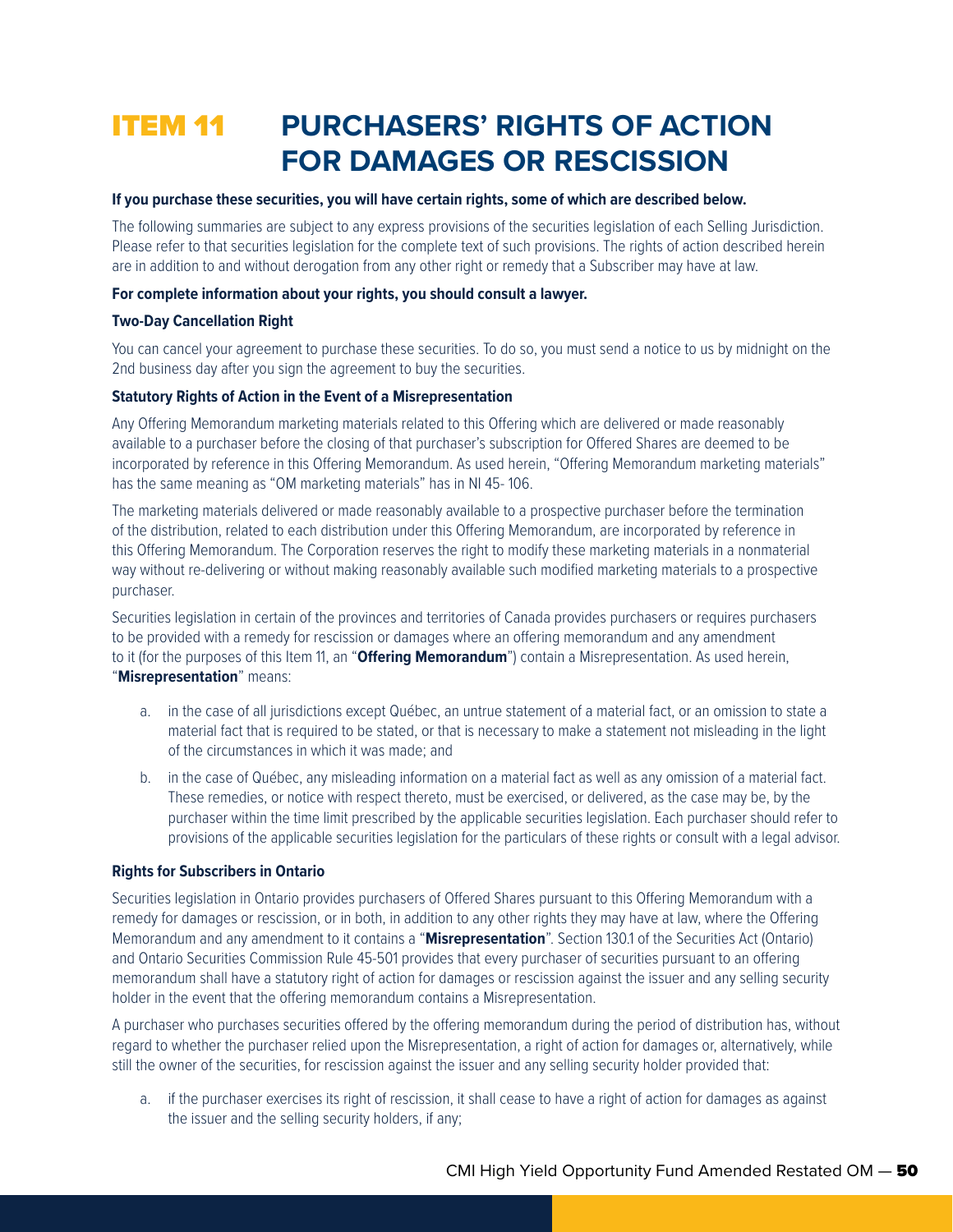- b. the issuer and the selling security holders, if any, will not be liable if they prove that the purchaser purchased the securities with knowledge of the Misrepresentation;
- c. the issuer and the selling security holders, if any, will not be liable for all or any portion of damages that it proves do not represent the depreciation in value of the securities as a result of the Misrepresentation relied upon; and
- d. in no case shall the amount recoverable exceed the price at which the securities were offered.

Section 138 of the *Securities Act* (Ontario) provides that no action shall be commenced to enforce these rights:

- a. in the case of an action for rescission, 180 days after the date of the transaction that gave rise to the cause of action; or
- b. in the case of an action for damages, the earlier of:
	- i. 180 days after the date that the purchaser first had knowledge of the facts giving rise to the cause of action; or
	- ii. three years after the date of the transaction that gave rise to the cause of action.

Where this Offering Memorandum is delivered, but the distribution is made in reliance on the exemption from the prospectus requirements contained under section 2.3 of NI 45-106 (the "**accredited investor exemption**"): The rights referred to in section 130.1 of the *Securities Act* (Ontario) do not apply in respect of an offering memorandum (such as this Offering Memorandum) delivered to a prospective purchaser in connection with a distribution made in reliance on the accredited investor exemption if the prospective purchaser is:

- a. a Canadian financial institution or a Schedule III bank (each as defined in NI 45-106);
- b. the Business Development Bank of Canada incorporated under the *Business Development Bank of Canada*  Act (Canada); or
- c. a subsidiary of any person referred to in paragraphs (a) and (b), if the person owns all of the voting securities of the subsidiary, except the voting securities required by law to be owned by directors of that subsidiary.

#### **Rights of Subscribers in British Columbia and Alberta**

A purchaser of Offered Shares pursuant to this Offering Memorandum who is a resident in Alberta or British Columbia has, in addition to any other rights the subscriber may have at law, a right of action for damages or rescission against the Corporation if this Offering Memorandum, together with any amendments hereto, contains a Misrepresentation. A purchaser has additional statutory rights of action for damages against every director of the Corporation at the date of this Offering or amendment hereto and every person or company who signed this Offering Memorandum or amendment hereto.

If this Offering Memorandum or any amendment hereto contains a Misrepresentation, which was a Misrepresentation at the time the Offered Shares were purchased, the purchaser will be deemed to have relied upon the Misrepresentation and will, as provided below, have a right of action against the Corporation for damages or alternatively, if still the owner of any of the Offered Shares purchased by that subscriber, for rescission, in which case, if the purchaser elects to exercise the right of rescission, the purchaser will have no right of action for damages against the Corporation, provided that:

- a. no person or company will be liable if it proves that the purchaser purchased the securities with knowledge of the misrepresentation;
- b. in the case of an action for damages, the defendant will not be liable for all or any portion of the damages that it proves do not represent the depreciation in value of the securities as a result of the misrepresentation;
- c. in no case will the amount recoverable in any action exceed the price at which the securities were purchased by the purchaser under this Offering Memorandum; and
- d. in the case of a purchaser resident in Alberta, no person or company, other than the Corporation, will be liable if such person or company is entitled to rely upon certain statutory provisions set out in subsections 204(3)(a)- (e) of the *Securities Act* (Alberta).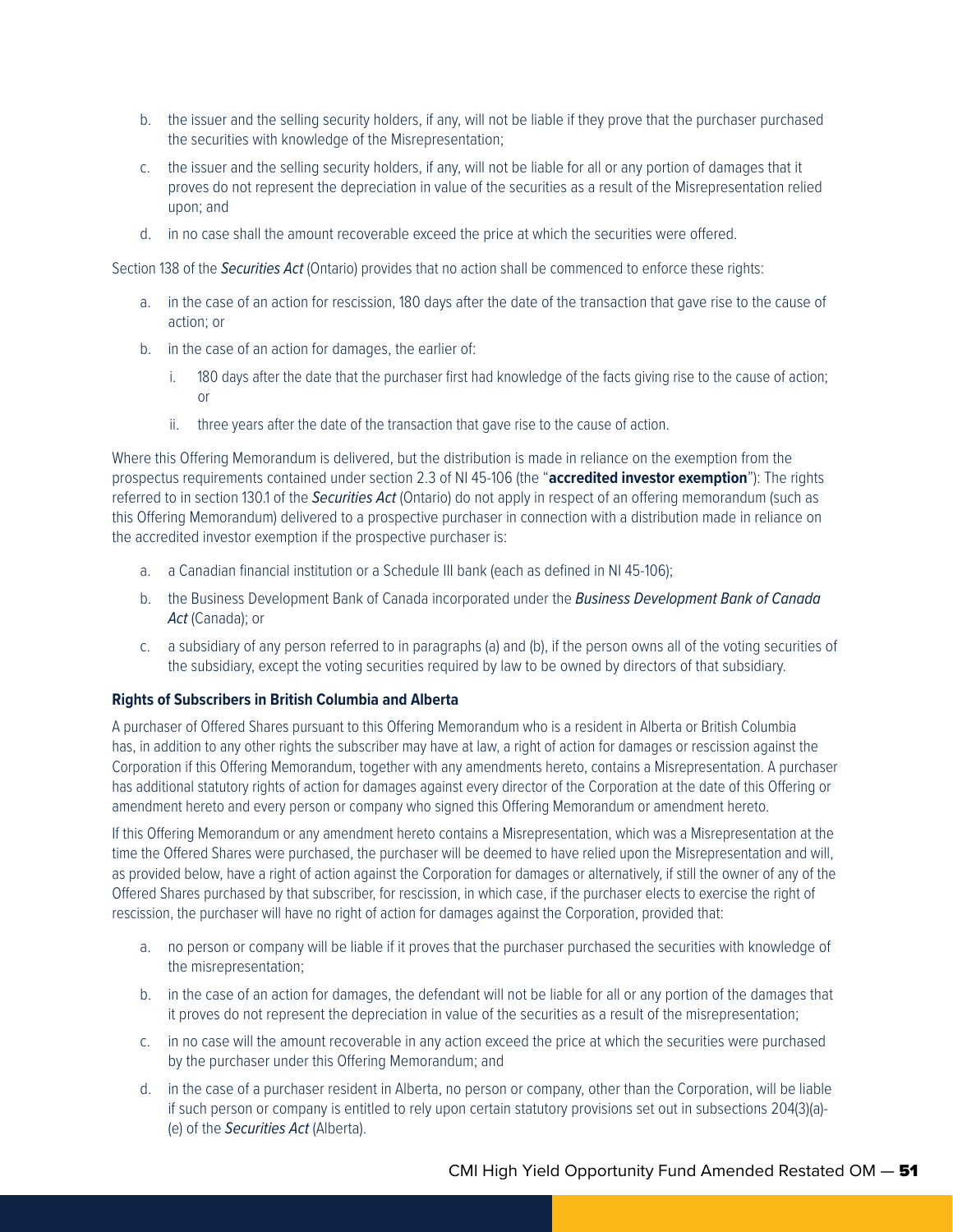No action may be commenced more than:

- a. in the case of an action for rescission, more than 180 days after the date of the transaction that gave rise to the cause of action; or
- b. in the case of any other action, other than an action for rescission, more than the earlier of
	- i. 180 days after the subscriber first had knowledge of the facts giving rise to the cause of action; or
	- ii. three years after the date of the transaction that gave rise to the cause of action.

#### **Rights for Subscribers in Saskatchewan**

The *Securities Act*, 1988 (Saskatchewan) will provide statutory rights to purchasers of Offered Shares in Saskatchewan as described in the Securities Act, 1988 (Saskatchewan) upon their coming into force. Such Act provides that, subject to certain limitations, in the event that this Offering Memorandum and any amendment to this Offering Memorandum contain a Misrepresentation, a purchaser who purchases Offered Shares under this Offering Memorandum or an amendment to this Offering Memorandum, has a right of action for damages against the Corporation, every promoter of The Corporation, every person who signed this Offering Memorandum or the amendment to this Offering Memorandum and every person who or company that sells securities on behalf of the Corporation under this Offering Memorandum or amendment to this Offering Memorandum. Alternatively, where the purchaser purchased Offered Shares, the purchaser may elect to exercise a right of rescission against the Corporation.

The *Securities Act*, 1988 (Saskatchewan) also provides that, subject to certain limitations, where any advertising or sales literature (as such terms are defined in The *Securities Act*, 1988 Saskatchewan) disseminated in connection with the Offering contains a Misrepresentation, a purchaser who purchases Offered Shares referred to in that advertising or sales literature has a right of action against the Corporation, every promoter of the Corporation and every person who or company that sells Offered Shares under the Offering with respect to which the advertising or sales literature was disseminated.

In addition, subject to certain limitations, where an individual makes a verbal statement to a prospective purchaser that contains a Misrepresentation relating to the Offered Shares of the Corporation and the verbal statement is made either before or contemporaneously with the purchase of Offered Shares of the Corporation, the purchaser has a right of action for damages against the individual who made the verbal statement. No action shall be commenced to enforce the foregoing rights:

- a. in the case of an action for rescission, more than 180 days after the date of the transaction that gave rise to the cause of action; or
- b. in the case of any action, other than an action for rescission, more than the earlier of
	- i. one year after the purchaser first had knowledge of the facts giving rise to the cause of action, or
	- ii. six years after the date of the transaction that gave rise to the cause of action.

#### **Rights for Subscribers in Manitoba**

The *Securities Act* (Manitoba) provides purchasers of securities under a private placement who receive this Offering Memorandum with certain statutory rights in the event there is a Misrepresentation in this Offering Memorandum. In such event, Subscribers would have a statutory right to sue:

- a. to cancel the agreement to buy Offered Shares; or
- b. for damages against the Corporation, every person who is a director at the date of the Offering Memorandum, and every person or company who signed the Offering Memorandum. The statutory right to sue is available to a purchaser whether the purchaser relied on the Misrepresentation. If a purchaser chooses to rescind a purchase, the purchaser cannot then sue for damages. In addition, in an action for damages, a person will not be liable for all or any portion of damages that the person proves do not represent the depreciation in value of the securities as a result of the Misrepresentation. Furthermore, the amount recoverable in an action for damages will not exceed the price at which the securities were offered. There are various defenses available to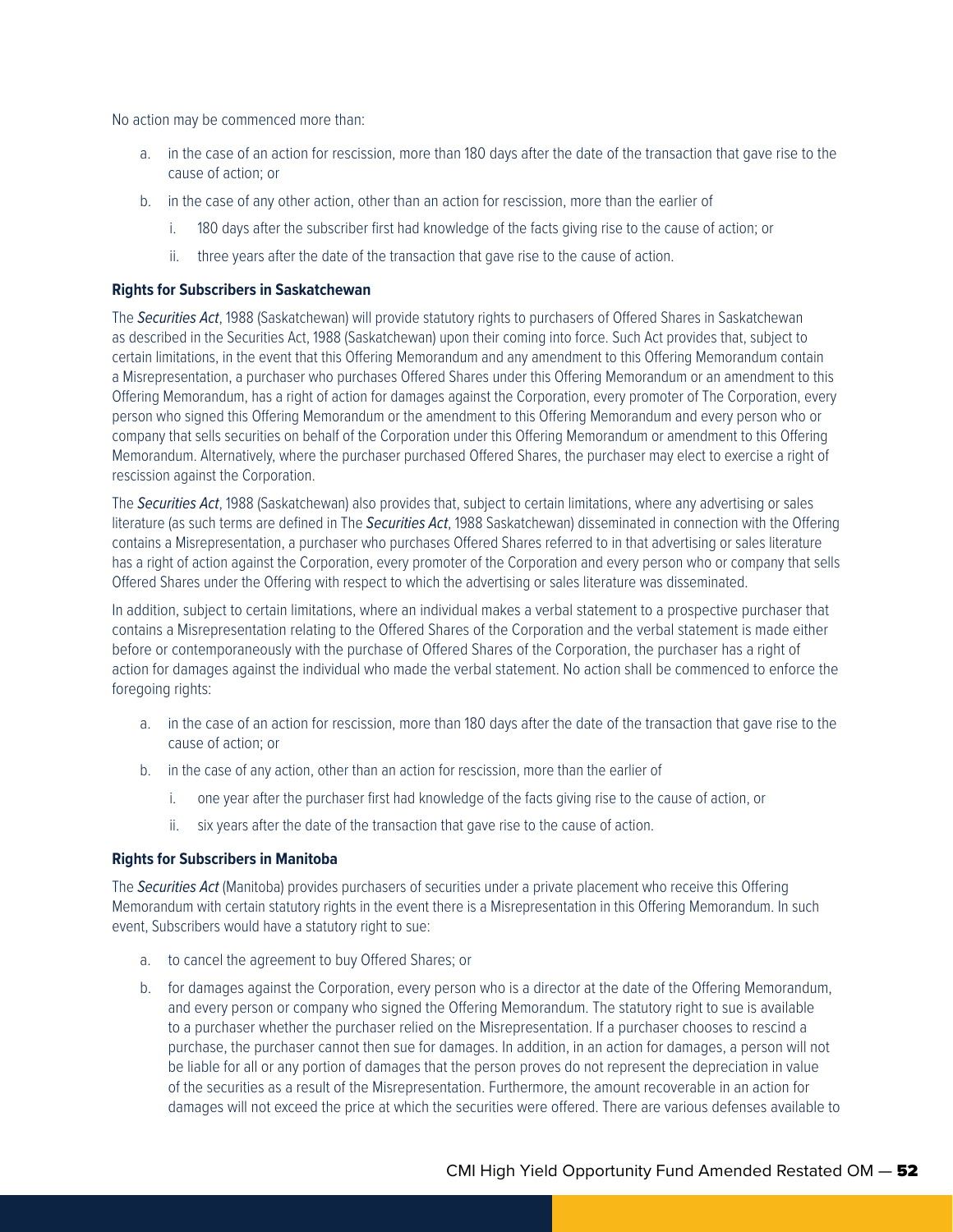the persons that a purchaser has a right to sue. For example, a person has a defense if the purchaser knew of the Misrepresentation when the purchaser purchased the securities. If a purchaser intends to rely on the rights described above in paragraph (a) or (b), the purchaser must do so within strict time limitations. A purchaser must commence an action to cancel the agreement within 180 days after the transaction or commence action for damages within the earlier of

- i. 180 days after the purchaser first had knowledge of the facts giving rise to the cause of action; or
- ii. two years after the day of the transaction.

#### **Rights for Subscribers in New Brunswick**

In the event that this Offering Memorandum, together with any amendments hereto used in connection herewith, delivered to a purchaser of Offered Shares resident in New Brunswick, or in any other information provided pursuant to the Offering, contains a Misrepresentation and it was a Misrepresentation at the time of purchase of Offered Shares by such purchaser, the purchaser will be Deemed to have relied upon the Misrepresentation and will, as provided below, have a right of action against the Corporation for damages; or, while still the owner of the Offered Shares purchased by that purchaser, for rescission against the Corporation, in which case, if the purchaser elects to exercise the right of rescission, the purchaser will have no right of action for damages against the Corporation, provided that:

- a. the right of action for rescission or damages must be exercisable by the purchaser not later than,
	- i. in the case of an action for rescission, 180 days after the date of the transaction that gave rise to the cause of action; or
	- ii. to cancel your agreement to buy these securities, or in the case of any action, other than an action for rescission, the earlier of
		- A. one year after the plaintiff first had knowledge of the facts giving rise to the cause of action, or
		- B. six years after the date of the transaction that gave rise to the cause of action;
- b. the defendant will not be liable if it proves that the purchaser purchased the Offered Shares with knowledge of the Misrepresentation;
- c. in the case of an action for damages, the defendant will not be liable for all or any portion of the damages that it proves do not represent the depreciation in value of the Offered Shares as a result of the Misrepresentation relied upon; and
- d. in no case will the amount recoverable in any action exceed the price at which the Offered Shares were sold to the purchaser.

#### **Rights for Subscribers in Nova Scotia**

In the event that this Offering Memorandum, together with any amendments hereto used in connection herewith, delivered to a purchaser of Offered Shares resident in Nova Scotia, or in any advertising and sales literature provided with respect to the Offering, contains a Misrepresentation and it was a Misrepresentation at the time of purchase of Offered Shares by such purchaser, the purchaser will be deemed to have relied upon the Misrepresentation and will, as provided below, have a right of action against the Corporation, the Trustees and any person executing the certificate to this Offering Memorandum or any amendment hereto for damages; or, while still the owner of the Offered Shares purchased by that purchaser, for rescission against the Corporation, in which case, if the purchaser elects to exercise the right of rescission, the purchaser will have no right of action for damages against the Corporation, the Trustees or any person executing the certificate to this Offering, provided that:

- a. the right of action for rescission or damages must be exercisable by the purchaser not later than,
	- i. in the case of an action for rescission, 180 days after the date of the transaction that gave rise to the cause of action; or
	- ii. in the case of any action, other than an action for rescission, the earlier of,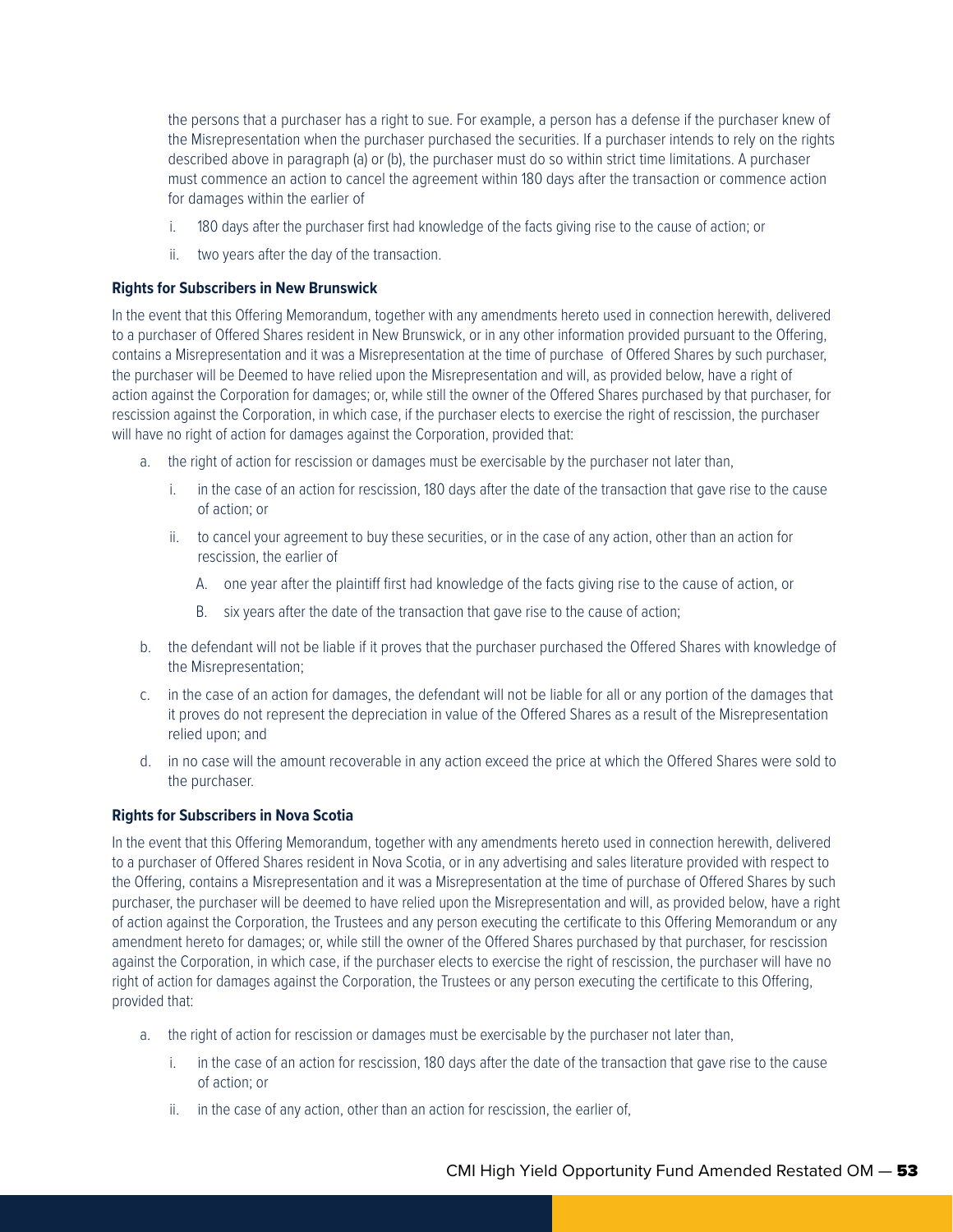- A. 180 days after the plaintiff first had knowledge of the facts giving rise to the cause of action, or
- B. three years after the date of the transaction that gave rise to the cause of action;
- b. the defendant will not be liable if it proves that the purchaser purchased the Offered Shares with knowledge of the Misrepresentation;
- c. in the case of an action for damages, the defendant will not be liable for all or any portion of the damages that it proves do not represent the depreciation in value of the Offered Shares as a result of the Misrepresentation relied upon; and
- d. in no case will the amount recoverable in any action exceed the price at which the Offered Shares were sold to the purchaser.

#### **Rights for Subscribers in Newfoundland and Labrador**

In the event that this Offering Memorandum, together with any amendments hereto used in connection herewith, delivered to a purchaser of Offered Shares resident in Newfoundland contains a Misrepresentation and it was a Misrepresentation at the time of purchase of Offered Shares by such purchaser, the purchaser will be deemed to have relied upon the Misrepresentation and will, as provided below, have a contractual right of action against the Corporation, every Trustee at the date of the Offering Memorandum, and every person who signed the Offering Memorandum, for damages; or, while still the owner of the Offered Shares purchased by that purchaser, for rescission against the Corporation, in which case, if the purchaser elects to exercise the right of rescission, the purchaser will have no right of action for damages against the Corporation, provided that:

- a. the right of action for rescission or damages must be exercisable by the purchaser not later than,
	- i. in the case of an action for rescission, 180 days after the date of the transaction that gave rise to the cause of action; or
	- ii. in the case of any action, other than an action for rescission, the earlier of,
		- A. 180 days after the plaintiff first had knowledge of the facts giving rise to the cause of action, or
		- B. three years after the date of the transaction that gave rise to the cause of action;
- b. the defendant will not be liable if it proves that the purchaser purchased the Offered Shares with knowledge of the Misrepresentation;
- c. in the case of an action for damages, the defendant will not be liable for all or any portion of the damages that it proves do not represent the depreciation in value of the Offered Shares as a result of the Misrepresentation relied upon; and
- d. in no case will the amount recoverable in any action exceed the price at which the Offered Shares were sold to the purchaser.

#### **Rights of Subscribers in Prince Edward Island, Northwest Territories, Nunavut or Yukon**

Securities legislation in Prince Edward Island, Northwest Territories, Nunavut or Yukon provides that, where an offering memorandum (such as this Offering Memorandum) contains a Misrepresentation, a purchaser resident in that province who purchases securities offered by the offering memorandum has a right of action for damages against the issuer, the selling security holder on whose behalf the distribution is made, every director of the issuer at the date of the offering memorandum, and every person who signed the offering memorandum, or the purchaser may exercise a right of action for rescission against the issuer or selling security holder, in which case the purchaser will have no right of action for damages against any of the persons listed above.

The foregoing statutory rights are subject to various defences available to a defendant. In particular, the purchaser shall have no right of action for damages or rescission if the defendant proves that the purchaser purchased the securities with knowledge of the misrepresentation, and in an action for damages, the defendant will not be liable for any damages that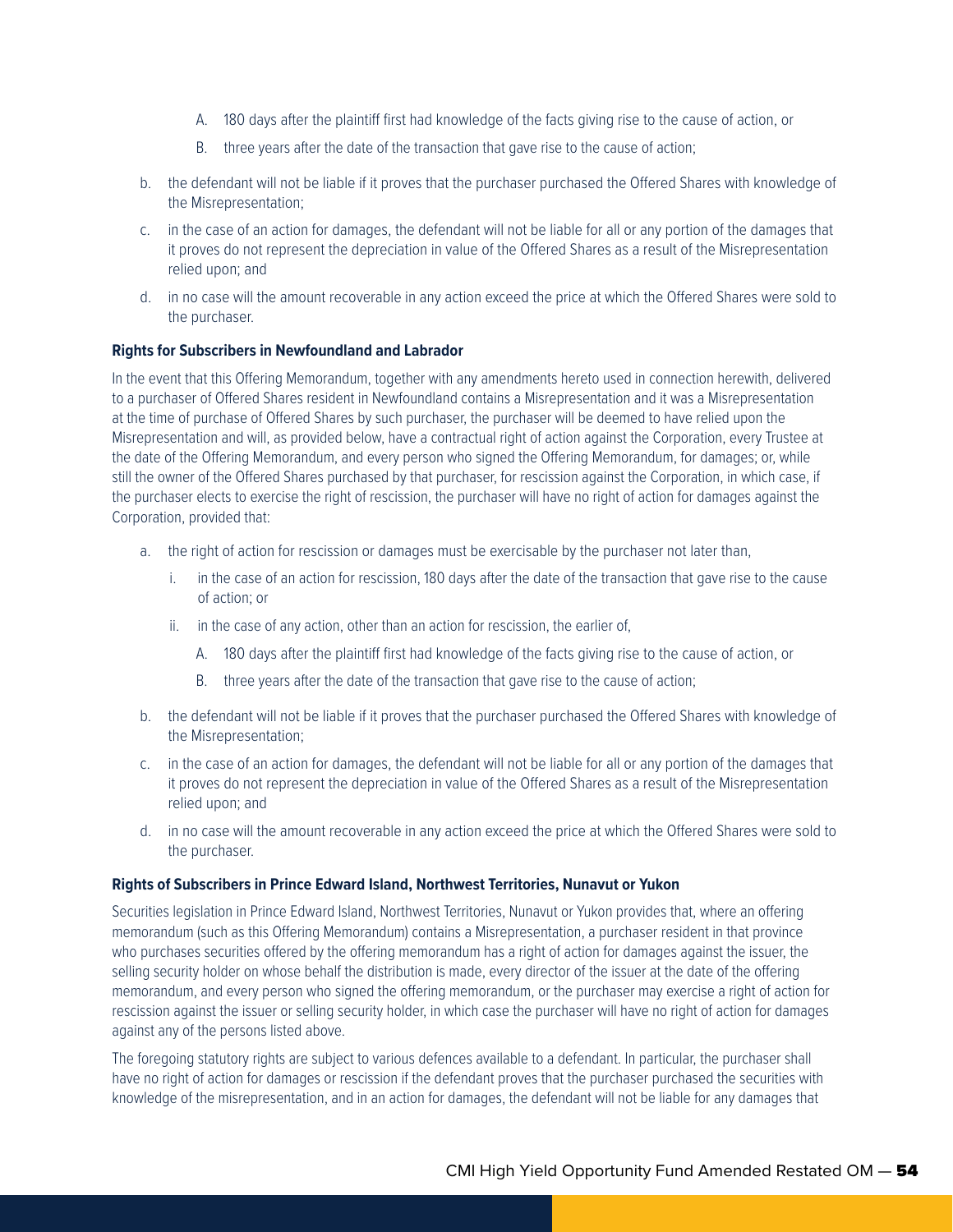the defendant proves do not represent the depreciation in value of the securities resulting from the misrepresentation. Moreover, in no event will the amount recoverable by a purchaser exceed the price at which the securities were offered. If a purchaser intends to rely on the rights described above, they must do so within strict time limitations contained in the securities legislation of Prince Edward Island, Northwest Territories, Nunavut or Yukon, as the case may be.

#### **Rights of Subscribers in Québec**

Notwithstanding that the securities legislation of Québec does not provide or require the Corporation to provide purchasers resident in Québec any rights of action in circumstances where the Offering Memorandum contains a Misrepresentation, The Corporation hereby grants to purchasers of Offered Shares in Québec under this Offering Memorandum contractual rights of action in circumstances where the Offering Memorandum contains a Misrepresentation to the same extent as purchasers of Offered Shares who are resident in Ontario. See "Rights of Subscribers in Ontario" above.

#### **General**

The foregoing summaries are subject to any express provisions of the securities legislation of each Offering Jurisdiction and the regulations, rules and policy statements thereunder and reference is made thereto for the complete text of such provisions. The rights of action described herein are in addition to and without derogation from any other right or remedy that the purchaser may have at law.

#### **Language of Documents**

Upon receipt of this document, each Subscriber hereby confirms that it has expressly requested that all documents evidencing or relating in any way to the sale of securities described herein (including for greater certainty any purchase confirmation or notice) be drawn up in the English language only. Par la reception de ce document, chaque investisseur confirme par les présentes qu'il a expressément exigé que tous les documents faisant foi ou se rapportant de quelque manière que ce soit à la vente des valeurs mobilières décrites aux présentes (incluant, pour plus de certitude, toute confirmation d'achat ou tout avis) soient rédigés en anglais seulement.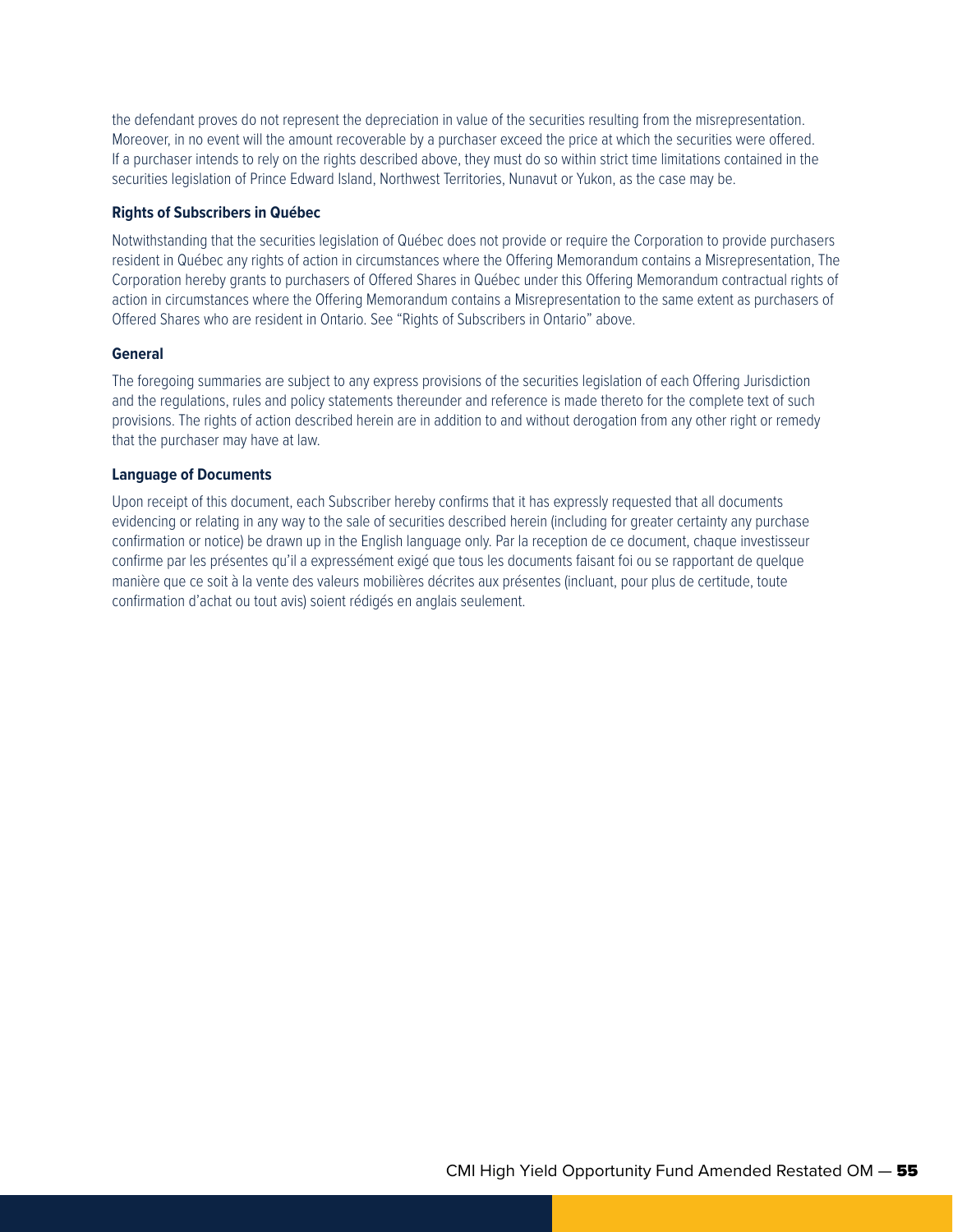## **CERTIFICATE OF THE CORPORATION**

Dated: March 31, 2022 This offering memorandum does not contain a misrepresentation.

**On behalf of the Board of Directors**

**"Bryan Jaskolka"**

Bryan Jaskolka Chief Executive Officer & Director **"Alan Jaskolka"**

Alan Jaskolka Chief Financial Officer & Director